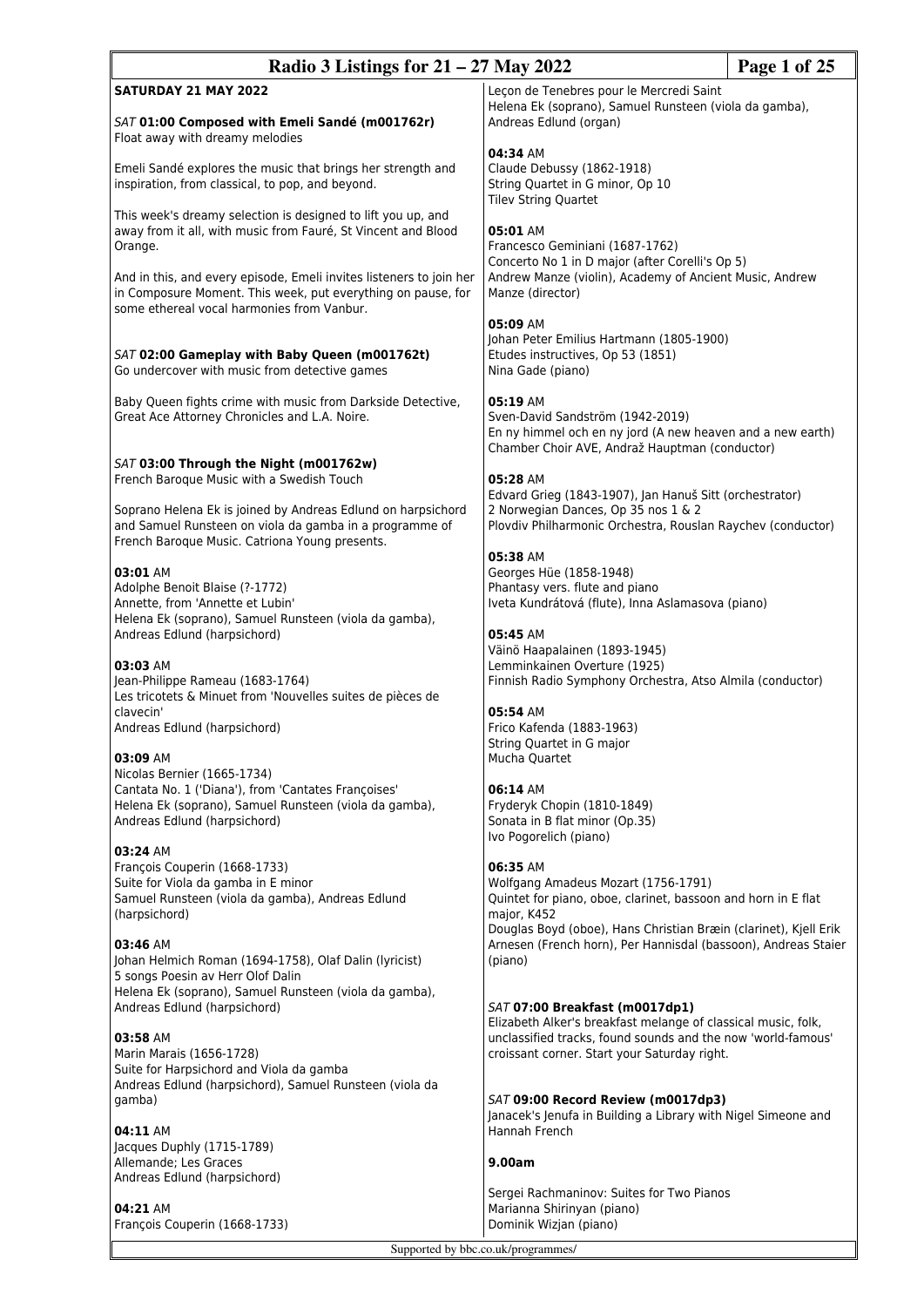| Page 2 of 25<br>Radio 3 Listings for $21 - 27$ May 2022                                                                                                                                                                                                                                                                                                                                                                                      |                                                                                                                                                                                                                                                                                                                    |  |
|----------------------------------------------------------------------------------------------------------------------------------------------------------------------------------------------------------------------------------------------------------------------------------------------------------------------------------------------------------------------------------------------------------------------------------------------|--------------------------------------------------------------------------------------------------------------------------------------------------------------------------------------------------------------------------------------------------------------------------------------------------------------------|--|
| Orchid Classics ORC100191<br>https://www.orchidclassics.com/releases/orc100191-marianna-<br>shirinyan-dominik-wizjan/                                                                                                                                                                                                                                                                                                                        | Ed Lyon (Prologue; tenor)<br>La Monnaie Chamber Orchestra<br>Ben Glassberg<br>Alpha ALPHA828                                                                                                                                                                                                                       |  |
| Ruth Gipps: Winds of Change<br>Ben Goldscheider (horn)<br>Gordon Hunt (oboe)                                                                                                                                                                                                                                                                                                                                                                 | https://outhere-music.com/en/albums/britten-turn-screw<br>10.40am New Releases: Anna Picard on new baroque releases,                                                                                                                                                                                               |  |
| Meyrick Alexander (bassoon)<br>Ruth Rosales (narrator)                                                                                                                                                                                                                                                                                                                                                                                       | including works by Vivaldi, Bach and Telemann                                                                                                                                                                                                                                                                      |  |
| London Chamber Orchestra<br>Hannah von Wiehler                                                                                                                                                                                                                                                                                                                                                                                               | The Queen's Favourites - music by Paisible, Morgan, Purcell,<br>etc.                                                                                                                                                                                                                                               |  |
| Three Worlds 5060638660170<br>https://three-worlds-records.com/playlist/winds-of-change-by-<br>ruth-gipps/                                                                                                                                                                                                                                                                                                                                   | La Petite Écurie<br>Arcana A527<br>https://outhere-music.com/en/albums/queens-favourites                                                                                                                                                                                                                           |  |
| Schubert: The Fair Maid of the Mill<br>Nicky Spence (tenor)                                                                                                                                                                                                                                                                                                                                                                                  | Le Grand Ballet - music by Anglebert, Campion, Marais<br>Ronald Martin Alonso (viola da gamba)                                                                                                                                                                                                                     |  |
| Christopher Glynn (piano)<br>Signum SIGCD711<br>https://signumrecords.com/product/schubert-in-english-                                                                                                                                                                                                                                                                                                                                       | Ensemble Vedado (viola da gamba)<br>Manuel de Grange (theorbo, baroque guitar)<br>Paolo Zanzu (harpsichord)                                                                                                                                                                                                        |  |
| vol-3-the-fair-maid-of-the-mill/SIGCD711/                                                                                                                                                                                                                                                                                                                                                                                                    | Paraty PTY1321296<br>http://paraty.fr/en/portfolio/le-grand-ballet-2/                                                                                                                                                                                                                                              |  |
| Dimitri Mitropoulos: The Complete RCA and Columbia Album<br>Collection - music by Mahler, Prokofiev, Berlioz, etc.<br>Various orchestras                                                                                                                                                                                                                                                                                                     | Monza: Opera in Musica<br>Fabio Biondi (violin)                                                                                                                                                                                                                                                                    |  |
| Dimitri Mitropoulos<br>RCA 19439888252 (69 CDs)                                                                                                                                                                                                                                                                                                                                                                                              | Europa Galante<br>Naive V7541                                                                                                                                                                                                                                                                                      |  |
| https://www.sonyclassical.de/alben/releases-details/dimitri-<br>mitropoulos-the-complete-rca-and-columbia-album-collection                                                                                                                                                                                                                                                                                                                   | Telemann Intimissimo<br>Christian Heim (recorder, viola da gamba)                                                                                                                                                                                                                                                  |  |
| Rebecca Clarke: Works for Viola<br>Vinciane Béranger (viola)                                                                                                                                                                                                                                                                                                                                                                                 | Avinoam Shalev (harpsichord<br>Perfect Noise PN2201                                                                                                                                                                                                                                                                |  |
| Dana Ciocarlie (piano)<br>Helene Collerette (violin)<br>David Louwerse (cello)                                                                                                                                                                                                                                                                                                                                                               | https://www.perfect-noise.de/deutsch/shop/<br>Vivaldi & Bach: 12 Concertos, Op. 3 'l'estro Armonico'                                                                                                                                                                                                               |  |
| Aparté AP289<br>https://www.apartemusic.com/albums/rebecca-clarke-works-for-<br>viola                                                                                                                                                                                                                                                                                                                                                        | Concerto Italiano<br>Rinaldo Alessandrini<br>Naive OP7367 (2 CDs)                                                                                                                                                                                                                                                  |  |
| 9.30am Building a Library: Nigel Simeone on Janacek's Jenufa                                                                                                                                                                                                                                                                                                                                                                                 | 11.20am Record of the Week                                                                                                                                                                                                                                                                                         |  |
| Completed in 1902 Jenufa was Janacek's first great<br>masterpiece. It is a tragic tale of small-minded village attitudes,<br>infanticide and redemption. But as with all Janacek, the music is<br>totally life-enhancing without being in the least sentimental. At<br>the heart of the story is the strong but complicated relationship<br>between Jenufa and her mother: they share some of the most<br>heart-breaking music in the opera. | Ravel: Concertos Pour Piano and Mélodies<br>Cédric Tiberghien (piano)<br>Stéphane Degout (baritone)<br>Les Siècles<br>François-Xavier Roth<br>Harmonia Mundi HMM902612<br>https://store.harmoniamundi.com/format/1034706-ravel-<br>concertos-pour-piano-mlodies                                                    |  |
| 10.15am New Releases                                                                                                                                                                                                                                                                                                                                                                                                                         |                                                                                                                                                                                                                                                                                                                    |  |
| Musa Italiana - music by Mendelssohn, Schubert, Mozart<br>Filarmonica della Scala<br>Riccardo Chailly                                                                                                                                                                                                                                                                                                                                        | SAT 11:45 Music Matters (m0017dp5)<br>Ethel Smyth's The Wreckers                                                                                                                                                                                                                                                   |  |
| Decca 4852944<br>https://www.deccaclassics.com/en/catalogue/products/musa-<br>italiana-riccardo-chailly-12663                                                                                                                                                                                                                                                                                                                                | Kate Molleson visits Glyndebourne Festival Opera to hear about<br>its new production of Ethel Smyth's The Wreckers - the first<br>major staging of this tale of a hostile coastal community in<br>many, many years, heard, as the composer intended, with its                                                      |  |
| Marc'antonio Ingegneri: Missa Voce Mea A5, Motets For Double<br>Choir, Vol. 2                                                                                                                                                                                                                                                                                                                                                                | original French libretto.                                                                                                                                                                                                                                                                                          |  |
| Choir of Girton College, Cambridge<br>Historic Brass of the Royal Welsh College of Music and Drama<br>Gareth Wilson<br>Toccata Classics TOCC 0630<br>https://toccataclassics.com/product/marcantonio-ingegneri-<br>volume-two-missa-voce-mea-a5-motets-for-double-choir/                                                                                                                                                                     | Briefly: A Delicious Life is a new novel by the writer Nell<br>Stevens, a ghost story based around Fryderyk Chopin and his<br>partner - the French novelist - George Sand, set in a monastery<br>retreat in Mallorca. Kate meets the author to discover more<br>about this tale of love, creativity and sexuality. |  |
| Britten: The Turn of the Screw<br>Sally Matthews (Governess; soprano)                                                                                                                                                                                                                                                                                                                                                                        | The folk singer Angeline Morrison, writer and broadcaster Kevin<br>Le Gendre and folk singer and academic Fay Hield all join Kate<br>to discuss the overlooked black history in English folk music.                                                                                                                |  |
| Julian Hubbard (Peter Quint; tenor)<br>Giselle Allen (Miss Jessel; soprano)<br>Carole Wilson (Mrs Grose; mezzo soprano)<br>Katharina Bierweiler (Flora; soprano)                                                                                                                                                                                                                                                                             | And Tom Service meets conductor Michael Tilson Thomas,<br>recovering from major surgery, still working and in the UK<br>recently to continue his long association with London                                                                                                                                      |  |
| Thomas Heinen (Miles; treble)<br>Supported by bbc.co.uk/programmes/                                                                                                                                                                                                                                                                                                                                                                          | Symphony Orchestra.                                                                                                                                                                                                                                                                                                |  |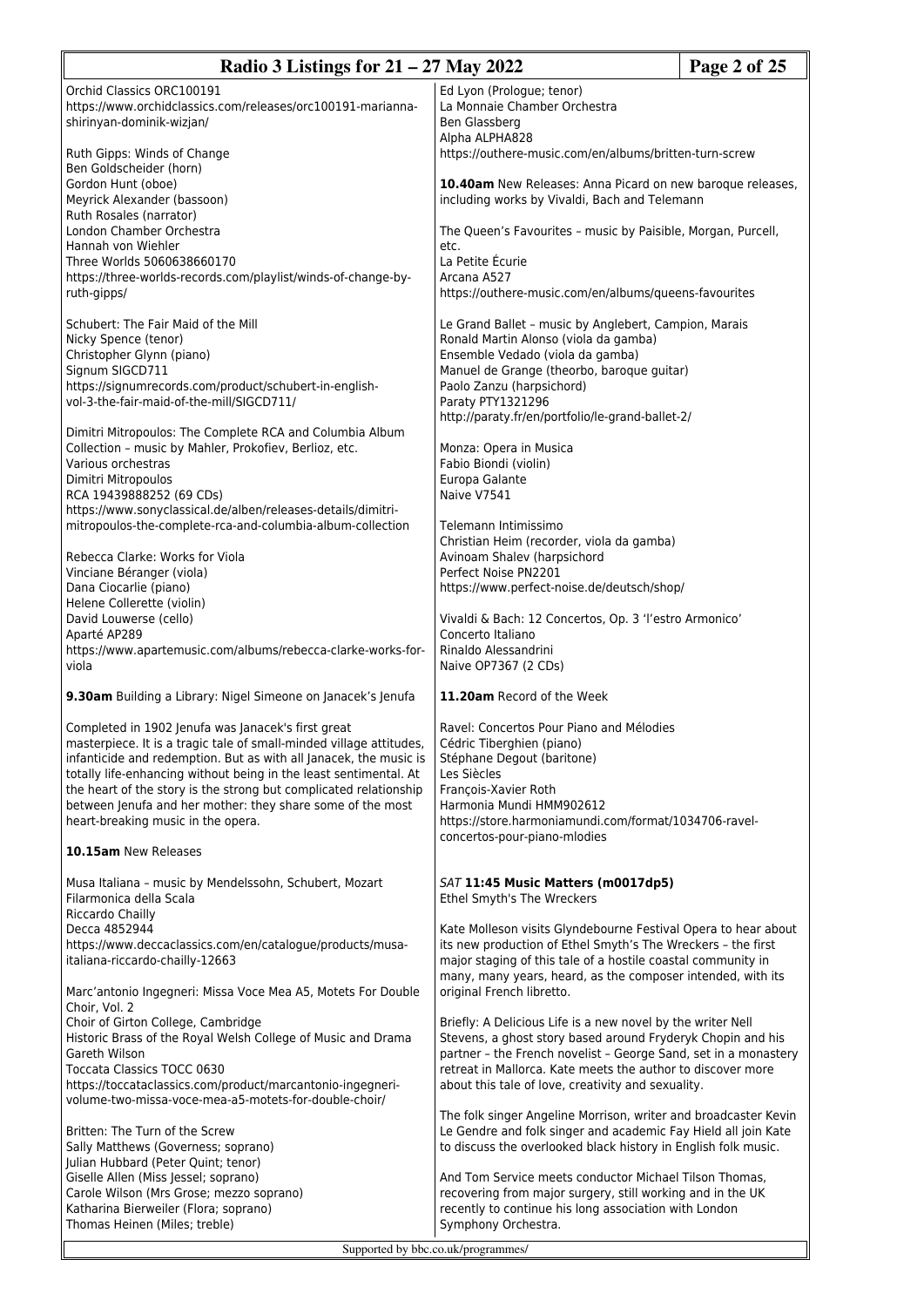| Radio 3 Listings for $21 - 27$ May 2022                                                                                                                                                                                                                                                                                                                                                                                                                                                                                                          |                                                                                                                                                                                                                                                                                                                                                                                                                                                                                                                                         | Page 3 of 25 |  |  |
|--------------------------------------------------------------------------------------------------------------------------------------------------------------------------------------------------------------------------------------------------------------------------------------------------------------------------------------------------------------------------------------------------------------------------------------------------------------------------------------------------------------------------------------------------|-----------------------------------------------------------------------------------------------------------------------------------------------------------------------------------------------------------------------------------------------------------------------------------------------------------------------------------------------------------------------------------------------------------------------------------------------------------------------------------------------------------------------------------------|--------------|--|--|
| SAT 12:30 This Classical Life (m0017dp7)<br>Jess Gillam with Charlotte Politi<br>Jess chats with conductor Charlotte Politi about the music they<br>both love, with a ballet by Tchaikovsky, an opera by Mozart,                                                                                                                                                                                                                                                                                                                                 | Julian Joseph presents concert highlights from Azerbaijani piano<br>virtuoso Isfar Sarabski and his quartet. And Chilean saxophonist<br>Melissa Aldana, one of the most original players of her<br>generation, shares some of the music that inspires her -<br>including John Coltrane's swinging, yet still transcendental,                                                                                                                                                                                                            |              |  |  |
| Isobel Waller-Bridge's Illuminations and a classic by The<br>Supremes.                                                                                                                                                                                                                                                                                                                                                                                                                                                                           | song 'Liberia'.                                                                                                                                                                                                                                                                                                                                                                                                                                                                                                                         |              |  |  |
| Playlist:<br>Khachaturian - Masquerade - Ballet Suite: 1. Waltz [London<br>Symphony Orchestra, Stanley Black]<br>Mozart - Così fan tutte: 'Soave sia il vento' [Véronique Gens<br>(soloist), Pietro Spagnoli (soloist), Bernarda Fink (soloist),<br>Concerto Köln, René Jacobs]<br>Isobel Waller-Bridge - Illuminations<br>Billie Holiday - Blue Moon<br>Modest Mussorgsky - A Night On The Bare Mountain [Berliner<br>Philharmoniker, Claudio Abbado]<br>Rameau - Les Indes Galantes Ouverture [Jordi Savall, Le<br><b>Concert Des Nations1</b> | Produced by Thomas Rees for Somethin' Else<br>SAT 18:30 Opera on 3 (m0017dpk)<br>Donizetti's Lucia di Lammermoor from the Met<br>Soprano Nadine Sierra, always a favourite at the Met, takes on<br>one of the repertory's most formidable roles, the haunted<br>heroine of Lucia di Lammermoor. Tenor Javier Camarena adds<br>to the bel canto fireworks as Lucia's beloved, Edgardo, with<br>baritone Artur Ruciński as her overbearing brother, Enrico, and<br>bass Matthew Rose as her tutor, Raimondo. Riccardo Frizza<br>conducts. |              |  |  |
| The Supremes - You Keep Me Hangin' On<br>Tchaikovsky - Sleeping Beauty, Op.66: No. 29c Adagio [The<br>Orchestra of the Royal Opera House, Covent Garden, Mark                                                                                                                                                                                                                                                                                                                                                                                    | Presented by Debra Lew Harder, in conversation with Ira Siff.                                                                                                                                                                                                                                                                                                                                                                                                                                                                           |              |  |  |
| Ermler]<br>SAT 13:00 Inside Music (m0017dp9)<br>Cellist Julian Lloyd Webber finds immediacy and rapture in<br>music                                                                                                                                                                                                                                                                                                                                                                                                                              | Lucia: Nadine Sierra, soprano<br>Edgardo: Javier Camarena, tenor<br>Enrico: Artur Ruciński, baritone<br>Raimondo: Christian Van Horn, bass<br>Chorus and Orchestra of the Metropolitan Opera<br>Riccardo Frizza, conductor                                                                                                                                                                                                                                                                                                              |              |  |  |
| Music educator and former cellist Julian Lloyd Webber<br>introduces a wide-ranging selection of pieces, from Frederick<br>Delius's concisely constructed Song before Sunrise, to the<br>loudest live performance he ever heard - a track by the band<br>Cream.                                                                                                                                                                                                                                                                                   | Donizetti's tragic masterpiece tells of the innocent Lucia who is<br>forced into a marriage by her brother Enrico to save the family<br>fortunes, although she is desperately in love with another man.<br>Enrico's ruthlessness and deceit devastate his fragile sister<br>Lucia, with tragic consequences.                                                                                                                                                                                                                            |              |  |  |
| He also discovers conductor Evgeny Svetlanov playing the<br>piano in a little-known chorus by Rachmaninov, and wonders<br>whether the cellist Pierre Fournier produced such a<br>recognisable sound because of the shape of his fingers.                                                                                                                                                                                                                                                                                                         | Read the full synopsis on the Met Opera website:<br>https://bit.ly/3Myfl6X                                                                                                                                                                                                                                                                                                                                                                                                                                                              |              |  |  |
| Plus Julian remembers how when he and his brother Andrew<br>were flummoxed by a particular chord in a Beach Boys song,<br>their father William Lloyd Webber came to the rescue.                                                                                                                                                                                                                                                                                                                                                                  | SAT 22:00 New Music Show (m0017dpm)<br><b>Traveller Song</b><br>Tom Service with the latest new music in performance. This<br>week, a live recording of Apartment House from a concert given                                                                                                                                                                                                                                                                                                                                            |              |  |  |
| A series in which each week a musician explores a selection of<br>music - from the inside.                                                                                                                                                                                                                                                                                                                                                                                                                                                       | at London's Wigmore Hall in March including Jurg Frey's Second<br>String Quartet and a rare performance of German composer                                                                                                                                                                                                                                                                                                                                                                                                              |              |  |  |
| A Tandem Production for BBC Radio 3                                                                                                                                                                                                                                                                                                                                                                                                                                                                                                              | Michael von Biel's String Quartet with Accompaniment, music<br>which like that of Helmut Lachenmann achieves a musique<br>concrete sound world but with acoustic instruments. Also                                                                                                                                                                                                                                                                                                                                                      |              |  |  |
| SAT 15:00 Sound of Cinema (m0017dpc)<br>Lesley Barber                                                                                                                                                                                                                                                                                                                                                                                                                                                                                            | tonight, from the 2019 Warsaw Autumn festival, a performance<br>of Cassandra Miller's Traveller Song, an exploration of the<br>composer's "singing impulses" while singing along to an Alan<br>Lomax recording of a Sicilian cart driver. The musicians of Plus                                                                                                                                                                                                                                                                         |              |  |  |
| Canadian composer Lesley Barber talks to Matthew Sweet<br>about her career in film and about writing music for films such<br>as Manchester by the Sea and Mansfield Park.                                                                                                                                                                                                                                                                                                                                                                        | Minus Ensemble play alongside overlaid recordings of Miller's<br>voice in a piece she describes having a "quasi-shamanistic<br>keening". There's new electronic music from Isambard<br>Khroustaliov, and continuing our series of New Music Biennial                                                                                                                                                                                                                                                                                    |              |  |  |
| SAT 16:00 Music Planet (m0017dpf)<br>Road Trip to Syria                                                                                                                                                                                                                                                                                                                                                                                                                                                                                          | recordings from the last ten years we hear Arlene Sierra's<br>Urban Birds for piano, disklavier and electronics from 2014.                                                                                                                                                                                                                                                                                                                                                                                                              |              |  |  |
| Kathryn Tickell with a round-up of the latest roots-based music<br>from across the world including tracks from Duo Ruut, Valentina<br>Bellanova and Daniel Villarreal. This week's Classic Artist is<br>Madagascar's D'Gary, and for our latest Road Trip, Damascus-                                                                                                                                                                                                                                                                             | <b>SUNDAY 22 MAY 2022</b><br>SUN 00:00 Freeness (m0017dpp)                                                                                                                                                                                                                                                                                                                                                                                                                                                                              |              |  |  |
| born qanun player Maya Youssef is our guide to some of the<br>great voices and instrumentalists from Syria's classical and folk<br>traditions.                                                                                                                                                                                                                                                                                                                                                                                                   | <b>Energetic Matter</b><br>Corey Mwamba presents new music exploring energetic states<br>inspired by Afrofuturism, dharmic principles and quantum<br>physics.                                                                                                                                                                                                                                                                                                                                                                           |              |  |  |
| SAT 17:00 J to Z (m0017dph)<br>Isfar Sarabski in concert, Melissa Aldana                                                                                                                                                                                                                                                                                                                                                                                                                                                                         | Leeds-based DJ and sound artist Nik Nak sent in a track from<br>her debut album, Sankofa taking inspiration from Afrofuturism                                                                                                                                                                                                                                                                                                                                                                                                           |              |  |  |
|                                                                                                                                                                                                                                                                                                                                                                                                                                                                                                                                                  | Supported by bbc.co.uk/programmes/                                                                                                                                                                                                                                                                                                                                                                                                                                                                                                      |              |  |  |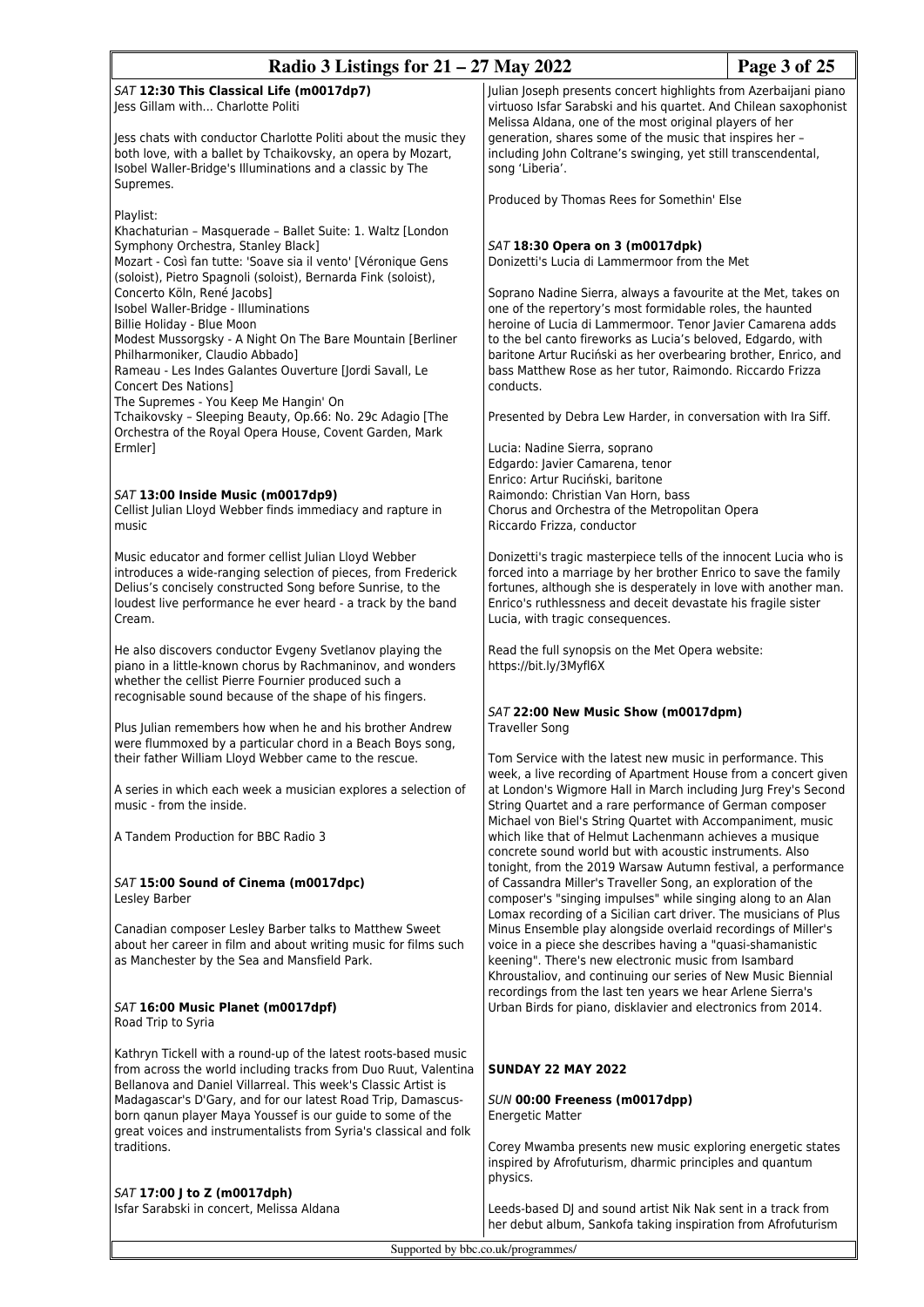| Radio 3 Listings for 21 - 27 May 2022                                                                                                                                                                                                                                                                                                                                                                                                                                                                                                                                   |                                                                                                                                                                                                                                                                                                                                                                                                                       | Page 4 of 25 |
|-------------------------------------------------------------------------------------------------------------------------------------------------------------------------------------------------------------------------------------------------------------------------------------------------------------------------------------------------------------------------------------------------------------------------------------------------------------------------------------------------------------------------------------------------------------------------|-----------------------------------------------------------------------------------------------------------------------------------------------------------------------------------------------------------------------------------------------------------------------------------------------------------------------------------------------------------------------------------------------------------------------|--------------|
| and comic book heroes. Entitled Doubt, through an initially<br>foreboding, pressure cooker atmosphere, she creates a buzzing<br>sound world that 'whispers, sounding like swarms of locusts'.<br>But, it's an immersive experience that shifts from the negativity<br>of doubt to a state of peace and enlightenment.                                                                                                                                                                                                                                                   | (conductor)<br>03:44 AM<br>Felix Mendelssohn (1809-1847)<br>Piano Trio no 2 in C minor, Op 66                                                                                                                                                                                                                                                                                                                         |              |
| In Barcelona, sound artist Reiko Yamada and physicist Maciej<br>Lewenstein offer a glitching, multi-dimensional ride building on<br>their interdisciplinary research and interest in quantum physics.<br>Elsewhere in the programme, we head to Tokyo for a live<br>performance from improvisers Tatsuya Yoshida and Risa<br>Takeda. It's a voracious, drum and synth fuelled feat drawing<br>from dharmic symbols to evoke the principles of irresistible<br>force and indestructibility.<br>Produced by Tej Adeleye<br>A Reduced Listening production for BBC Radio 3 | Hiroko Sakagami (piano), Matthias Enderle (violin), Patrick<br>Demenga (cello)<br>04:13 AM<br>Anton Bruckner (1824-1896)<br>Os justi ('The mouth of the righteous')<br>Mnemosyne Choir, Caroline Westgeest (director)<br>04:18 AM<br>Franz Schubert (1797-1828)<br>Impromptu no 4 in A flat major - from 4 Impromptus (D.899) for<br>piano<br>Sook-Hyun Cho (piano)                                                   |              |
| SUN 01:00 Through the Night (m0017dpr)<br>Symphonies and Surprises<br>From Minneapolis, Osmo Vänskä conducts the Minnesota<br>Orchestra in a programme of Gabrieli, Françaix, Mozart and                                                                                                                                                                                                                                                                                                                                                                                | 04:24 AM<br>Mihail Andricu (1894-1974)<br>Sinfonietta no 13, Op 123<br>Romanian National Radio Orchestra, Emanuel Elenescu<br>(conductor)                                                                                                                                                                                                                                                                             |              |
| Joseph Bologne, Chevalier de Saint-Georges. Catriona Young<br>presents.<br>01:01 AM<br>Giovanni Gabrieli (1557-1612), Eric Crees (arranger)<br>Canzon XIV for ten Instruments in two choirs<br>Minnesota Orchestra, Osmo Vänskä (conductor)<br>01:03 AM<br>Giovanni Gabrieli (1557-1612)<br>Sonata No. XIII, for double brass quartet                                                                                                                                                                                                                                   | 04:32 AM<br>Ludwig van Beethoven (1770 - 1827)<br>7 Variations on a Theme of The Magic Flute by Mozart<br>Miklós Perényi (cello), Dezső Ránki (piano)<br>04:41 AM<br>Wilhelm Stenhammar (1871-1927), Jens Peter Jacobsen (lyricist)<br>Three choral songs: September; I Seraillets Have (In the<br>seraglio garden); Havde jeg en datterson (If I had a grandson)<br>Swedish Radio Choir, Gustav Sjökvist (conductor) |              |
| Minnesota Orchestra, Osmo Vänskä (conductor)<br>01:07 AM<br>Jean Françaix (1912-1997)<br>Quartet for flute, oboe, clarinet and bassoon<br>Minnesota Orchestra, Osmo Vänskä (conductor)                                                                                                                                                                                                                                                                                                                                                                                  | 04:47 AM<br>John Dowland (1563-1626)<br>King of Denmark's Galliard<br>Nigel North (lute)                                                                                                                                                                                                                                                                                                                              |              |
| 01:18 AM<br>Wolfgang Amadeus Mozart (1756-1791)<br>Concerto in B flat for bassoon and orchestra, K. 186<br>Fei Xie (bassoon), Minnesota Orchestra, Osmo Vänskä<br>(conductor)                                                                                                                                                                                                                                                                                                                                                                                           | 04:50 AM<br>Zygmunt Noskowski (1846-1909)<br>The Highlander's Fantasy, Op 17<br>Polish Radio Symphony Orchestra, Łukasz Borowicz (conductor)<br>05:01 AM                                                                                                                                                                                                                                                              |              |
| 01:37 AM<br>Joseph Bologne, Chevalier de Saint-Georges (c.1739-1799)<br>Symphony No. 1 in G Major, Op. 11, No. 1<br>Minnesota Orchestra, Osmo Vänskä (conductor)                                                                                                                                                                                                                                                                                                                                                                                                        | Malcolm Arnold (1921-2006), John P.Paynter (arranger)<br>Little Suite for Brass Band No.1, Op 80<br>Edmonton Wind Ensemble, Harry Pinchin (conductor)<br>05:09 AM<br>Sergey Prokofiev (1891-1953)                                                                                                                                                                                                                     |              |
| 01:50 AM<br>Johann Sebastian Bach (1685-1750)<br>Sarabande from Suite for cello solo (BWV.1007) in G major<br>Andreas Brantelid (cello)                                                                                                                                                                                                                                                                                                                                                                                                                                 | Piano Sonata No. 3 in A minor, op. 28<br>Piotr Alexewicz (piano)<br>05:17 AM<br>Johann Sebastian Bach (1685-1750)                                                                                                                                                                                                                                                                                                     |              |
| 01:53 AM<br>Dietrich Buxtehude (1637-1707)<br>Toccata for organ in F major (BuxWV.156)<br>Ludger Lohmann (organ)                                                                                                                                                                                                                                                                                                                                                                                                                                                        | Cantata no. 114 BWV.114: 'Wo wird in diesem Jammertale'<br>Anders J. Dahlin (tenor), Alexis Kossenko (flute), Les<br>Ambassadeurs, Alexis Kossenko (director)<br>05:27 AM                                                                                                                                                                                                                                             |              |
| 02:01 AM<br>Boris Papandopulo (1906-1991)<br>Croatian Mass in D minor, Op 86<br>Nada Ruzdjak (soprano), Marija Klasic (alto), Zrinko Soco<br>(tenor), Vladimir Ruždjak (baritone), Ivan Goran Kovacic<br>Academic Choir of Zagreb, Vladimir Kranjčević (conductor)                                                                                                                                                                                                                                                                                                      | Alexander Glazunov (1865-1936)<br>Concert waltz for orchestra no 2 in F major, Op 51<br>CBC Vancouver Orchestra, Kazuyoshi Akiyama (conductor)<br>05:36 AM<br>Tauno Pylkkanen (1918-1980)<br>Suite for oboe and strings, Op 32                                                                                                                                                                                        |              |
| 03:01 AM<br>Richard Strauss (1864-1949)                                                                                                                                                                                                                                                                                                                                                                                                                                                                                                                                 | Aale Lindgren (oboe), Finnish Radio Orchestra, Petri Sakari<br>(conductor)                                                                                                                                                                                                                                                                                                                                            |              |

National Polish Radio Symphony Orchestra, Jerzy Salwarowski **05:44** AM

Symphonia Domestica (Op. 53)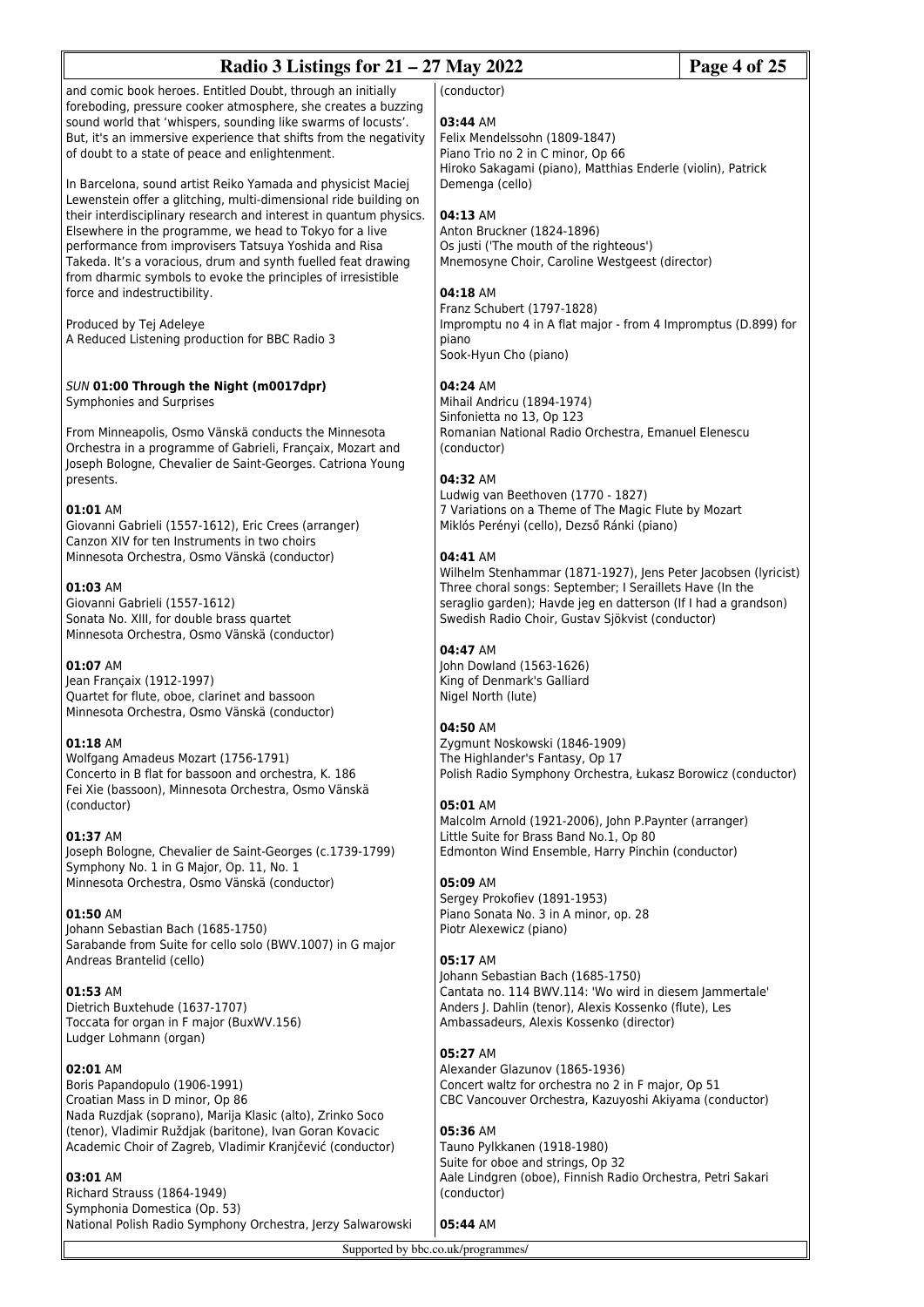| Radio 3 Listings for $21 - 27$ May 2022                                                                                      |                                                                                                                            |              |
|------------------------------------------------------------------------------------------------------------------------------|----------------------------------------------------------------------------------------------------------------------------|--------------|
|                                                                                                                              |                                                                                                                            | Page 5 of 25 |
| Giovanni Maria Trabaci (1575-1647)                                                                                           | and particularly the harp, which she has played since she was a                                                            |              |
| 2 works for Arpa Doppia (Double Harp)<br>Margret Köll (arpa doppia)                                                          | teenager both as a classical instrument and in bands. She<br>chooses music by the harpist Ruth Wall; Arnold Bax's Harp     |              |
|                                                                                                                              | Quintet; and we hear Kat herself playing with the Ethiopian                                                                |              |
| 05:54 AM                                                                                                                     | musician Mulatu Astatke and the Heliocentrics.                                                                             |              |
| Claude Debussy (1862-1918)                                                                                                   |                                                                                                                            |              |
| Quartet for strings in G minor, Op 10                                                                                        | And she lets Michael into the secret of how to fit a harp into the                                                         |              |
| RTÉ Vanbrugh String Quartet                                                                                                  | back of an Austin Metro.                                                                                                   |              |
| 06:20 AM                                                                                                                     | Producer: Jane Greenwood                                                                                                   |              |
| Alfredo Casella (1883-1947)                                                                                                  | A Loftus Media production for BBC Radio 3                                                                                  |              |
| Sicilienne and Burlesque                                                                                                     |                                                                                                                            |              |
| Kathleen Rudolph (flute), Rena Sharon (piano)                                                                                |                                                                                                                            |              |
|                                                                                                                              | SUN 13:00 Radio 3 Lunchtime Concert (m00175rr)                                                                             |              |
| 06:29 AM<br>Edvard Grieg (1843-1907)                                                                                         | From Wigmore Hall: The Gringolts Quartet                                                                                   |              |
| Piano Concerto in A minor, Op 16                                                                                             | The Gringolts Quartet play Schoenberg and Stravinsky.                                                                      |              |
| Jan Lisiecki (piano), Argovia Philharmonic, Rune Bergmann                                                                    |                                                                                                                            |              |
| (conductor)                                                                                                                  | Presented by Hannah French.                                                                                                |              |
|                                                                                                                              |                                                                                                                            |              |
| SUN 07:00 Breakfast (m0017dpt)                                                                                               | Stravinsky: 3 Pieces for string quartet<br>Schoenberg: String Quartet No. 1 in D minor Op. 7                               |              |
| Sunday - Martin Handley                                                                                                      |                                                                                                                            |              |
|                                                                                                                              | Gringolts Quartet:                                                                                                         |              |
| Martin Handley presents Breakfast, including a Sounds of the                                                                 | Ilya Gringolts violin                                                                                                      |              |
| Earth slow radio soundscape.                                                                                                 | Anahit Kurtikyan violin                                                                                                    |              |
|                                                                                                                              | Silvia Simionescu viola                                                                                                    |              |
| SUN 09:00 Sunday Morning (m0017dpw)                                                                                          | Claudius Herrmann cello                                                                                                    |              |
| Sarah Walker with an invigorating musical mix                                                                                | Formed in 2008 and based in Zurich, the ensemble, whose                                                                    |              |
|                                                                                                                              | members come from four different countries, has maintained a                                                               |              |
| Sarah Walker chooses three hours of attractive and uplifting                                                                 | high reputation in the classical and modern repertoires and won                                                            |              |
| music to complement your morning.                                                                                            | particular praise for its CD of the Schoenberg quartets, in which                                                          |              |
| Today, Sarah shares a pair of dances by Bach which remind her                                                                | the composer's 'sometimes taxing language seem so utterly<br>natural,' as one critic noted.                                |              |
| of clockwork toys, a glorious symphonic finale by Mendelssohn,                                                               |                                                                                                                            |              |
| and a tone poem by William Alwyn inspired by the top of a                                                                    |                                                                                                                            |              |
| Surrey hill.                                                                                                                 | SUN 14:00 The Early Music Show (m0017dq0)                                                                                  |              |
|                                                                                                                              | John Blanke's England                                                                                                      |              |
| There is also a piece Mozart probably wrote for himself to<br>perform with his sister Nannerl, a brand-new recording of      | John Blanke was a trumpet player of African descent employed                                                               |              |
| Ravel's most famous piece, and a thrilling overture by Zdeněk                                                                | by the English Kings Henry VII and Henry VIII in the early 1500s.                                                          |              |
| Fibich full of drama and peril.                                                                                              | He's the only black person of the Tudor period for whom we                                                                 |              |
|                                                                                                                              | have both a name and a picture - in the Westminster                                                                        |              |
| Plus, Sarah takes a trip down memory lane to her first music                                                                 | Tournament Roll of 1511, currently on display at the Walker Art                                                            |              |
| festival with a song which has stayed with her ever since                                                                    | Gallery in Liverpool - but he was by no means the only person<br>of African heritage living in England at that time. Lucie |              |
| A Tandem Production for BBC Radio 3                                                                                          | Skeaping uncovers the life and world of John Blanke and the                                                                |              |
|                                                                                                                              | music he would have known, in conversation with expert on                                                                  |              |
|                                                                                                                              | diversity in Tudor England, Dr Onyeka Nubia.                                                                               |              |
| SUN 12:00 Private Passions (m0017dpy)                                                                                        |                                                                                                                            |              |
| Kat Arney                                                                                                                    | SUN 15:00 Choral Evensong (m00175ty)                                                                                       |              |
| The science writer and broadcaster Dr Kat Arney shares with                                                                  | Durham Cathedral                                                                                                           |              |
| Michael Berkeley her passion for the harp and her revelatory                                                                 |                                                                                                                            |              |
| new research into the causes of cancer.                                                                                      | From Durham Cathedral to mark the 1,000th anniversary of the                                                               |              |
|                                                                                                                              | relocation of the relics of the Venerable Bede from Jarrow to                                                              |              |
| Gone are the days when cancer could not be mentioned but<br>was "the Big C". It is just as well, since about half of us will | Durham.                                                                                                                    |              |
| develop cancer during our lifetime. And as the treatments and                                                                | Introit: Christ is the morning star (Lloyd)                                                                                |              |
| drugs improve all the time, so does our knowledge of what                                                                    | Responses: Leighton                                                                                                        |              |
| causes it. Kat Arney's latest, award-winning, book, Rebel Cell:                                                              | Psalms 93, 94 (Macfarren, Clark, Stanford, Garrett)                                                                        |              |
| "Cancer, Evolution and the Science of Life", explains the                                                                    | First Lesson: Hosea 13 vv.4-14                                                                                             |              |
| revelatory new breakthroughs happening in labs around the<br>world.                                                          | Canticles: Second Service (Leighton)<br>Second Lesson: 1 Corinthians 15 vv.50-58                                           |              |
|                                                                                                                              | Anthem: Blessed City, Heavenly Salem (Bairstow)                                                                            |              |
| After a PhD in Genetics at Cambridge University, Kat Arney                                                                   | Hymn: Ring Christ, ring Mary, Benedict and Bede (Woodlands)                                                                |              |
| worked for ten years as Science Communications Manager at                                                                    | Voluntary: Partita (Intrada) (Howells)                                                                                     |              |
| Cancer Research UK. And then she left that job to go freelance -                                                             |                                                                                                                            |              |
| writing books and newspaper articles about science,<br>broadcasting and podcasting including a recent Radio 4 series,        | Daniel Cook (Master of the Choristers and Organist)<br>Joseph Beech (Sub-Organist)                                         |              |
| Ingenious, about how individual genes shape our lives.                                                                       |                                                                                                                            |              |
|                                                                                                                              |                                                                                                                            |              |
| But as well as science Kat Arney has another passion, for music, SUN 16:00 Jazz Record Requests (m0017dq2)                   |                                                                                                                            |              |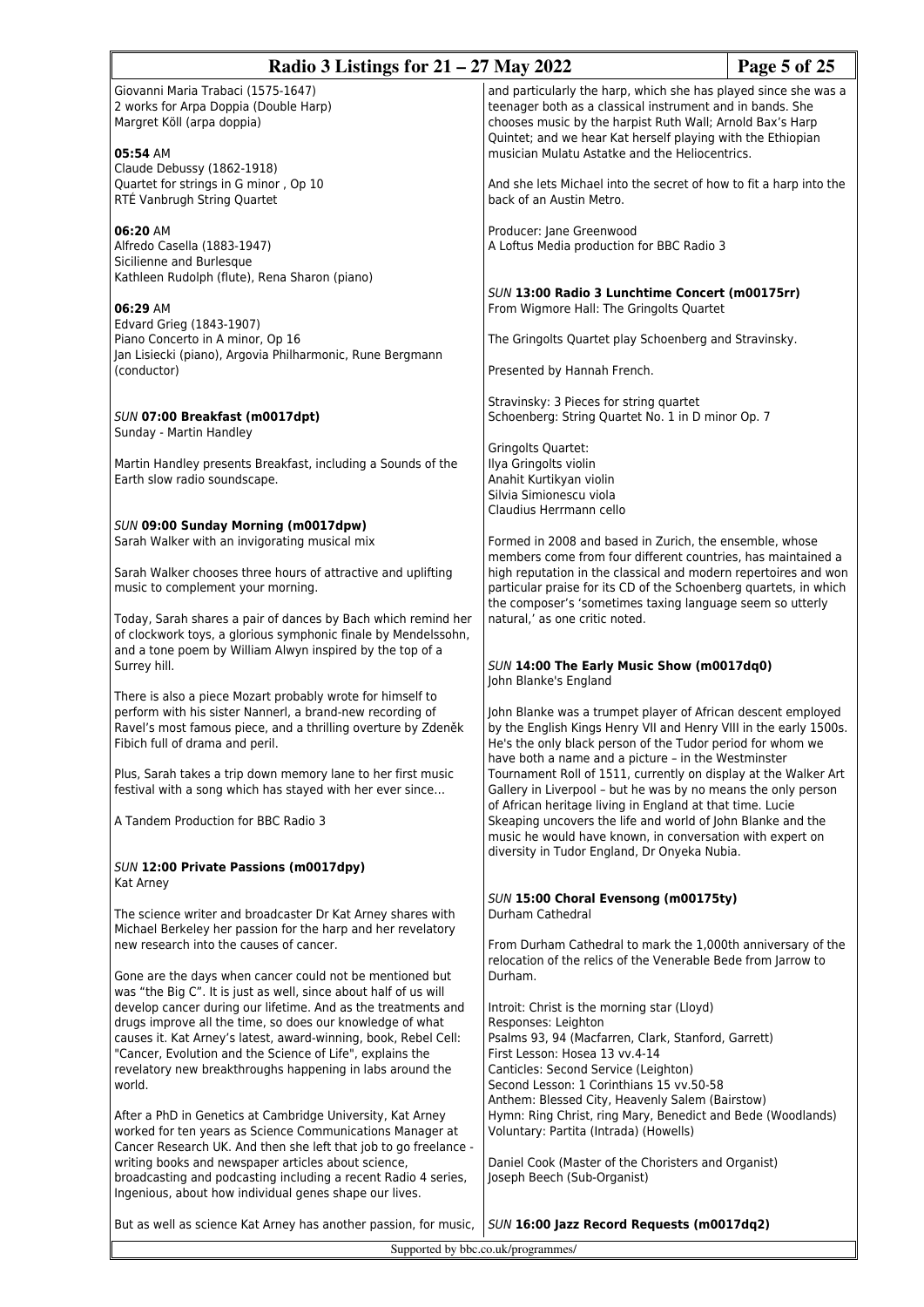| Radio 3 Listings for $21 - 27$ May 2022<br>Page 6 of 25                                                                         |                                                                                          |  |  |
|---------------------------------------------------------------------------------------------------------------------------------|------------------------------------------------------------------------------------------|--|--|
| Your Sunday jazz soundtrack                                                                                                     | <b>Greatest Price</b>                                                                    |  |  |
| Alyn Shipton presents jazz records of all styles as requested by                                                                | Robert Deveraux, Earl of Essex Essex's Last Voyage to the<br>Haven of Happiness          |  |  |
| you.                                                                                                                            |                                                                                          |  |  |
|                                                                                                                                 | 01 King Henry VIII of England<br>Pastime with good company                               |  |  |
| SUN 17:00 The Listening Service (m0017dq4)                                                                                      | Music Arranger: Elgar Howarth                                                            |  |  |
| Can music be funny?                                                                                                             | Ensemble: Philip Jones Brass Ensemble<br>Duration 00:02:24                               |  |  |
| Tom Service on the art of classical music comedy. And it's not                                                                  |                                                                                          |  |  |
| necessarily all about timing - see also parody, pastiche,<br>absurdities, incongruity, subverting of expectations and           | 02 00:00:45<br>Pasqualigo                                                                |  |  |
| sometimes, just good old funny noises                                                                                           | Contemporary description of Henry VIII by Venetian diplomat                              |  |  |
| With musician and comedian Vikki Stone.                                                                                         | Pasqualigo, written 1515, read by Josette Simon<br>Duration 00:01:08                     |  |  |
|                                                                                                                                 |                                                                                          |  |  |
| SUN 17:30 Words and Music (m000xzn3)                                                                                            | 03 00:02:20 John Dowland<br>Lachrimae pavan                                              |  |  |
| The Tudors                                                                                                                      | Performer: Nigel North                                                                   |  |  |
| From Shakespeare to Hilary Mantel - the Tudors is a period rich                                                                 | Duration 00:02:32                                                                        |  |  |
| in literature, with a king who is said to have composed                                                                         | 04 00:02:34                                                                              |  |  |
| Greensleeves for his future Queen Anne Boleyn. Today's Words<br>and Music is inspired by the Tudor dynasty who ruled England    | Shakespeare<br>Extract from Richard II, read by Anton Lesser                             |  |  |
| from Henry VII's reign in 1485 until the death of Elizabeth I in                                                                | Duration 00:01:10                                                                        |  |  |
| 1603. Theirs was an era of turbulence, from the Wars of the<br>Roses, to the seismic break with Rome under Henry VIII, and      | 05 00:04:54 William Byrd                                                                 |  |  |
| the bloody era of protestant executions under Mary I. There is                                                                  | The Battle arr. Howarth for brass ensemble; 5 The Trumpets                               |  |  |
| poetry by the key players in the Tudor drama: Thomas Wyatt<br>(who was accused of adultery with Anne Boleyn), Mary, Queen       | Music Arranger: Elgar Howarth<br>Ensemble: Philip Jones Brass Ensemble                   |  |  |
| of Scots and Elizabeth I herself. And we feature extracts from                                                                  | Duration 00:01:03                                                                        |  |  |
| one of the most compelling modern-day takes on the Tudors:<br>Hilary Mantel's Wolf Hall. Musically, we'll hear from the star of | 06 00:04:57                                                                              |  |  |
| this week's series of Essays, William Byrd; and Thomas Tallis,<br>who walked a dangerous line as a Catholic composer in         | Miranda Kaufmann<br>Extract from John Blanke: the most famous African in Tudor           |  |  |
| Elizabeth I's Protestant court, and we'll also hear Tudor inspired                                                              | England, published in BBC History Revealed, read by Josette                              |  |  |
| music by Donizetti and Benjamin Britten. Our readers are Anton<br>Lesser and Josette Simon.                                     | Simon.<br>Duration 00:00:52                                                              |  |  |
|                                                                                                                                 |                                                                                          |  |  |
| Producer: Georgia Mann                                                                                                          | 07 00:05:56 Georges Delerue<br>From the soundtrack of A Man for All Seasons              |  |  |
| You can hear three Free Thinking Discussions about the Tudors                                                                   | Performer: Studio Orchestra                                                              |  |  |
| being broadcast on BBC Radio 3 on Tues 24th, Weds 25th and<br>Thurs 25th May and available to download as Arts & Ideas          | Duration 00:00:19                                                                        |  |  |
| podcasts.                                                                                                                       | 08 00:06:10                                                                              |  |  |
| READINGS:                                                                                                                       | Robert Bolt<br>Extract from A Man for all Seasons                                        |  |  |
| Pasqualigo Contemporary description of Henry VIII by Venetian                                                                   | Duration 00:00:46                                                                        |  |  |
| diplomat Pasqualigo, written 1515<br>Shakespeare Extract from Richard II                                                        | 09 00:06:56 Debbie Wiseman                                                               |  |  |
| Miranda Kaufmann Extract from John Blanke: the most famous                                                                      | Wolf Hall Main Theme                                                                     |  |  |
| African in Tudor England, published in BBC History Revealed<br>Robert Bolt Extract from A Man for all Seasons                   | Performer: Debbie Wiseman<br>Duration 00:03:18                                           |  |  |
| Shakespeare Extract from Henry VIII                                                                                             | 10 00:07:30                                                                              |  |  |
| Hilary Mantel Extract from Wolf Hall<br>Christopher Marlow The Passionate Shepherd to His Love                                  | Shakespeare                                                                              |  |  |
| Thomas Wyatt Whoso List to Hunt, I Know where is an Hind<br>John Donne The Good-morrow                                          | Extract from Henry VIII, read by Josette Simon<br>Duration 00:01:18                      |  |  |
| Hilary Mantel Extract from Wolf Hall                                                                                            |                                                                                          |  |  |
| Sylvia Barbara Soberton Extract from: Medical Downfall of the<br>Tudors: Sex, Reproduction and Succession                       | 11 00:10:10 Tielman Susato<br>Basse danse; Branle; Ronde no. 6 and salterello [Danserye, |  |  |
| Thomas Nash From In Time of Plague Adieu, farewell, earth's                                                                     | 1551]                                                                                    |  |  |
| bliss<br>Hilary Mantel Extract from The Mirror and the Light                                                                    | Performer: Early Music Consort of London<br>Duration 00:01:19                            |  |  |
| Elizabeth I Extract from Elizabeth I's "Golden" final speech to                                                                 |                                                                                          |  |  |
| parliament, November 30th 1601<br>Elizabeth I From The Doubt of Future Foes                                                     | 12 00:10:25<br><b>Hilary Mantel</b>                                                      |  |  |
| Kate Williams Extract from Rival Queens: The Betrayal of Mary,                                                                  | Extract from Wolf Hall, read by Anton Lesser                                             |  |  |
| Queen of Scots<br>Mary, Queen of Scots Sonnet written at Fotheringay Castle                                                     | Duration 00:01:02                                                                        |  |  |
| Fr William Weston Description by Jesuit Fr William Weston of a                                                                  | 13 00:11:29 Anon.                                                                        |  |  |
| meeting and mass to celebrate the arrival in England of the<br>Jesuit missionaries Henry Garnet and Robert Southwell            | Drink to me only with thine eyes (old English air)<br>Performer: Opus Anglicanum         |  |  |
| William Byrd Extract from Care for Thy Soul as Thing of                                                                         | Duration 00:02:38                                                                        |  |  |
| Supported by bbc.co.uk/programmes/                                                                                              |                                                                                          |  |  |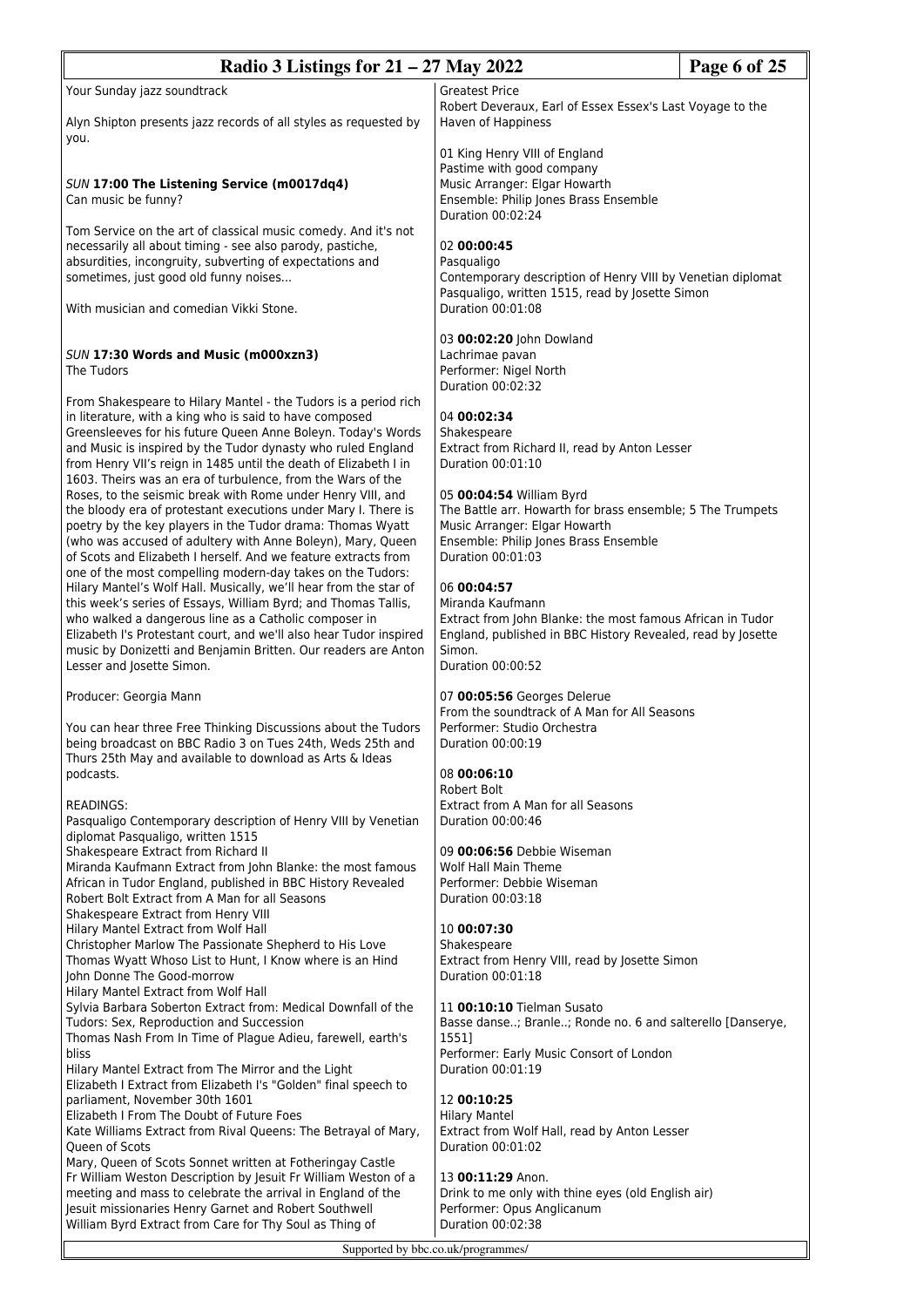| Radio 3 Listings for $21 - 27$ May 2022<br>Page 7 of 25                                    |                                                                                                                      |                                    |  |  |
|--------------------------------------------------------------------------------------------|----------------------------------------------------------------------------------------------------------------------|------------------------------------|--|--|
| 14 00:13:21                                                                                | Performer: Debbie Wiseman                                                                                            |                                    |  |  |
| <b>Christopher Marlow</b>                                                                  | Duration 00:02:09                                                                                                    |                                    |  |  |
| The Passionate Shepherd to His Love, read by Josette Simon                                 |                                                                                                                      |                                    |  |  |
| Duration 00:01:35                                                                          | 28 00:40:06                                                                                                          |                                    |  |  |
| 15 00:14:55 John Dowland                                                                   | <b>Hilary Mantel</b><br>Extract from The Mirror and the Light, read by Anton Lesser                                  |                                    |  |  |
| Time stands still on gazing at your face                                                   | Duration 00:01:05                                                                                                    |                                    |  |  |
| Singer: Emma Kirkby                                                                        |                                                                                                                      |                                    |  |  |
| Performer: Anthony Rooley<br>Duration 00:04:30                                             | 29 00:40:55 Benjamin Britten<br>Gloriana - symphonic suite (Op.53a) [with tenor solo ad lib], The                    |                                    |  |  |
|                                                                                            | Tournament                                                                                                           |                                    |  |  |
| 16 00:19:00 Gerald Finzi                                                                   | Orchestra: BBC Philharmonic                                                                                          |                                    |  |  |
| Music for Love's Labour's Lost - 4. The Hunt                                               | Conductor: Edward Gardner                                                                                            |                                    |  |  |
| Orchestra: Royal Philharmonic Orchestra<br>Conductor: Vernon Handley                       | Duration 00:02:25                                                                                                    |                                    |  |  |
| Duration 00:02:23                                                                          | 30 00:44:05                                                                                                          |                                    |  |  |
|                                                                                            | Elizabeth I                                                                                                          |                                    |  |  |
| 17 00:19:20                                                                                | Extract from Elizabeth I[]s []Golden[] final speech to parliament,                                                   |                                    |  |  |
| Thomas Wyatt<br>Whoso List to Hunt, I Know where is an Hind, read by Anton                 | November 30th 1601, read by Josette Simon<br>Duration 00:01:40                                                       |                                    |  |  |
| Lesser                                                                                     |                                                                                                                      |                                    |  |  |
| Duration 00:01:05                                                                          | 31 00:45:45 William Byrd                                                                                             |                                    |  |  |
| 18 00:21:05 Gaetano Donizetti                                                              | Oh lord, make thy servant Elizabeth<br>Ensemble: Tallis Scholars                                                     |                                    |  |  |
| Anna Bolena, Act 2: "Piangete voi?                                                         | Director: Peter Phillips                                                                                             |                                    |  |  |
| Singer: Maria Callas                                                                       | Duration 00:03:04                                                                                                    |                                    |  |  |
| Orchestra: Philharmonia Orchestra                                                          |                                                                                                                      |                                    |  |  |
| Conductor: Nicola Rescigno<br>Duration 00:04:28                                            | 32 00:48:29 Max Richter<br>My Crown from Mary, Queen of Scots                                                        |                                    |  |  |
|                                                                                            | Performer: Jane Marshall                                                                                             |                                    |  |  |
| 19 00:25:35 Thomas Tallis                                                                  | Performer: Hugh Webb                                                                                                 |                                    |  |  |
| Fantasia a 5<br>Performer: Fretwork                                                        | Ensemble: London Voices                                                                                              |                                    |  |  |
| Duration 00:03:27                                                                          | Performer: Jean Kelly<br>Performer: Jean Kelly                                                                       |                                    |  |  |
|                                                                                            | Duration 00:02:51                                                                                                    |                                    |  |  |
| 20 00:25:50                                                                                |                                                                                                                      |                                    |  |  |
| John Donne<br>The Good-morrow, read by Anton Lesser                                        | 33 00:48:40<br>Elizabeth I                                                                                           |                                    |  |  |
| Duration 00:01:47                                                                          | From The Doubt of Future Foes, read by Josette Simon                                                                 |                                    |  |  |
|                                                                                            | Duration 00:01:01                                                                                                    |                                    |  |  |
| 21 00:28:50 Debbie Wiseman<br>Anna Regina                                                  | 34 00:51:15 Gaetano Donizetti                                                                                        |                                    |  |  |
| Performer: Debbie Wiseman                                                                  | Quel sangue versato al cielo s'innalza from Roberto Devereux                                                         |                                    |  |  |
| Duration 00:03:03                                                                          | Singer: Diana Damrau                                                                                                 |                                    |  |  |
| 22 00:29:10                                                                                | Choir: Chorus of the National Academy of Santa Cecilia<br>Orchestra: Orchestra of the Academy of Santa Cecilia, Rome |                                    |  |  |
| <b>Hilary Mantel</b>                                                                       | Conductor: Sir Antonio Pappano                                                                                       |                                    |  |  |
| Extract from Wolf Hall, read by Josette Simon                                              | Duration 00:05:07                                                                                                    |                                    |  |  |
| Duration 00:01:29                                                                          |                                                                                                                      |                                    |  |  |
| 23 00:31:55                                                                                | 35 00:56:15 William Brade<br>Cornish dance; Irish dance; Scottish dance                                              |                                    |  |  |
| Sylvia Barbara Soberton                                                                    | Performer: His Majestys Sagbutts and Cornetts                                                                        |                                    |  |  |
| Extract from: Medical Downfall of the Tudors: Sex, Reproduction                            | Duration 00:01:52                                                                                                    |                                    |  |  |
| and Succession, read by Josette Simon<br>Duration 00:01:09                                 | 36 00:56:38                                                                                                          |                                    |  |  |
|                                                                                            | Kate Williams                                                                                                        |                                    |  |  |
| 24 00:33:05 Anonymous/Henry VIII                                                           | Extract from Rival Queens: The Betrayal of Mary, Queen of                                                            |                                    |  |  |
| Four consort pieces                                                                        | Scots, read by Anton Lesser                                                                                          |                                    |  |  |
| Performer: Musica Antiqua of London<br>Duration 00:01:35                                   | Duration 00:01:30                                                                                                    |                                    |  |  |
|                                                                                            | 37 00:58:11 John Barry                                                                                               |                                    |  |  |
| 25 00:33:20                                                                                | Mary's Theme (from soundtrack to Mary, Queen of Scots 1971)                                                          |                                    |  |  |
| Thomas Nash<br>From In Time of Plague [Adieu, farewell, earth <sup>[5</sup> bliss] read by | Duration 00:02:34                                                                                                    |                                    |  |  |
| Anton Lesser                                                                               | 38 01:01:43 Trad.                                                                                                    |                                    |  |  |
| Duration 00:01:27                                                                          | Hard Is My Fate                                                                                                      |                                    |  |  |
|                                                                                            | Performer: Jordi Savall                                                                                              |                                    |  |  |
| 26 00:34:50 William Byrd<br>Come to me, grief, for ever                                    | Performer: Andrew Lawrence-King<br>Duration 00:03:01                                                                 |                                    |  |  |
| Performer: Consort of Musicke                                                              |                                                                                                                      |                                    |  |  |
| Duration 00:05:01                                                                          | 39 01:02:02                                                                                                          |                                    |  |  |
|                                                                                            | Mary, Queen of Scots                                                                                                 |                                    |  |  |
| 27 00:39:45 Debbie Wiseman<br>Forgive me                                                   | Sonnet written at Fotheringay Castle, read by Josette Simon<br>Duration 00:01:15                                     |                                    |  |  |
|                                                                                            |                                                                                                                      |                                    |  |  |
|                                                                                            |                                                                                                                      | Supported by bbc.co.uk/programmes/ |  |  |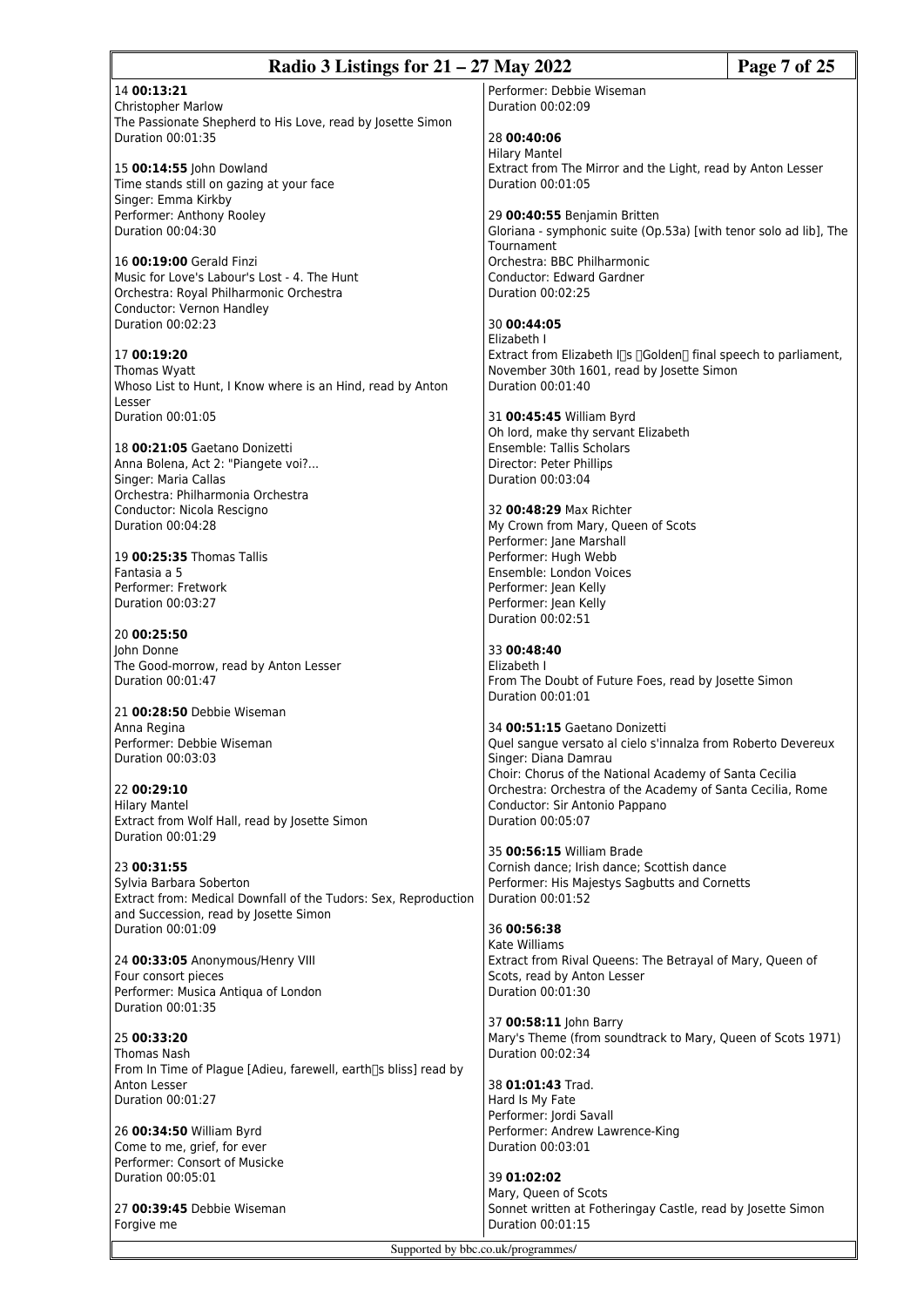| Radio 3 Listings for $21 - 27$ May 2022                                                                                                                                                                                                                                                                                                                                                                                                                                                                                                                                                                                           |                                                                                                                                                                                                                                                                                                                                                                                                                                                                                                                                                                                                                                                                                                   | Page 8 of 25 |
|-----------------------------------------------------------------------------------------------------------------------------------------------------------------------------------------------------------------------------------------------------------------------------------------------------------------------------------------------------------------------------------------------------------------------------------------------------------------------------------------------------------------------------------------------------------------------------------------------------------------------------------|---------------------------------------------------------------------------------------------------------------------------------------------------------------------------------------------------------------------------------------------------------------------------------------------------------------------------------------------------------------------------------------------------------------------------------------------------------------------------------------------------------------------------------------------------------------------------------------------------------------------------------------------------------------------------------------------------|--------------|
| 40 01:03:45 Anon.                                                                                                                                                                                                                                                                                                                                                                                                                                                                                                                                                                                                                 | A Reduced Listening Production for BBC Radio 3                                                                                                                                                                                                                                                                                                                                                                                                                                                                                                                                                                                                                                                    |              |
| Lament of Mary, Queen of Scots, On the Approach of Spring<br>Performer: Ryland Angel<br>Ensemble: Parthenia<br>Music Arranger: Richard Einhorn                                                                                                                                                                                                                                                                                                                                                                                                                                                                                    | SUN 19:30 Drama on 3 (m0017dq7)<br>The Hummingbird                                                                                                                                                                                                                                                                                                                                                                                                                                                                                                                                                                                                                                                |              |
| Duration 00:03:59                                                                                                                                                                                                                                                                                                                                                                                                                                                                                                                                                                                                                 |                                                                                                                                                                                                                                                                                                                                                                                                                                                                                                                                                                                                                                                                                                   |              |
| 41 01:07:42 William Byrd<br>Verse (Fantasia in C major no.4) for keyboard (MB.27.28)<br>Performer: Simon Preston<br>Duration 00:01:04                                                                                                                                                                                                                                                                                                                                                                                                                                                                                             | Sandro Veronesi's award-winning, bestselling novel, The<br>Hummingbird, adapted as a play for BBC Radio 3.<br>An impressionistic, dreamlike telescoping of a life into 60<br>minutes, this adaptation by John Retallack weaves together<br>voices, soundscape, music, and the authentic sounds and                                                                                                                                                                                                                                                                                                                                                                                                |              |
| 42 01:08:02                                                                                                                                                                                                                                                                                                                                                                                                                                                                                                                                                                                                                       | textures of Italy.                                                                                                                                                                                                                                                                                                                                                                                                                                                                                                                                                                                                                                                                                |              |
| Fr William Weston<br>Description by Jesuit Fr William Weston of a meeting and mass<br>to celebrate the arrival in England of the Jesuit missionaries<br>Henry Garnet and Robert Southwell, read by Josette Simon.<br>Duration 00:00:28                                                                                                                                                                                                                                                                                                                                                                                            | The Hummingbird won the Premio Strega, Italy's major literary<br>award, and is a No.1 international bestseller. Marco Carrera, is<br>'the hummingbird' who stands still as he navigates the<br>challenges of life - confronting the death of his sister; taking                                                                                                                                                                                                                                                                                                                                                                                                                                   |              |
| 43 01:08:40 William Byrd<br>Mass for 5 voices. Gloria<br>Ensemble: Tallis Scholars<br>Director: Peter Phillips<br>Duration 00:04:57                                                                                                                                                                                                                                                                                                                                                                                                                                                                                               | care of his elderly parents; raising his granddaughter when her<br>mother can no longer be there for her; and coming to terms<br>with his love for Luisa. It is a romance of a different kind, and<br>the story portrays a hero who can give more easily than he can<br>take it. A sportsman and gambler, Marco is above all a truly<br>gentle man - right up to the last hour of his life when he brings<br>together those he loves to bid farewell.                                                                                                                                                                                                                                             |              |
| 44 01:08:50<br>William Byrd<br>Extract from Care for Thy Soul as Thing of Greatest Price, read<br>by Anton Lesser<br>Duration 00:01:03                                                                                                                                                                                                                                                                                                                                                                                                                                                                                            | The Hummingbird is produced by The Story of Books for BBC<br>Radio 3.<br>Cast:                                                                                                                                                                                                                                                                                                                                                                                                                                                                                                                                                                                                                    |              |
| 45 01:10:46 Debbie Wiseman                                                                                                                                                                                                                                                                                                                                                                                                                                                                                                                                                                                                        | The Author  Paul Ansdell                                                                                                                                                                                                                                                                                                                                                                                                                                                                                                                                                                                                                                                                          |              |
| <b>Master of Phantoms</b><br>Performer: Debbie Wiseman<br>Duration 00:01:59                                                                                                                                                                                                                                                                                                                                                                                                                                                                                                                                                       | Marco  Simon Lenagan<br>Luisa  Caroline Faber<br>Dr Carradori  Dan Krikler<br>Adele  Katie Walton                                                                                                                                                                                                                                                                                                                                                                                                                                                                                                                                                                                                 |              |
| 46 01:11:00<br>Robert Deveraux, Earl of Essex<br>Essex's Last Voyage to the Haven of Happiness, read by Anton                                                                                                                                                                                                                                                                                                                                                                                                                                                                                                                     | Miraijin  Darcy Dixon<br>Sound design by Jon Nicholls                                                                                                                                                                                                                                                                                                                                                                                                                                                                                                                                                                                                                                             |              |
| Lesser<br>Duration 00:01:20                                                                                                                                                                                                                                                                                                                                                                                                                                                                                                                                                                                                       |                                                                                                                                                                                                                                                                                                                                                                                                                                                                                                                                                                                                                                                                                                   |              |
|                                                                                                                                                                                                                                                                                                                                                                                                                                                                                                                                                                                                                                   | The 'Hummingbird' poem is by Raymond Carver.                                                                                                                                                                                                                                                                                                                                                                                                                                                                                                                                                                                                                                                      |              |
| SUN 18:45 Sunday Feature (m000j969)<br>Electronic India                                                                                                                                                                                                                                                                                                                                                                                                                                                                                                                                                                           | The Hummingbird was translated from the Italian by Elena Pala.<br>It was adapted and directed by John Retallack, and produced by<br>Emma Balch for The Story of Books.                                                                                                                                                                                                                                                                                                                                                                                                                                                                                                                            |              |
| In 2018 Paul Purgas found a box of dusty reel to reel tapes in<br>the National Institute of Design, Ahmedabad. They featured a<br>collection of intriguing electronic compositions made by a<br>series of unknown composers dated from 1969 to 1973. In this<br>documentary Paul sets out to find the musicians he heard on                                                                                                                                                                                                                                                                                                       | SUN 20:30 Radio 3 in Concert (m0017dq9)<br>Patrick Watson with Jules Buckley and the BBC Symphony<br>Orchestra                                                                                                                                                                                                                                                                                                                                                                                                                                                                                                                                                                                    |              |
| the tapes and to discover more about this little-known chapter<br>of Indian music history.                                                                                                                                                                                                                                                                                                                                                                                                                                                                                                                                        | Musical omnivore Patrick Watson has given us some of the<br>most beautiful songs of recent years. He has garnered a<br>dedicated following of deep-listening fans, all of them attracted                                                                                                                                                                                                                                                                                                                                                                                                                                                                                                          |              |
| The National Institute of Design (NID) was a design school in<br>Western India which during the 1960s became a creative hub,<br>where leading international artists came to teach, share ideas<br>and socialise. Louis Kahn, David Tudor, Iannis Xenakis and John<br>Cage all passed through the college. The NID also housed an<br>electronic music studio containing an early Moog synthesizer.<br>Paul's discovery raises some intriguing questions: how did such<br>a rare piece of technology come to crash land in Ahmedabad in<br>the late 1960s, what else was recorded there, and why have we<br>not heard of it before? | by music that mines deep subtlety from its expansive<br>tendencies. Watson's musical outlook ranges from rock to<br>classical chamber music via cabaret and film soundtracks. His<br>gift for melody and narrative and his personal vocal delivery<br>have secured his status as one of the most distinctive<br>songwriters of his generation. With its deep regard for texture,<br>silence and emotion, Watson's music has always glanced<br>towards the huge universe of the symphony orchestra. This<br>concert, recorded at the Barbican Hall in February, was<br>conducted by the BBC SO's Creative Artist in Association Jules<br>Buckley - who also wrote many of the arrangements. Watson |              |
| Paul Purgas is a British electronic musician. Born to Indian<br>parents and raised in the UK, he has created a form of<br>electronic music that owes as much to Xenakis as it does<br>Detroit Techno - but in all his years of researching his craft, he                                                                                                                                                                                                                                                                                                                                                                          | fans and newcomers alike will hear his songs magnified to<br>reveal all their artful depth.<br>Dark > Light (Patrick Watson and Jules Buckley)                                                                                                                                                                                                                                                                                                                                                                                                                                                                                                                                                    |              |

Lost With You (Patrick Watson arr. Jochen Neuffer) The Wave (Patrick Watson arr. Tom Trapp) Big Bird in a Small Cage (Patrick Watson and Gabriel Desjardins) Wooden Arms (Patrick Watson arr. Jules Buckley)

Produced by Alannah Chance.

Until Now.

has always looked West, from Stockhausen in Cologne, to Laurie Spiegel at Bell Labs to tell the story of electronic music.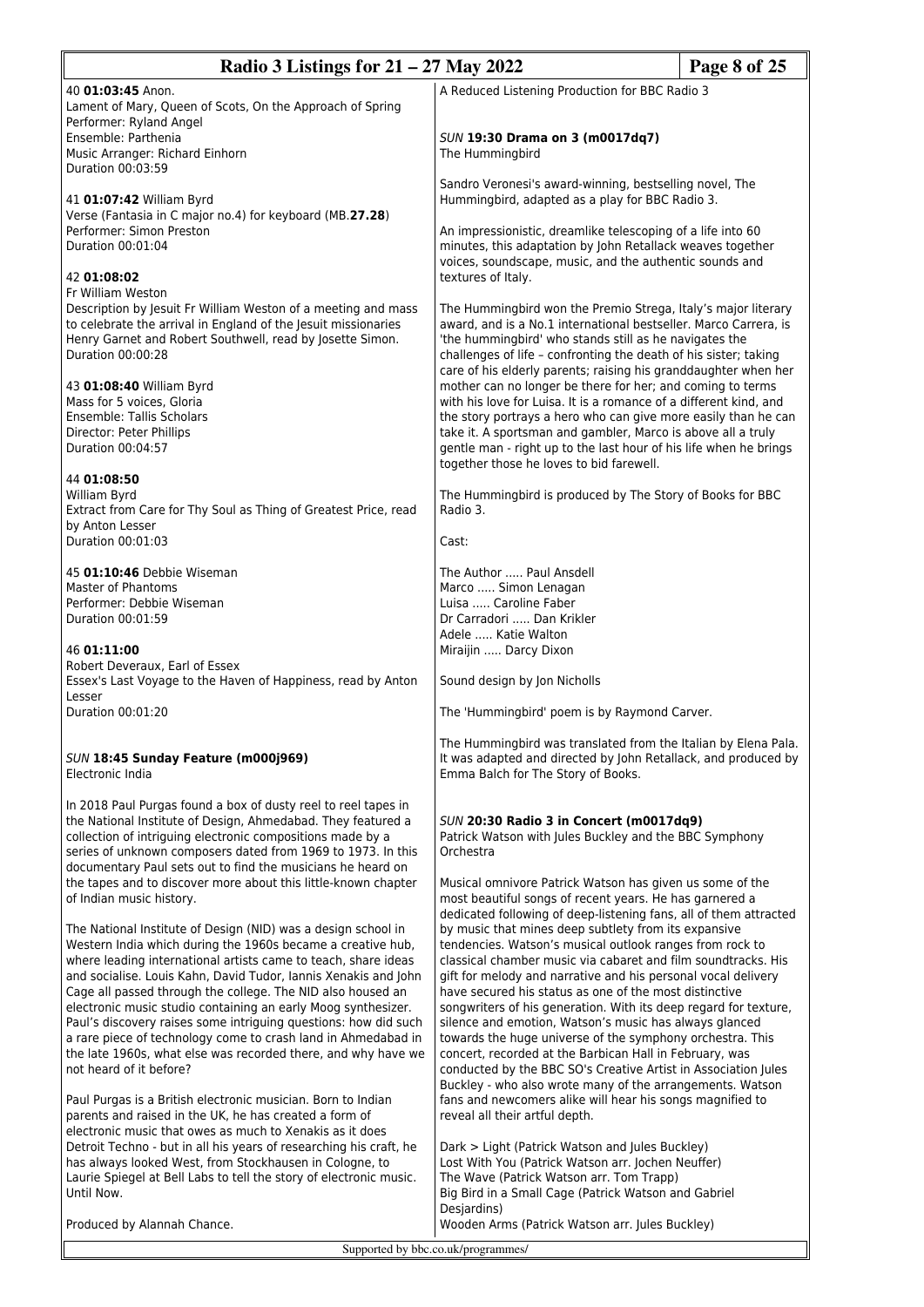| Radio 3 Listings for $21 - 27$ May 2022<br>Page 9 of 25                                                                        |                                                                                                                  |  |  |
|--------------------------------------------------------------------------------------------------------------------------------|------------------------------------------------------------------------------------------------------------------|--|--|
| Beijing (Patrick Watson arr. Jules Buckley)                                                                                    | Frank Bridge: Meditation from 4 Short Pieces for cello and piano                                                 |  |  |
| Melody Noir* (Patrick Watson)                                                                                                  | Elgar: Salut d'amour                                                                                             |  |  |
| In Circles (Joseph Grass, Robbie Kuster, Mikhail Stein, Patrick                                                                |                                                                                                                  |  |  |
| Watson arr. Jochen Neuffer)                                                                                                    | 01 00:02:58 Frédéric Chopin                                                                                      |  |  |
| Adventures in Your Own Backyard (Patrick Watson arr. Jules<br>Buckley)                                                         | Berceuse Op 57<br>Duration 00:03:15                                                                              |  |  |
| Man Like You (Patrick Watson arr. Jules Buckley)                                                                               |                                                                                                                  |  |  |
| Look at You (Patrick Watson and Gabriel Desjardin)*                                                                            | 02 00:11:30 Liam Taylor-West                                                                                     |  |  |
| Turn Into the Noise (Patrick Watson arr. Tom Trapp)                                                                            | A Slow Breath                                                                                                    |  |  |
| Je te laisserai des mots (Patrick Watson arr. Jochen Neuffer)                                                                  | Conductor: Ben Palmer                                                                                            |  |  |
| Here Comes the River (Patrick Watson arr. Jules Buckley)<br>Where the Wild Things Are (Patrick Watson arr. Jules Buckley)      | Orchestra: BBC Concert Orchestra<br>Duration 00:11:00                                                            |  |  |
|                                                                                                                                |                                                                                                                  |  |  |
| Encores:                                                                                                                       | 03 <b>00:22:43</b> Frank Bridge                                                                                  |  |  |
| To Build a Home (Patrick Watson and Jason Swinscoe arr. Jules                                                                  | Meditation from 4 Short Pieces for cello and piano                                                               |  |  |
| Buckley)<br>Lighthouse (Patrick Watson arr. Jules Buckley)                                                                     | Duration 00:01:58                                                                                                |  |  |
| Man under the Sea (Patrick Watson arr. Jules Buckley)                                                                          | 04 00:25:17 Edward Elgar                                                                                         |  |  |
|                                                                                                                                | Salut d'amour                                                                                                    |  |  |
| Patrick Watson (vocals, piano/synth)                                                                                           | Duration 00:03:09                                                                                                |  |  |
| Mikhail Stein (bass guitar)                                                                                                    |                                                                                                                  |  |  |
| Dana Gavanski* (vocals)<br>Andrew Barr (drums)                                                                                 | MON 00:30 Through the Night (m0017dqk)                                                                           |  |  |
| London Contemporary Voices                                                                                                     | Stravinsky and Rachmaninov                                                                                       |  |  |
| <b>BBC Symphony Orchestra</b>                                                                                                  |                                                                                                                  |  |  |
| Jules Buckley (conductor)                                                                                                      | Stravinsky and Rachmaninov from Norway. Catriona Young                                                           |  |  |
|                                                                                                                                | presents.                                                                                                        |  |  |
| SUN 22:10 Record Review Extra (m0017dqc)                                                                                       | 12:31 AM                                                                                                         |  |  |
| Janacek's Jenufa                                                                                                               | Igor Stravinsky (1882-1971)                                                                                      |  |  |
|                                                                                                                                | Pulcinella, ballet suite                                                                                         |  |  |
| Hannah French offers listeners a chance to hear at greater                                                                     | Stavanger Symphony Orchestra, Anna-Maria Helsing                                                                 |  |  |
| length the recordings reviewed and discussed in yesterday's<br>Record Review, including a complete act from the                | (conductor)                                                                                                      |  |  |
| recommended version of Janacek's opera Jenufa, this week's                                                                     | 12:55 AM                                                                                                         |  |  |
| Building a Library work.                                                                                                       | Sergey Rachmaninov (1873-1943)                                                                                   |  |  |
|                                                                                                                                | Piano Concerto No. 2 in C minor, op. 18                                                                          |  |  |
| SUN 23:00 Anoushka Shankar's Journey Through Indian                                                                            | Christian Ihle Hadland (piano), Stavanger Symphony Orchestra,<br>Anna-Maria Helsing (conductor)                  |  |  |
| <b>Classical Music (m0017dqf)</b>                                                                                              |                                                                                                                  |  |  |
| Across the World                                                                                                               | 01:28 AM                                                                                                         |  |  |
|                                                                                                                                | Dietrich Buxtehude (1637-1707)                                                                                   |  |  |
| In the final episode of this three-part series, Anoushka Shankar<br>explores the influence that Indian classical music has had | Membra Jesu nostri - 7 passion cantatas BuxWV.75<br>Barbara Schlick (soprano), Monika Frimmer (soprano), Michael |  |  |
| across the world, from Philip Glass, Terry Riley and The Beatles                                                               | Chance (alto), Christoph Pregardien (tenor), Peter Kooy (bass),                                                  |  |  |
| to the music of Bollywood and jazz, and artists working                                                                        | Knabenchor Hannover, Amsterdam Baroque Orchestra, Ton                                                            |  |  |
| between the western and Indian classical traditions. She also                                                                  | Koopman (conductor)                                                                                              |  |  |
| explores how the folk music of India itself left an indelible mark<br>on Hindustani and Carnatic music.                        | 02:31 AM                                                                                                         |  |  |
|                                                                                                                                | Ludwig van Beethoven (1770 - 1827)                                                                               |  |  |
| Steeped in the traditions of the music, and a sitarist herself,                                                                | Quartet for strings (Op 131) in C sharp minor                                                                    |  |  |
| Anoushka Shankar is our guide to the stories, theories and                                                                     | Paizo Quartet, Mikkel Futtrup (violin), Kirstine Futtrup (violin),                                               |  |  |
| recordings of Indian classical music and what makes it so rich.                                                                | Magda Stevensson (viola), Toke Møldrop (cello)                                                                   |  |  |
|                                                                                                                                | 03:11 AM                                                                                                         |  |  |
|                                                                                                                                | Dmitry Shostakovich (1906-1975)                                                                                  |  |  |
| <b>MONDAY 23 MAY 2022</b>                                                                                                      | Cello Sonata in D minor, Op 40                                                                                   |  |  |
| MON 00:00 The Music & Meditation Podcast (m0017dqh)                                                                            | Stéphane Tétreault (cello), Marc-André Hamelin (piano)                                                           |  |  |
| 2. Body positivity with Megan Jayne Crabbe                                                                                     | 03:42 AM                                                                                                         |  |  |
|                                                                                                                                | Frano Parać (b.1948)                                                                                             |  |  |
| NAO meets author, blogger and social media legend Megan                                                                        | Guitar Trio                                                                                                      |  |  |
| Jayne Crabbe to chat about body positivity - how we see<br>ourselves, the pressure to look a certain way and the anxiety       | Zagreb Guitar Trio                                                                                               |  |  |
| that can cause - and how meditation can help. The music that                                                                   | 03:47 AM                                                                                                         |  |  |
| soundtracks Megan's guided meditation was composed by Liam                                                                     | Anton Bruckner (1824-1896)                                                                                       |  |  |
| Taylor-West and recorded by the BBC Concert Orchestra                                                                          | 2 graduals for chorus: Locus iste & Christus Factus est                                                          |  |  |
| exclusively for this episode. Whether you're just starting to                                                                  | Danish National Radio Choir, Jesper Grove Jorgensen                                                              |  |  |
| meditate or you're a seasoned meditator, this is the perfect<br>podcast for you.                                               | (conductor)                                                                                                      |  |  |
|                                                                                                                                | 03:55 AM                                                                                                         |  |  |
| Music you'll hear in this episode includes:                                                                                    | Alexander Glazunov (1865-1936)                                                                                   |  |  |
| Chopin: Berceuse Op 57                                                                                                         | Mazurka in F sharp minor, Op 25 no 2                                                                             |  |  |
| Liam Taylor-West: A Slow Breath                                                                                                | Stefan Lindgren (piano)                                                                                          |  |  |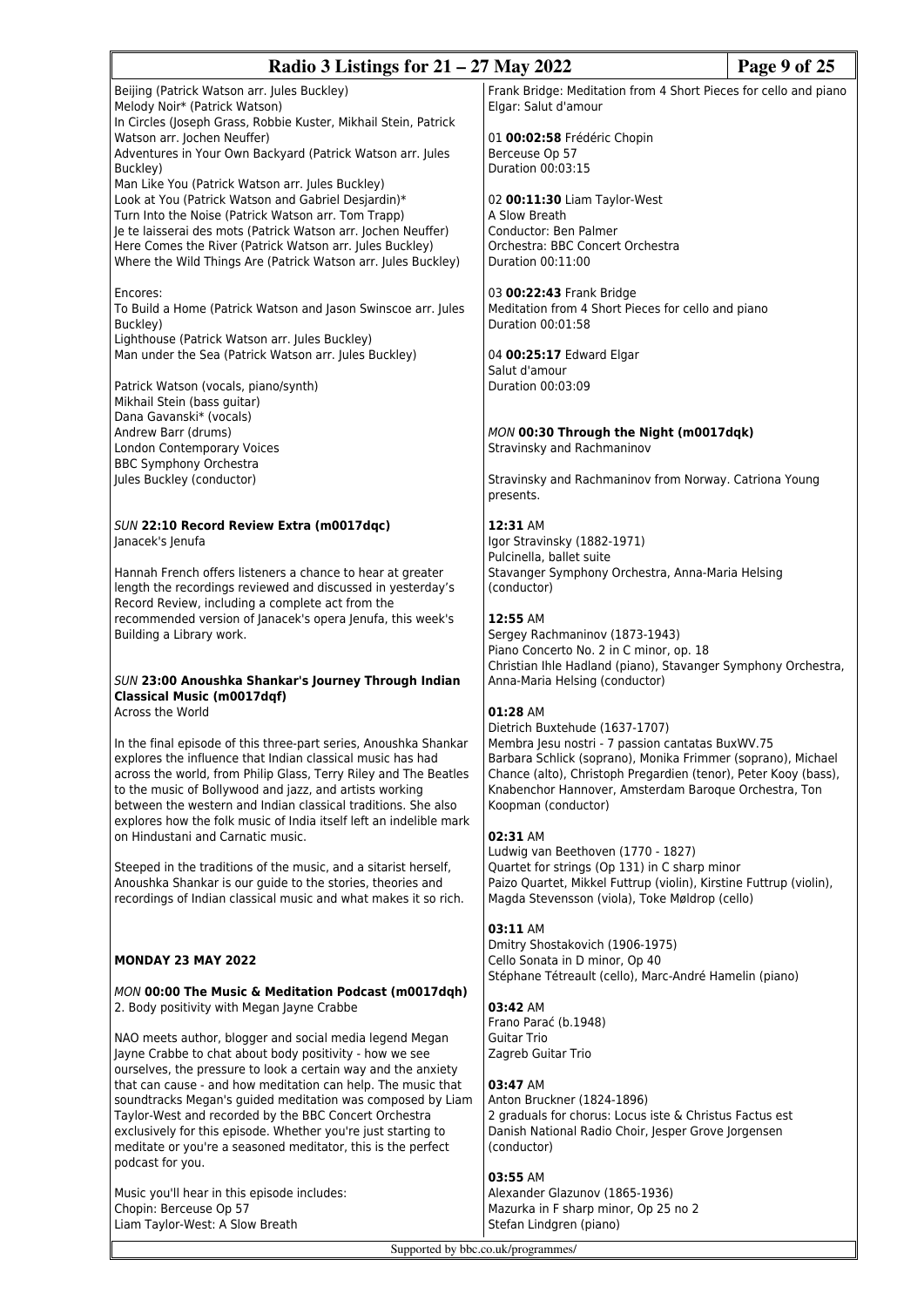| Radio 3 Listings for $21 - 27$ May 2022<br>Page 10 of 25                                                       |                                                                                                                                     |  |
|----------------------------------------------------------------------------------------------------------------|-------------------------------------------------------------------------------------------------------------------------------------|--|
| 04:02 AM                                                                                                       | Petroc Trelawny presents Radio 3's classical breakfast show,                                                                        |  |
| Silvestre Revueltas (1899-1940)<br>Sensemaya                                                                   | featuring listener requests.                                                                                                        |  |
| Polish Radio Orchestra in Warsaw, Christian Vasquez<br>(conductor)                                             | Email 3breakfast@bbc.co.uk                                                                                                          |  |
| 04:10 AM<br>Francesco Cavalli (1602-1676)                                                                      | MON 09:00 Essential Classics (m0017drg)<br>Georgia Mann                                                                             |  |
| Sonata a 8                                                                                                     |                                                                                                                                     |  |
| Concerto Palatino                                                                                              | Georgia Mann plays the best in classical music, with familiar<br>favourites alongside new discoveries and musical surprises.        |  |
| 04:15 AM<br>Fryderyk Chopin (1810-1849)                                                                        |                                                                                                                                     |  |
| Prelude in D flat major, Op 28 no 15, 'Raindrop'<br>Zheeyoung Moon (piano)                                     | 0915 Playlist starter - listen and send us your ideas for the next<br>step in our musical journey today.                            |  |
|                                                                                                                | 1010 Song of the Day - harnessing the magic of words, music                                                                         |  |
| 04:20 AM<br>Arcangelo Corelli (1653-1713)                                                                      | and the human voice.                                                                                                                |  |
| Concerto Grosso in D Op 6 No 4                                                                                 | 1030 Playlist reveal - a sequence of music suggested by you in                                                                      |  |
| Europa Galante, Fabio Biondi (director)                                                                        | response to our starter today.                                                                                                      |  |
| 04:31 AM<br>Georg Philipp Telemann (1681-1767)                                                                 | 1100 Vaughan Williams Snapshot - this week Kate Romano<br>offers us five sketches of Ralph Vaughan Williams, taking a               |  |
| "Giovedi" TWV42:Es2 - from "Pyrmonter Kurwoche"<br>Albrecht Rau (violin), Heinrich Rau (viola), Clemens Malich | sideways glance at the great composer's life and music.                                                                             |  |
| (cello), Wolfgang Hochstein (harpsichord)                                                                      | 1130 Slow Moment - time to take a break for a moment's<br>musical reflection.                                                       |  |
| 04:40 AM<br>Johann Nepomuk Hummel (1778-1837)                                                                  |                                                                                                                                     |  |
| Rondo in B minor Op.109<br>Stefan Lindgren (piano)                                                             | MON 12:00 Composer of the Week (m0017drj)<br>Vaughan Williams Today                                                                 |  |
| 04:49 AM                                                                                                       | 1948-1951 Nostalgia for Spring                                                                                                      |  |
| Arnaut Daniel (c.1150-c.1200)<br>2 Chansons: Dohl mot son plan e prim & Lo ferm voler qu'el cor                | Donald Macleod explores the late 1940s and early 50s as                                                                             |  |
| m'intra<br>Sequentia Köln                                                                                      | Adeline's arthritis becomes increasingly worse, and Vaughan<br>Williams - now in his mid-70s - begins to feel his age.              |  |
| 04:58 AM                                                                                                       | This month, Donald Macleod takes a new look at one of Britain's                                                                     |  |
| Wolfgang Amadeus Mozart (1756-1791)<br>Adagio and fugue for strings (K.546) in C minor                         | best loved composers, Ralph Vaughan Williams, as part of<br>Radio 3's 'Vaughan Williams Today' season - marking the 150th           |  |
| Risør Festival Strings                                                                                         | anniversary of the composer's birth. Over the course of four                                                                        |  |
| 05:06 AM                                                                                                       | weeks and twenty programmes, Donald will be delving into<br>Vaughan Williams's life story and work in intriguing detail, and        |  |
| Domenico Scarlatti (1685-1757)                                                                                 | he'll also be talking to some of the leading authorities on                                                                         |  |
| Sonata in G minor (K 88) for 2 harpsichords                                                                    | Vaughan Williams to share and explore fresh perspectives on a                                                                       |  |
| Dagmara Kapczyńska (harpsichord), Gwennaëlle Alibert<br>(harpsichord)                                          | variety of overlooked and less well known aspects of his life and<br>work, forming a comprehensive and absorbing portrait of a      |  |
|                                                                                                                | composer whose body of work has had such an enduring                                                                                |  |
| 05:14 AM<br>Rudolf Matz (1901-1988)                                                                            | impact on British cultural life.                                                                                                    |  |
| Ballade for violin, cello & piano                                                                              | In this, the final week of Composer of the Week's landmark                                                                          |  |
| Zagreb Piano Trio                                                                                              | series, Donald will focus primarily on the years 1948-1958, the<br>final decade of Vaughan Williams's life. The composer was, by    |  |
| 05:22 AM                                                                                                       | this point recognised as the Grand Old Man of English music,                                                                        |  |
| François-Joseph Gossec (1734-1829)<br>Symphony (Op.5 No.3) in D major, 'Pastorella'                            | and for a younger generation of British composers had begun to<br>represent the establishment. He was also beginning to feel his    |  |
| Tafelmusik Orchestra, Jeanne Lamon (conductor)                                                                 | age but was still managing to surprise critics with some of his                                                                     |  |
| 05:38 AM                                                                                                       | new works, and he showed little sign of slowing down,<br>continuing to lead a busy life, and launching into new                     |  |
| Franz Schubert (1797-1828)                                                                                     | endeavours too: foreign travels which included a major tour of                                                                      |  |
| 4 Impromptus, D.899, Op.90                                                                                     | the US, a major house move, and, following the death of                                                                             |  |
| Francesco Piemontesi (piano)                                                                                   | Adeline, a second marriage. Donald will also be speaking to<br>Vaughan Williams experts Ceri Owen and Alain Frogley about           |  |
| 06:05 AM                                                                                                       | Adeline Fisher and Ursula Wood, Vaughan Williams's two wives,                                                                       |  |
| John Carmichael (b.1930)<br>Trumpet Concerto (1972)                                                            | and about Vaughan Williams's legacy, and the changing<br>reception to his music since his death.                                    |  |
| Kevin Johnston (trumpet), West Australian Symphony                                                             |                                                                                                                                     |  |
| Orchestra, David Measham (conductor)                                                                           | In Monday's programme, Donald explores the late 40s and                                                                             |  |
|                                                                                                                | early 50s as Adeline's arthritis becomes increasingly worse, and<br>Vaughan Williams - now in his mid-70s - begins to suffer from a |  |
| MON 06:30 Breakfast (m0017drd)                                                                                 | series of aches and pains, and sees his first real concert hall                                                                     |  |
| Monday - Petroc's classical mix                                                                                | failure.                                                                                                                            |  |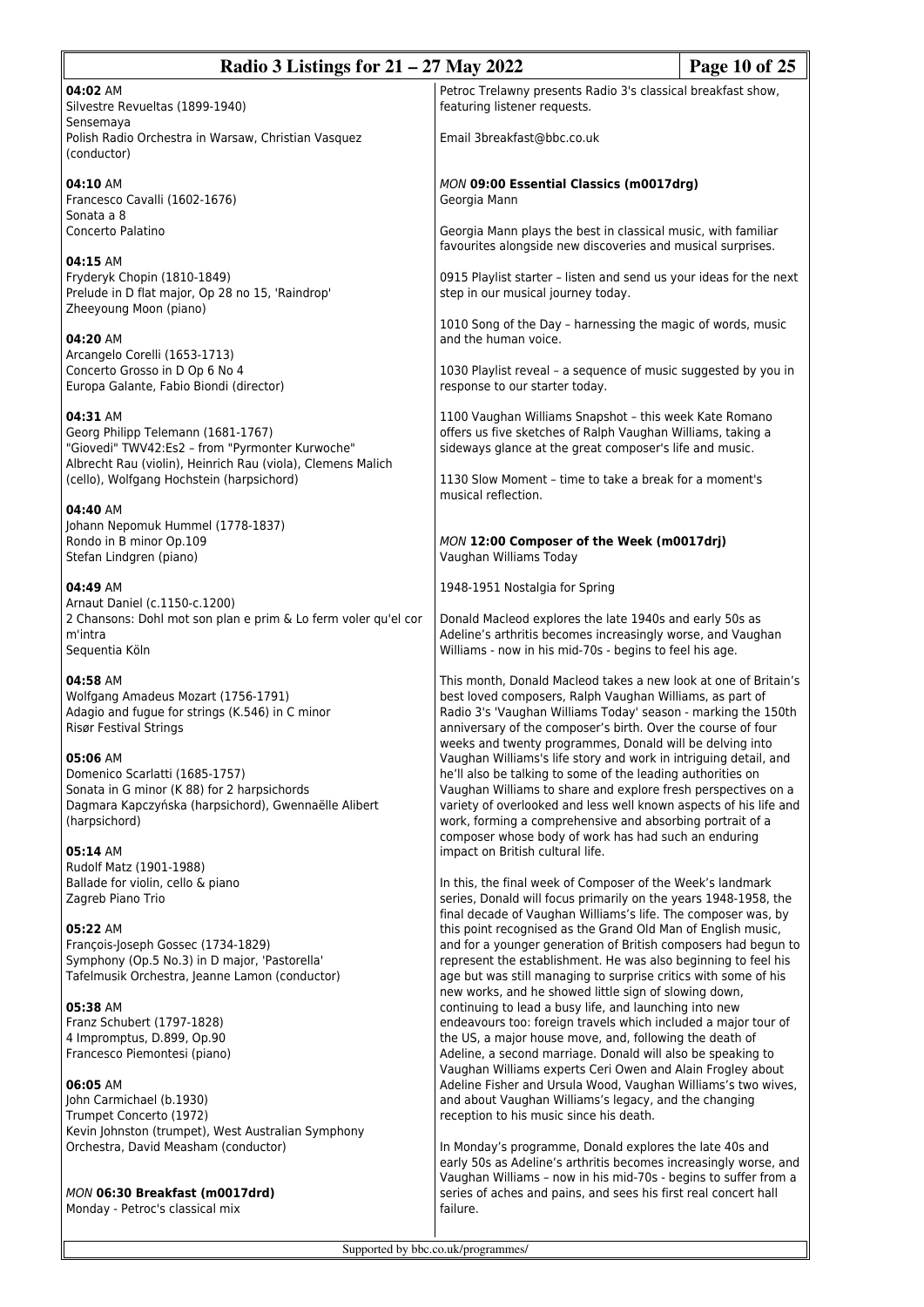| Radio 3 Listings for $21 - 27$ May 2022<br>Page 11 of 25                                                                                                                                                                                                                                              |                                                                                                                                                                                                                                                                                                                                        |  |
|-------------------------------------------------------------------------------------------------------------------------------------------------------------------------------------------------------------------------------------------------------------------------------------------------------|----------------------------------------------------------------------------------------------------------------------------------------------------------------------------------------------------------------------------------------------------------------------------------------------------------------------------------------|--|
| Symphony no. 6 in E minor - I. Allegro<br>Royal Liverpool Philharmonic Orchestra<br>Andrew Manze, conductor                                                                                                                                                                                           | Mendelssohn: Capriccio in E minor Op.81/3<br>Casals Quartet                                                                                                                                                                                                                                                                            |  |
| Prayer to the Father of Heaven<br>Worcester Cathedral Choir<br>Christopher Robinson, director                                                                                                                                                                                                         | 3.00<br>Brahms: Symphony No 1 in C minor<br>RTVE Symphony Orchestra<br>Pablo González, conductor                                                                                                                                                                                                                                       |  |
| An Oxford Elegy (excerpt)<br>Simon Callow, narrator<br>Tenebrae<br>Aurora Orchestra<br>Nigel Short, conductor                                                                                                                                                                                         | Jésus Torres: Transfiguration for cello, accordion and string<br>orchestra<br>Asler Polo, cello<br>Iñaki Alberdi, accordion<br>RTVE Symphony Orchestar                                                                                                                                                                                 |  |
| Concerto Grosso for strings<br>New Zealand Symphony Orchestra<br>James Judd, conductor                                                                                                                                                                                                                | Pablo González, conductor<br>Joan Marc: Requiem - Sanctus/Benedictus, Angus Dei,<br>Communio, Absolta<br>Cererols Choir                                                                                                                                                                                                                |  |
| Pilgrim's Progress - House Beautiful<br>John Noble, baritone (The Pilgrim)<br>Sheila Armstrong, soprano; Marie Hayward, soprano; Gloria<br>Jennings, mezzo-soprano (Three Shining Ones)<br>Ian Partridge, tenor (Interpreter)<br>London Philharmonic Choir & Orchestra<br>Sir Adrian Boult, conductor | Marc Díaz, conductor<br><b>MON 16:30 New Generation Artists (m0017drq)</b><br>Johan Dalene plays Arvo Part<br>A mixed bill from Helen Charlston, Rob Luft and Anastasia<br>Kobekina, all of whom appear this week at the Norfolk and                                                                                                   |  |
| Producer: Sam Phillips<br>MON 13:00 Radio 3 Lunchtime Concert (m0017drl)<br>Catriona Morison - Sea Pictures                                                                                                                                                                                           | Norwich Festival.<br>Purcell: O lead me to some peaceful gloom<br>Helen Charlston (mezzo soprano), Toby Carr (lute)                                                                                                                                                                                                                    |  |
| Live from Wigmore Hall: the mezzo-soprano Catriona Morison<br>sings Brahms, Schumann and Elgar.                                                                                                                                                                                                       | Fauré: Les Berceaux, Op.23 No.1<br>Anastasia Kobekina (cello), Luka Okros (piano)<br>Rob Luft / Elina Duni: Lost Ships                                                                                                                                                                                                                 |  |
| The Scottish-German mezzo is joined by the pianist Julius Drake<br>in a recital of rich Romanticism; a perfect opportunity to relish<br>the golden voice which earned her the title 2017 BBC Cardiff<br>Singer of the World and a place on Radio 3's New Generation                                   | Elina Duni (vocals), Rob Luft (electric guitar), Fred Thomas<br>(piano)<br>Thelonius Monk arr. Luft and Duni: Round midnight                                                                                                                                                                                                           |  |
| Artists scheme.<br>Presented by Hannah French.                                                                                                                                                                                                                                                        | Elina Duni (vocals), Rob Luft (electric guitar), Fred Thomas<br>(piano)                                                                                                                                                                                                                                                                |  |
| Brahms: Dein blaues Auge hält so still Op. 59 No. 8<br>Brahms: Die Mainacht Op. 43 No. 2<br>Brahms: Mädchenlied Op. 107 No. 5                                                                                                                                                                         | Arvo Pärt: Fratres<br>Johan Dalene (violin), Charles Owen (piano)                                                                                                                                                                                                                                                                      |  |
| Brahms: Meine Liebe ist grün Op. 63 No. 5<br>R. Schumann: 6 Gedichte von N Lenau und Requiem Op. 90<br>Elgar: Sea Pictures Op. 37                                                                                                                                                                     | MON 17:00 In Tune (m0017drs)<br>SeokJong Baek, Andrew Carwood, Danny Driver                                                                                                                                                                                                                                                            |  |
| Catriona Morison (mezzo-soprano)<br>Julius Drake (piano)                                                                                                                                                                                                                                              | South Korean tenor SeokJong Baek joins Sean to sing live in the<br>studio. He's currently appearing in the title role of Saint-Saëns'<br>Samson et Dalila at the Royal Opera House. Pianist Danny<br>Driver also plays live, and Andrew Carwood, Director of Music at<br>St Paul's Cathedral, visits the studio to tell Sean about the |  |
| MON 14:00 Afternoon Concert (m0017drn)<br>Monday - Pablo González conducts Brahms                                                                                                                                                                                                                     | world's oldest choral festival, which returns to the Cathedral<br>this year.                                                                                                                                                                                                                                                           |  |
| Ian Skelly introduces performances with a Spanish flavour,<br>today featuring the RTVE Symphony Orchestra performing<br>Brahms's First Symphony in Madrid and 17th-century choral<br>music from the Cererols Choir in Barcelona.                                                                      | MON 19:00 In Tune Mixtape (m0008ypn)<br>Power through with classical music                                                                                                                                                                                                                                                             |  |
| Including:                                                                                                                                                                                                                                                                                            | While Schumann is drifting off, Pushkin wants us to wake up,<br>and a boat trip to Skye ends up in Famagusta in Cyprus - it<br>must be the land of contradictions that is the In Tune Mixtape                                                                                                                                          |  |
| Anselm Ferrer: Ave Maria<br>Cererols Choir                                                                                                                                                                                                                                                            | Producer: Bill Nicholls                                                                                                                                                                                                                                                                                                                |  |
| Richard Strauss: Don Juan<br>BBC Scottish Symphony Orchestra<br>Donald Runnicles, conductor                                                                                                                                                                                                           | 01 00:00:52 Thomas Morley<br>My bonny lasse shee smyleth<br>Music Arranger: Mark Kroll<br>Ensemble: Canadian Brass                                                                                                                                                                                                                     |  |
| Joan Cererols (1618-1676): Dies Irae<br>Cererols Choir<br>Marc Diaz, conductor                                                                                                                                                                                                                        | Duration 00:01:26<br>02 00:04:37 A. C. Macleod                                                                                                                                                                                                                                                                                         |  |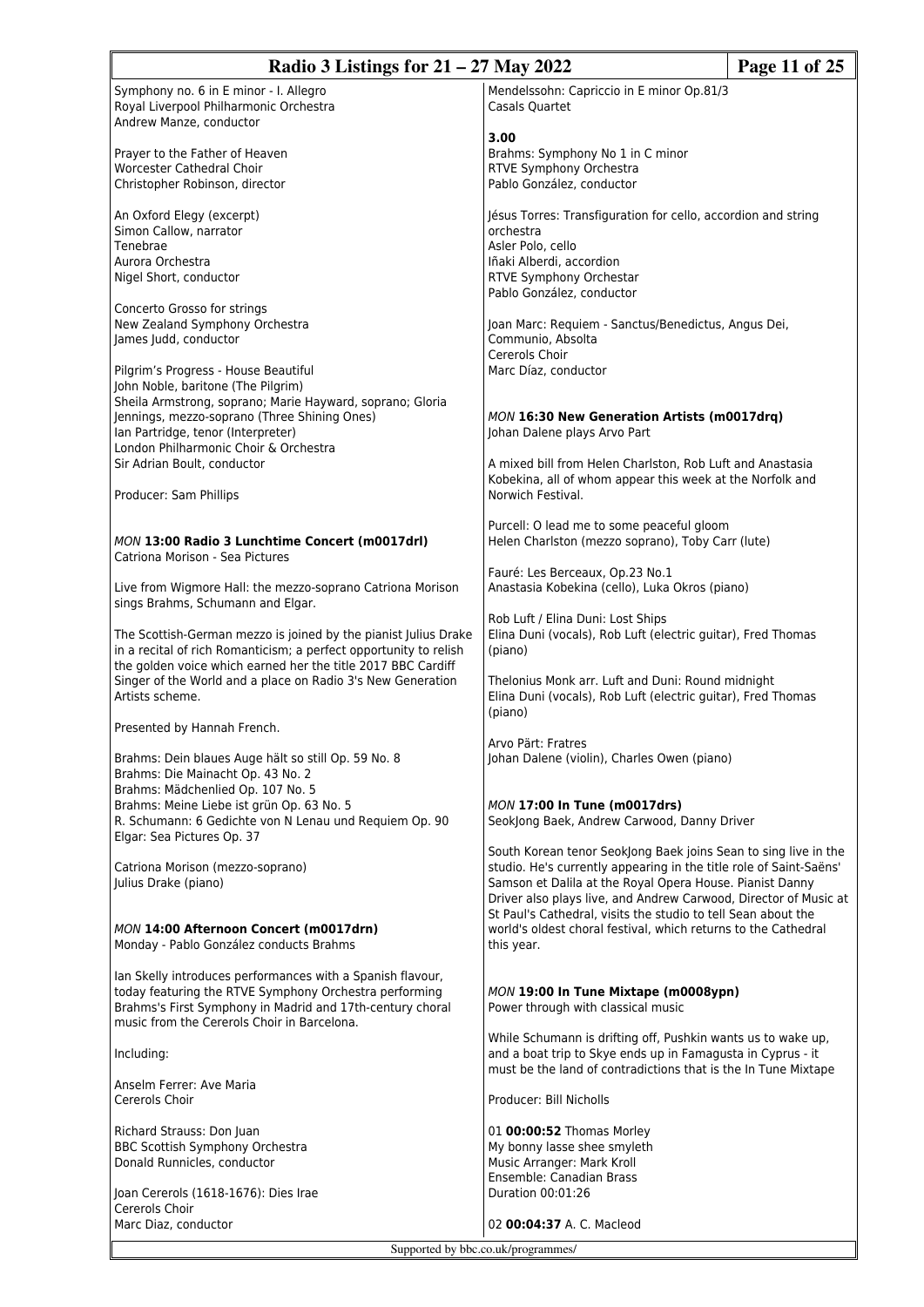| Radio 3 Listings for $21 - 27$ May 2022                                                                                                    |                                                                                                                                                                                                                                                    | Page 12 of 25 |
|--------------------------------------------------------------------------------------------------------------------------------------------|----------------------------------------------------------------------------------------------------------------------------------------------------------------------------------------------------------------------------------------------------|---------------|
| The Skye Boat Song                                                                                                                         | Hélène Grimaud (piano)                                                                                                                                                                                                                             |               |
| Music Arranger: Heathcote Statham<br>Choir: Choir of New College Oxford<br>Conductor: Edward Higginbottom<br>Duration 00:04:03             | Hannah Kendall - On the Chequer'd Field Array'd<br>Andrew Matthews-Owen (piano)                                                                                                                                                                    |               |
| 03 00:05:03 Gustav Mahler<br>Das Lied von der Erde: 3. Von Der Jugend<br>Singer: Jonas Kaufmann                                            | c. 8.40pm<br>Hannah Kendall - The Spark Catchers<br>Nikolai Rimsky-Korsakov - Capriccio espagnol, Op.34                                                                                                                                            |               |
| Orchestra: Vienna Philharmonic<br>Conductor: Jonathan Nott<br>Duration 00:03:08                                                            | Stockholm Philharmonic Orchestra<br>Ryan Bancroft (conductor)                                                                                                                                                                                      |               |
| 04 00:08:04 Traditional Russian<br><b>Moscow Nights</b><br>Ensemble: Die Österreichischen Salonisten<br>Duration 00:04:33                  | MON 22:00 Music Matters (m0017dp5)<br>[Repeat of broadcast at 11:45 on Saturday]                                                                                                                                                                   |               |
| 05 00:12:34 Ildebrando Pizzetti<br>On the Quay of the Port of Famagusta (from incidental music to                                          | MON 22:45 The Essay (m0017drx)<br>Adrian Edmondson - Signs of Life (Series 2)                                                                                                                                                                      |               |
| La pisanella)<br>Orchestra: Orchestre de la Suisse Romande                                                                                 | Creativity                                                                                                                                                                                                                                         |               |
| Conductor: Lamberto Gardelli<br>Duration 00:02:59                                                                                          | In this second series of essays, Adrian Edmondson finds five<br>ways to consider moments of personal and career highs, lows<br>and the bits in-between.                                                                                            |               |
| 06 00:15:31 Johann Sebastian Bach<br>Herr Gott, dich loben alle wir (Cantata No 130)                                                       | 1. Creativity                                                                                                                                                                                                                                      |               |
| Ensemble: Bach Collegium Japan<br>Conductor: Masaaki Suzuki<br>Duration 00:03:03                                                           | In which Adrian Edmondson looks back from his early triumph<br>at primary school as the Angel Gabriel to what went wrong with<br>his hugely successful television sitcom and live show, Bottom,<br>and his relationship with Rik Mayall:           |               |
| 07 00:18:34 Robert Schumann<br>Kind im Einschlummern (Kinderszenen, Op 15)                                                                 |                                                                                                                                                                                                                                                    |               |
| Performer: Marc-André Hamelin<br>Duration 00:02:13                                                                                         | "Over thirteen years we create three series, one feature film<br>and five two-hour live shows, it's very satisfying until - it isn't<br>anymore. One day I look in the larder and find I'm slightly bored<br>of this diet."                        |               |
| 08 00:20:44 Georgy Sviridov<br>Reveille is Sounded (Pushkin's Garland)<br>Author: Alexei Tolstoy<br>Choir: Moscow New Choir                | Adrian Edmondson studied drama at Manchester University<br>where he met his comedy partner Rik Mayall. He and Rik were<br>part of the first wave of Alternative Comedy where their                                                                 |               |
| Conductor: Elena Rastvorova<br>Duration 00:04:15<br>09 00:24:57 William Grant Still                                                        | glorious pursuit of laughter and anarchic performances<br>changed the comedic landscape forever. He starred as Vyvyan<br>in The Young Ones, the series that blasted its way onto our<br>screens tearing into our preconceptions of what television |               |
| Romance<br>Performer: Marcus Eley<br>Performer: Lucerne DeSa<br>Duration 00:05:12                                                          | comedy could be. It was followed by Bottom which ran for three<br>series on BBC television, had a spin-off film (Guest Hotel<br>Paradiso), and became a live show.                                                                                 |               |
|                                                                                                                                            | Adrian's career has since taken him into 'straight' acting as<br>well, at the RSC, BBC TV's War and Peace and EastEnders. He is                                                                                                                    |               |
| MON 19:30 Radio 3 in Concert (m0017drv)<br>Stockholm Philharmonic Orchestra<br>Ryan Bancroft conducts the Stockholm Philharmonic Orchestra | a writer of books for adults and children; and co-wrote the<br>television series Teenage Kicks. He has had an award-winning<br>music career with his band The Bad Shepherds which fused<br>punk and folk. And he is an award-winning music video   |               |
| at the Stockholm Concert Hall in music by Stenhammar and<br>Rimsky-Korsakov, and Hannah Kendall's 2017 piece "The Spark                    | producer.                                                                                                                                                                                                                                          |               |
| Catchers". Cellist Sol Gabetta also joins the orchestra for a<br>performance of Saint-Saens's Cello Concerto No.1.                         | Written and read by Adrian Edmondson<br>Produced by Caroline Raphael<br>Recorded by Shane O'Byrne at The Soundhouse                                                                                                                                |               |
| Introduced by Fiona Talkington.                                                                                                            | Edited by Nick Manasseh at The Yard<br>A Dora Production for BBC Radio 3                                                                                                                                                                           |               |
| 7.30pm<br>Wilhelm Stenhammar - Excelsior!<br>Camille Saint-Saens - Concerto for cello & orchestra No.1 in A<br>minor, Op.33                | MON 23:00 Night Tracks (m0017drz)<br>Music for the evening                                                                                                                                                                                         |               |
| Sol Gabetta (cello)<br>Stockholm Philharmonic Orchestra<br>Ryan Bancroft (conductor)                                                       | Sara Mohr-Pietsch presents an adventurous, immersive<br>soundtrack for late-night listening, from classical to<br>contemporary and everything in between.                                                                                          |               |
| <b>INTERVAL</b>                                                                                                                            |                                                                                                                                                                                                                                                    |               |
| Claude Debussy - Sonata for cello & piano<br>Sol Gabetta (cello)                                                                           | <b>TUESDAY 24 MAY 2022</b>                                                                                                                                                                                                                         |               |
| Supported by bbc.co.uk/programmes/                                                                                                         |                                                                                                                                                                                                                                                    |               |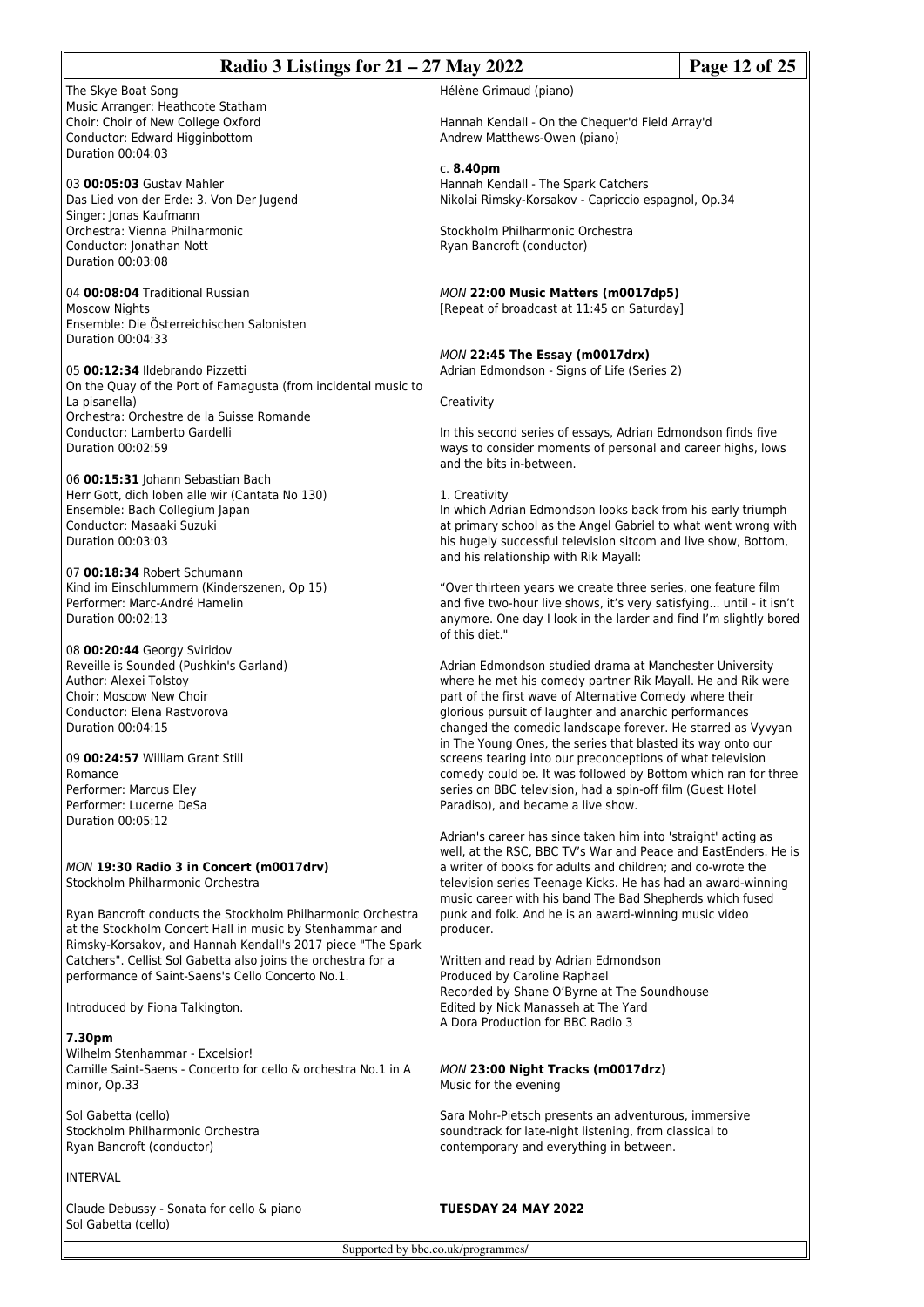| Radio 3 Listings for $21 - 27$ May 2022<br>Page 13 of 25                                                                                                                                                                                                                                             |                                                                                                                                                                                                                  |  |
|------------------------------------------------------------------------------------------------------------------------------------------------------------------------------------------------------------------------------------------------------------------------------------------------------|------------------------------------------------------------------------------------------------------------------------------------------------------------------------------------------------------------------|--|
| TUE 00:30 Through the Night (m0017ds1)<br>Bulgarian Culture and Cyrillic Day                                                                                                                                                                                                                         | Dimitar Nenov (1901-1953)<br>Symphony No 1<br>Bulgarian National Radio Symphony Orchestra, Milen Nachev                                                                                                          |  |
| Music featuring Bulgarian composers and performers to<br>celebrate the Day of Bulgarian Alphabet, Bulgarian<br>Enlightenment and Culture, which is marked every year on 24<br>May. Catriona Young presents.                                                                                          | (conductor)<br>03:25 AM<br>Maxim Berezovsky (1745-1777)                                                                                                                                                          |  |
| 12:31 AM<br>Pancho Vladigerov (1899-1978)<br>Four Frescoes, Op 69: In Place of an Introduction; Cockette<br>Dance; Archaic Song; Dance Humoresque                                                                                                                                                    | Do not reject me (Ps.70)<br>Seven Saints Chamber Choir, Dimitar Grigorov (conductor)<br>03:33 AM<br>Mikhail Glinka (1804-1857)                                                                                   |  |
| Krassimir Gatev (piano)<br>12:37 AM                                                                                                                                                                                                                                                                  | O polye, polye (Ruslan's Act 2 aria from Ruslan and Lyudmila)<br>Nicola Ghiuselev (bass), Orchestre de l'Opera National de Sofia,<br>Rouslan Raitchev (conductor)                                                |  |
| Pancho Vladigerov (1899-1978)<br>Three Bagatelles, Op 70: Sorrow; Little Ballad. Andantino;<br>Humoresque<br>Krassimir Gatev (piano)                                                                                                                                                                 | 03:40 AM<br>Georg Philipp Telemann (1681-1767)<br>Sonate de Concert for trumpet in C and organ<br>Blagoj Angelovski (trumpet), Velin Iliev (organ)                                                               |  |
| 12:42 AM<br>Gheorghi Arnaoudov (b.1957)<br>Landscape with Birds, for violin and piano<br>Ludmil Nenchev (violin), Alexander Vassilenko (piano)                                                                                                                                                       | 03:51 AM<br>Plamen Djourov (b.1949)<br>Two Ballades, Nos. I & IV<br>Eolina Quartet                                                                                                                               |  |
| 12:47 AM<br>Gheorghi Arnaoudov (b.1957)<br>Le Rappel des Rameaux (Sound wrappings II), for piano solo<br>(2009)<br>Mario Angelov (piano)                                                                                                                                                             | 04:00 AM<br>Claude Debussy (1862-1918)<br>Clair de Lune - from Suite Bergamasque (1890)<br>Lyuba Encheva (piano)                                                                                                 |  |
| 12:57 AM<br>Gheorghi Arnaoudov (b.1957)<br>Barocus ex Machina. Concerto for piano, hammerklavier,<br>harpsichord and orchestra<br>Daniela Dikova (piano), Galina Draganova (soloist), Vasily<br>Ilisavsky (harpsichord), Bulgarian National Radio Symphony<br>Orchestra, Georgi Dimitrov (conductor) | 04:05 AM<br>Modest Mussorgsky (1839-1881), Nikolai Rimsky-Korsakov<br>(orchestrator)<br>St John's Night on the Bare Mountain<br>Bulgarian National Radio Symphony Orchestra, Alexander<br>Vladigerov (conductor) |  |
| 01:10 AM<br>Pancho Vladigerov (1899-1978)<br>Variations on the Bulgarian Folk Song "Gorda Stara Pianina", Op<br>3                                                                                                                                                                                    | 04:16 AM<br>Dobri Hristov (1875-1941)<br>Heruvimska pesen No 4 (Cherubic Song)<br>Polyphonia                                                                                                                     |  |
| Krassimir Gatev (piano)<br>01:34 AM<br>Gheorghi Arnaoudov (b.1957)<br>Kells, for violoncello solo                                                                                                                                                                                                    | 04:23 AM<br>Georgi Zlatev-Čerkin (1905-1977)<br>Sevdana for violin and string orchestra (1944)<br>Valentin Stefanov (violin), Bulgarian National Radio Symphony<br>Orchestra, Vassil Kazandjiev (conductor)      |  |
| Anatoli Krastev (violoncello)<br>01:42 AM<br>Gheorghi Arnaoudov (b.1957)<br>Brahms versus Wagner (Imaginarium super Mathilde<br>Wesendonck), for piano quintet<br>Elena Dikova (piano), Teodora Hristova (violin), Yordan Dimitrov<br>(violin), Demna Gigova (viola), Hristo Tanev (cello)           | 04:31 AM<br>Georgi Kostov (b.1941)<br>Ludicrous Dance for children's chorus<br>Bulgarian National Radio Children's Choir, Hristo Nedyalkov<br>(conductor)<br>04:33 AM                                            |  |
| 01:49 AM<br>Pancho Vladigerov (1899-1978)<br>Classic and Romantic, Op 24<br>Krassimir Gatev (piano)                                                                                                                                                                                                  | Dmitry Shostakovich (1906-1975)<br>Waltz no 2 from Suite for Variety Orchestra<br>Eolina Quartet<br>04:38 AM                                                                                                     |  |
| 02:05 AM<br>Gheorghi Arnaoudov (b.1957)<br>Laus Solis, for orchestra<br>Bulgarian National Radio Symphony Orchestra, Milen Nachev<br>(conductor)                                                                                                                                                     | Boyan Ikonomov (1900-1973)<br>Days on the river Drava - Heroic Overture<br>Bulgarian National Radio Symphony Orchestra, Mark Kadin<br>(conductor)<br>04:48 AM                                                    |  |
| 02:15 AM<br>George Frideric Handel (1685-1759)<br>Concerto Grosso in D major, Op 6 no 5<br>Sofia Soloists Chamber Ensemble, Plamen Djurov (conductor)                                                                                                                                                | Fryderyk Chopin (1810-1849)<br>Rondo in E flat major, Op 16<br>Ludmil Angelov (piano)<br>04:58 AM                                                                                                                |  |
| 02:31 AM                                                                                                                                                                                                                                                                                             | Franz Schubert (1797-1828)<br>String Quartet in C minor (D 703)                                                                                                                                                  |  |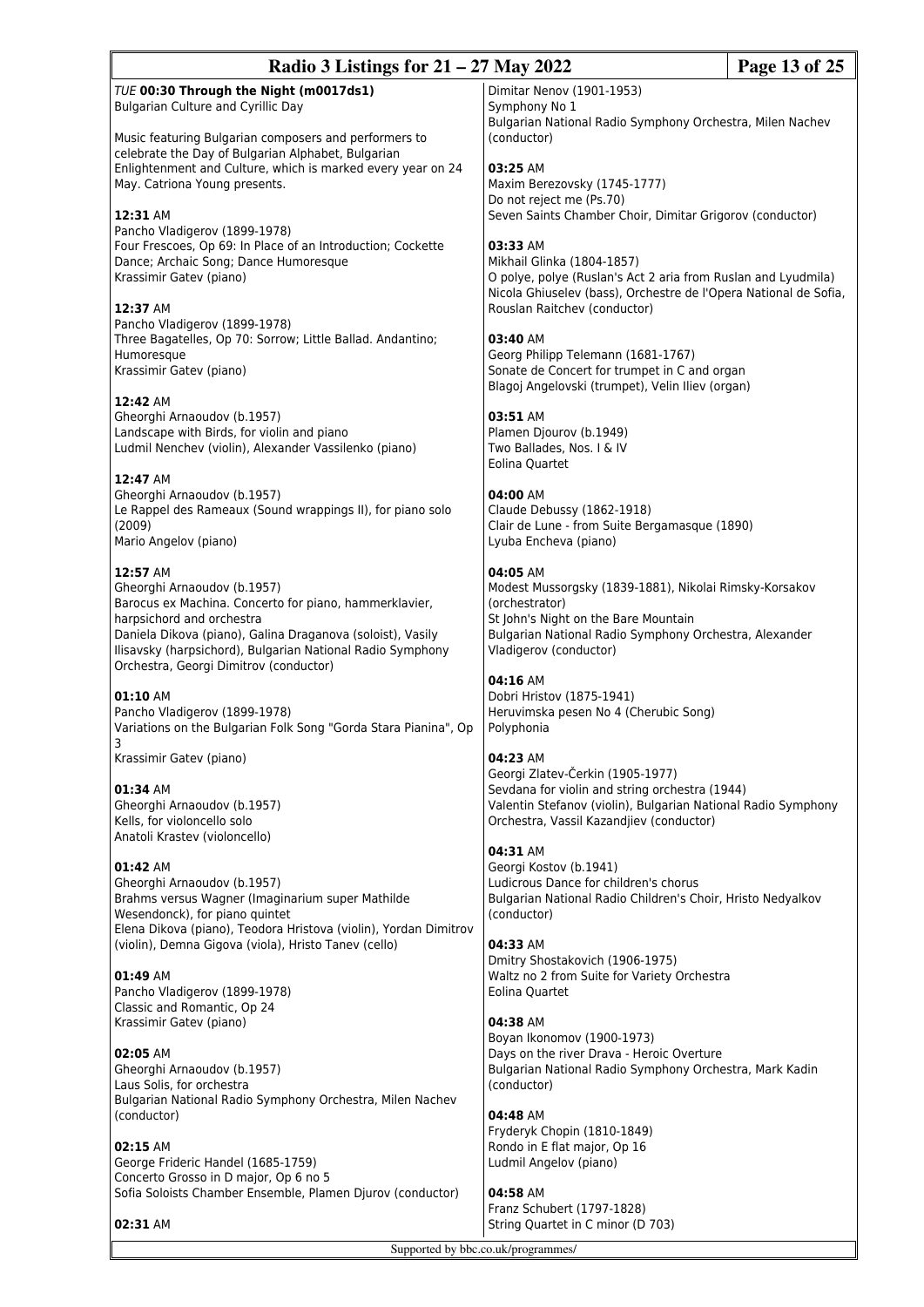| Radio 3 Listings for $21 - 27$ May 2022<br>Page 14 of 25                                                                                                                                                                                                                                                                                                                                                                                                                                                                                                 |                                                                                                                                                                                                                                                                                                                                                                                                                                                                                                                                                                                                                                                                                                                                                                                                                                                                                                                                                                                                                         |  |
|----------------------------------------------------------------------------------------------------------------------------------------------------------------------------------------------------------------------------------------------------------------------------------------------------------------------------------------------------------------------------------------------------------------------------------------------------------------------------------------------------------------------------------------------------------|-------------------------------------------------------------------------------------------------------------------------------------------------------------------------------------------------------------------------------------------------------------------------------------------------------------------------------------------------------------------------------------------------------------------------------------------------------------------------------------------------------------------------------------------------------------------------------------------------------------------------------------------------------------------------------------------------------------------------------------------------------------------------------------------------------------------------------------------------------------------------------------------------------------------------------------------------------------------------------------------------------------------------|--|
| <b>Tilev String Quartet</b><br>05:08 AM<br>Filip Kutev (1903-1982)<br>Sakar Suite, for symphony orchestra                                                                                                                                                                                                                                                                                                                                                                                                                                                | Vaughan Williams to share and explore fresh perspectives on a<br>variety of overlooked and less well known aspects of his life and<br>work, forming a comprehensive and absorbing portrait of a<br>composer whose body of work has had such an enduring<br>impact on British cultural life.                                                                                                                                                                                                                                                                                                                                                                                                                                                                                                                                                                                                                                                                                                                             |  |
| Bulgarian National Radio Symphony Orchestra, Vassil Stefanov<br>(conductor)<br>05:29 AM<br>Joseph Haydn (1732-1809)<br>Cello Concerto no 1 in C major, Hob.7b.1<br>Anatoli Krastev (cello), Sofia Soloists Chamber Ensemble, Emil<br>Tabakov (conductor)<br>05:55 AM<br>Ivan Spassov (1934-1995)<br>Solveig's Songs: Northern Song; The White Ship; Solveig's Song<br>Sofia Chamber Choir, Vassil Arnaudov (conductor)<br>06:04 AM<br>Sergey Prokofiev (1891-1953), David Oistrakh (arranger)<br>Sonata for violin and piano no. 2 (Op.94bis) in D major | In this, the final week of Composer of the Week's landmark<br>series, Donald will focus primarily on the years 1948-1958, the<br>final decade of Vaughan Williams's life. The composer was, by<br>this point recognised as the Grand Old Man of English music,<br>and for a younger generation of British composers had begun to<br>represent the establishment. He was also beginning to feel his<br>age but was still managing to surprise critics with some of his<br>new works, and he showed little sign of slowing down,<br>continuing to lead a busy life, and launching into new<br>endeavours too: foreign travels which included a major tour of<br>the US, a major house move, and, following the death of<br>Adeline, a second marriage. Donald will also be speaking to<br>Vaughan Williams experts Ceri Owen and Alain Frogley about<br>Adeline Fisher and Ursula Wood, Vaughan Williams's two wives,<br>and about Vaughan Williams's legacy, and the changing<br>reception to his music since his death. |  |
| Vesko Eschkenazy (violin), Ludmil Angelov (piano)<br>TUE 06:30 Breakfast (m0017dqm)<br>Tuesday - Petroc's classical rise and shine                                                                                                                                                                                                                                                                                                                                                                                                                       | In Tuesday's programme, Donald speaks to Dr Ceri Owen about<br>Vaughan Williams's two wives - Adeline Fisher and Ursula Wood<br>- offering a fresh perspective of both their own creative lives<br>and their roles in the composer's success.                                                                                                                                                                                                                                                                                                                                                                                                                                                                                                                                                                                                                                                                                                                                                                           |  |
| Petroc Trelawny presents Radio 3's classical breakfast show,<br>featuring listener requests.                                                                                                                                                                                                                                                                                                                                                                                                                                                             | Sons of Light - III. The Messengers of Speech<br>Teresa Cahill, soprano                                                                                                                                                                                                                                                                                                                                                                                                                                                                                                                                                                                                                                                                                                                                                                                                                                                                                                                                                 |  |
| Email 3breakfast@bbc.co.uk                                                                                                                                                                                                                                                                                                                                                                                                                                                                                                                               | <b>Bach Choir</b><br>Royal College of Music Chamber Choir<br>London Philharmonic Orchestra                                                                                                                                                                                                                                                                                                                                                                                                                                                                                                                                                                                                                                                                                                                                                                                                                                                                                                                              |  |
| <b>TUE 09:00 Essential Classics (m0017dqp)</b><br>Tom McKinney<br>Tom McKinney plays the best in classical music, with<br>discoveries and surprises rubbing shoulders with familiar                                                                                                                                                                                                                                                                                                                                                                      | Sir David Willcocks, conductor<br>Four Last Songs<br>Roderick Williams, baritone<br>Bergen Philharmonic Orchestra<br>Sir Andrew Davis, conductor                                                                                                                                                                                                                                                                                                                                                                                                                                                                                                                                                                                                                                                                                                                                                                                                                                                                        |  |
| favourites.<br>0915 Playlist starter - listen and send us your ideas for the next<br>step in our musical journey today.                                                                                                                                                                                                                                                                                                                                                                                                                                  | 3 Impressions: II. The Solent<br>Royal Liverpool Philharmonic Orchestra<br>Paul Daniel, conductor                                                                                                                                                                                                                                                                                                                                                                                                                                                                                                                                                                                                                                                                                                                                                                                                                                                                                                                       |  |
| 1010 Song of the Day - harnessing the magic of words, music<br>and the human voice.                                                                                                                                                                                                                                                                                                                                                                                                                                                                      | Let Beauty Awake; In dreams; Infinite Shining Heavens; Whither<br>must I wander; Bright is the ring of words (Songs of Travel)<br>Bryn Terfel, bass-baritone                                                                                                                                                                                                                                                                                                                                                                                                                                                                                                                                                                                                                                                                                                                                                                                                                                                            |  |
| 1030 Playlist reveal - a sequence of music suggested by you in<br>response to our starter today.                                                                                                                                                                                                                                                                                                                                                                                                                                                         | Malcolm Martineau, piano<br>Producer: Sam Phillips                                                                                                                                                                                                                                                                                                                                                                                                                                                                                                                                                                                                                                                                                                                                                                                                                                                                                                                                                                      |  |
| 1100 Vaughan Williams Snapshot - another of Kate Romano's<br>sketches of the great composer's life and music which we're<br>featuring throughout this week.                                                                                                                                                                                                                                                                                                                                                                                              | TUE 13:00 Radio 3 Lunchtime Concert (m000083f)<br><b>Cheltenham Music Festival 2018</b>                                                                                                                                                                                                                                                                                                                                                                                                                                                                                                                                                                                                                                                                                                                                                                                                                                                                                                                                 |  |
| 1130 Slow Moment - time to take a break for a moment's<br>musical reflection.                                                                                                                                                                                                                                                                                                                                                                                                                                                                            | Cassadó, Mozart and Saint-Saëns                                                                                                                                                                                                                                                                                                                                                                                                                                                                                                                                                                                                                                                                                                                                                                                                                                                                                                                                                                                         |  |
| TUE 12:00 Composer of the Week (m0017dqr)<br>Vaughan Williams Today                                                                                                                                                                                                                                                                                                                                                                                                                                                                                      | Sarah Walker introduces highlights from the 2018 Cheltenham<br>Festival performed by Radio 3's New Generation Artists in the<br>Georgian splendour of the Pittville Pump Room. Today<br>Romanian cellist Andrei Ionita plays Cassadó's virtuoso Suite for                                                                                                                                                                                                                                                                                                                                                                                                                                                                                                                                                                                                                                                                                                                                                               |  |
| Ralph, Adeline and Ursula, with Ceri Owen                                                                                                                                                                                                                                                                                                                                                                                                                                                                                                                | Solo Cello the American quartet The Calidores present a late                                                                                                                                                                                                                                                                                                                                                                                                                                                                                                                                                                                                                                                                                                                                                                                                                                                                                                                                                            |  |
| Donald Macleod and Ceri Owen offer a fresh view of Vaughan<br>Williams's two wives - Adeline Fisher and Ursula Wood - their<br>own creative lives, and their role in the composer's success.                                                                                                                                                                                                                                                                                                                                                             | quartet written by Mozart with a rich cellist very much in mind,<br>and they are joined by Norwegian violist Eivind Ringstad,<br>German trumpeter Simon Hofele for a performance of a rarity,<br>Saint-Saëns's Septet with Frank Dupree taking the piano part<br>and bassist Daniel Storer.                                                                                                                                                                                                                                                                                                                                                                                                                                                                                                                                                                                                                                                                                                                             |  |
| This month, Donald Macleod takes a new look at one of Britain's<br>best loved composers, Ralph Vaughan Williams, as part of<br>Radio 3's 'Vaughan Williams Today' season - marking the 150th<br>anniversary of the composer's birth. Over the course of four<br>weeks and twenty programmes, Donald will be delving into<br>Vaughan Williams's life story and work in intriguing detail, and                                                                                                                                                             | Cassadó: Suite for Solo Cello<br>Andre Ionita, cello<br>Mozart: String Quartet No 21 in D major K. 575<br>Calidore Quartet                                                                                                                                                                                                                                                                                                                                                                                                                                                                                                                                                                                                                                                                                                                                                                                                                                                                                              |  |
| he'll also be talking to some of the leading authorities on<br>Supported by bbc.co.uk/programmes/                                                                                                                                                                                                                                                                                                                                                                                                                                                        |                                                                                                                                                                                                                                                                                                                                                                                                                                                                                                                                                                                                                                                                                                                                                                                                                                                                                                                                                                                                                         |  |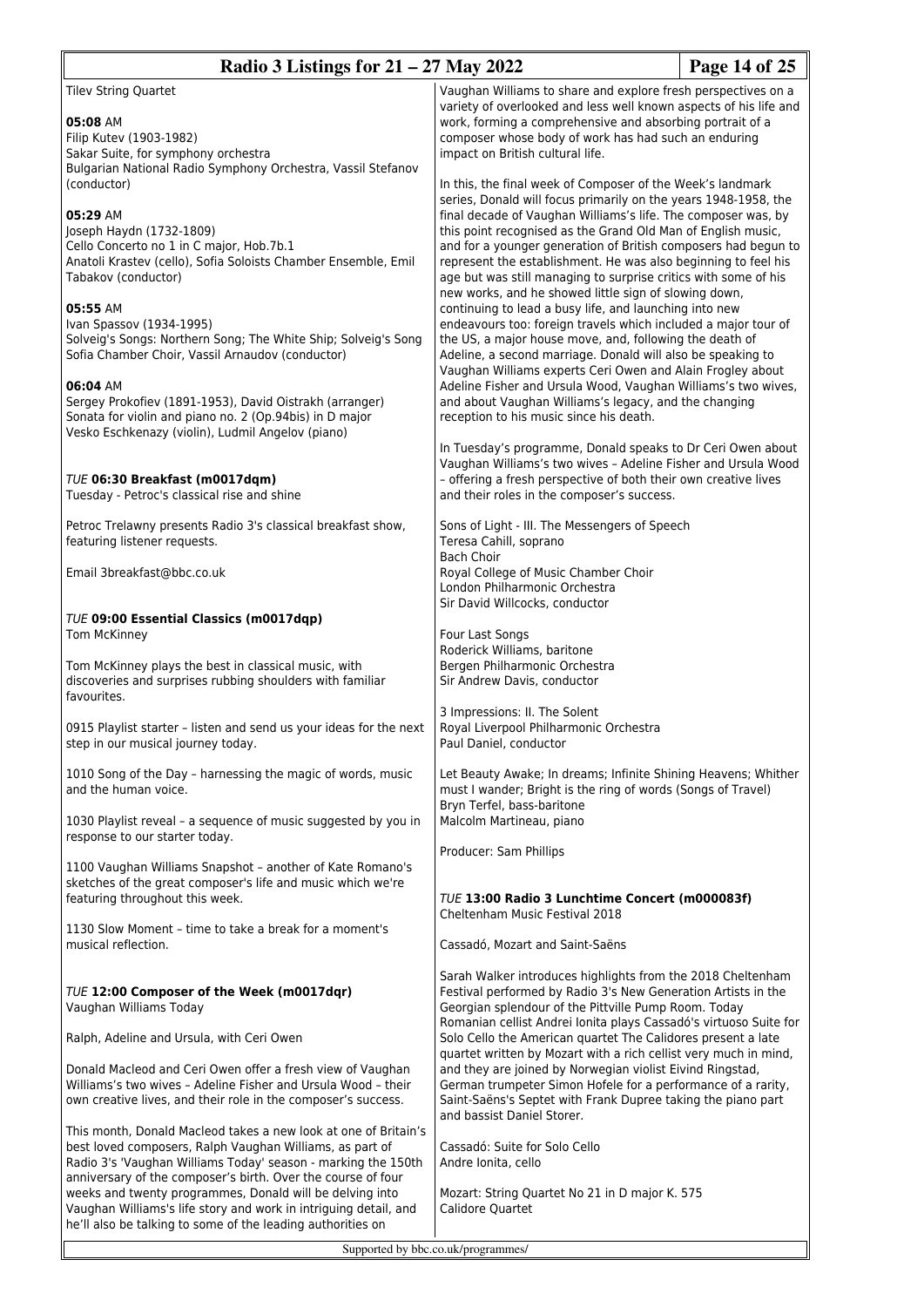| Radio 3 Listings for $21 - 27$ May 2022                                                                                                                                                                                                                                                                                                      |                                                                                                                                                                                                                                                                                                                                                                                                                                                                                                        | Page 15 of 25 |
|----------------------------------------------------------------------------------------------------------------------------------------------------------------------------------------------------------------------------------------------------------------------------------------------------------------------------------------------|--------------------------------------------------------------------------------------------------------------------------------------------------------------------------------------------------------------------------------------------------------------------------------------------------------------------------------------------------------------------------------------------------------------------------------------------------------------------------------------------------------|---------------|
| Saint-Saëns: Septet for trumpet, 2 violins, viola, cello, double                                                                                                                                                                                                                                                                             | Handel, Vivaldi and Bach from Arcangelo                                                                                                                                                                                                                                                                                                                                                                                                                                                                |               |
| bass & piano<br>Calidore Quartet, Simon Hofele, trumpet; Daniel Storer, double<br>bass; Frank Dupree, piano                                                                                                                                                                                                                                  | From Italy to Germany: Arcangelo and their director, Jonathan<br>Cohen are joined by the soprano Carolyn Samson and the alto<br>Tim Mead as they explore the fruitful links between the musical                                                                                                                                                                                                                                                                                                        |               |
| TUE 14:00 Afternoon Concert (m0017dqw)<br>Tuesday - El Amor Brujo with Esperanza Fernández                                                                                                                                                                                                                                                   | cultures of Baroque Italy and Germany.<br>Wigmore Hall's ensemble in residence begin their programme<br>with a luscious and virtuosic sacred motet for soprano and<br>orchestra by Handel, who spent four years in Italy as a young<br>man. Tim Mead sings a theatrical aria by Vivaldi who was a<br>major inspiration on the young Handel and the programme<br>ends with an adaptation by Johan Sebastian Bach of one of the<br>most famous works in all Baroque Europe, Pergolesi's Stabat<br>mater. |               |
| Ian Skelly continues his Spanish-inspired week with<br>performances from the RTVE Symphony Orchestra. Today,<br>ballet music by Falla features the Flamenco singer Esperanza<br>Fernández, and Julian Rachlin plays Shostakovich's First Violin<br>Concerto. Plus Shchedrin's take on Bizet's Carmen and<br>Elizabeth Watts singing Purcell. |                                                                                                                                                                                                                                                                                                                                                                                                                                                                                                        |               |
| Shostakovich: Violin Concerto No1 in A Op77                                                                                                                                                                                                                                                                                                  | Presented by Ian Skelly and recorded at Wigmore Hall.                                                                                                                                                                                                                                                                                                                                                                                                                                                  |               |
| Julian Rachlin, violin<br>RTVE Symphony Orchestra<br>Pablo Gonzales, conductor                                                                                                                                                                                                                                                               | Handel: Silete venti - motet HWV.242<br>Handel: Concerto grosso in F major Op.3 No.4<br>Vivaldi: Cessate omai cessate - cantata RV.684 for alto<br>Vivaldi: Concerto in A minor RV.522, Op.3 No.8 for 2 violins                                                                                                                                                                                                                                                                                        |               |
| Debussy: 'Pour le piano'<br>Beatrice Rana, piano                                                                                                                                                                                                                                                                                             | from 'L'estro armonico'                                                                                                                                                                                                                                                                                                                                                                                                                                                                                |               |
| 3.00<br>Falla: El Amor Brujo<br>Esperanza Fernández (flamenco singer)                                                                                                                                                                                                                                                                        | at c. 8.25pm Interval Music: Imogen Cooper plays . Sposalizio,<br>Il Penseroso, Canzonetta del Salvator Rosa and Sonetto 104 del<br>Petrarca from Liszt's 'Années de Pèlerinage, Italie.'                                                                                                                                                                                                                                                                                                              |               |
| RTVE Symphony Orchestra<br>Miguel Angel Gómez Martínez, conductor                                                                                                                                                                                                                                                                            | c. 8.45pm<br>Bach: Tilge, Höchster, meine Sünden (Psalm 51) BWV.1083<br>[based on Pergolesi's Stabat Mater]                                                                                                                                                                                                                                                                                                                                                                                            |               |
| Artists' choice:                                                                                                                                                                                                                                                                                                                             | Carolyn Sampson - Soprano                                                                                                                                                                                                                                                                                                                                                                                                                                                                              |               |
| Purcell: "From Rosy Bow'rs" (from 'The Comical History of Don<br>Quixote')<br>Elizabeth Watts, soprano<br>Mahan Esfahani, harpsichord                                                                                                                                                                                                        | Tim Mead - Counter-tenor<br>Arcangelo, Jonathan Cohen (director)                                                                                                                                                                                                                                                                                                                                                                                                                                       |               |
| Anselm Ferrer: Lamentatio - 1. Veneris Sancto<br>Cererols Choir                                                                                                                                                                                                                                                                              | TUE 22:00 Free Thinking (m001007f)<br>The continuing appeal of Tudor history                                                                                                                                                                                                                                                                                                                                                                                                                           |               |
| Marc Díaz, conductor<br>Rodion Shchedrin (after Bizet): Carmen Suite<br><b>BBC Symphony Orchestra</b><br>Gergely Madaras, conductor                                                                                                                                                                                                          | Historical novelist Philippa Gregory, historians Susan Doran and<br>Nandini Das, and literary scholar Adam Roberts recorded with<br>Matthew Sweet at the Belgrade Theatre, Coventry as part of the<br>BBC Contains Strong Language festival. Their conversation<br>begins a Tudor week on Free Thinking - looking at the enduring<br>appeal of Tudor history and the role that historical fiction plays<br>in shaping our view of history. Plus the connection between Sir                             |               |
| <b>TUE 17:00 In Tune (m0017dqy)</b><br>Marc-André Hamelin                                                                                                                                                                                                                                                                                    | Walter Scott and nearby Kenilworth Castle.                                                                                                                                                                                                                                                                                                                                                                                                                                                             |               |
| Pianist Marc-André Hamelin is Sean Rafferty's special guest on<br>the show today as he performs live in the studio ahead of his                                                                                                                                                                                                              | Kenilworth Castle and Garden are run by English Heritage https:<br>//www.english-heritage.org.uk/visit/places/kenilworth-castle/                                                                                                                                                                                                                                                                                                                                                                       |               |
| concerts at London's Wigmore Hall including a special recital<br>alongside pianist Leif Ove Andsnes.                                                                                                                                                                                                                                         | Walter Scott (15 August 1771 - 21 September 1832) wrote<br>many historical novels including Kenilworth - his account of<br>Queen Elizabeth, the Earl of Leicester and the murder of his                                                                                                                                                                                                                                                                                                                |               |
| Sean also visits the Chelsea Flower Show to find out what<br>delights are on show this year.                                                                                                                                                                                                                                                 | wife Amy Robsart which was published 13 January 1821.<br>Philippa Gregory's novels include The Other Boleyn Girl, The                                                                                                                                                                                                                                                                                                                                                                                  |               |
| TUE 19:00 In Tune Mixtape (m0017dr0)<br>Classical music for focus or relaxation                                                                                                                                                                                                                                                              | King's Curse and her current Fairmile Series. She is a fellow of<br>the Universities of Sussex and Cardiff and an honorary research<br>fellow at Birkbeck University of London.                                                                                                                                                                                                                                                                                                                        |               |
| Half an hour of uninterrupted music taking us down intriguing<br>and unexpected musical avenues. Starting with a white-knuckle<br>ride from John Adams and whizzing along the unpredictable<br>flight path of a pair of musical bees, we'll break the journey in a                                                                           | Adam Roberts teaches at Royal Holloway, University of London<br>and Nandini Das teaches at the University of Oxford. She is a<br><b>BBC/ARHC New Generation Thinker.</b>                                                                                                                                                                                                                                                                                                                               |               |
| cantina in a galaxy far, far away. There's also heavenly Mozart<br>on the menu, before a visit to an over-protective farmer and his<br>chickens, ending up in the company of a much more mythical<br>bird, conjured up by Stravinsky.                                                                                                        | Professor Susan Doran edited the exhibition catalogue for<br>Elizabeth and Mary: Royal Cousins, Rival Queens staged by the<br>British Library.                                                                                                                                                                                                                                                                                                                                                         |               |
| Producer: David Fay                                                                                                                                                                                                                                                                                                                          | You can find a Free Thinking discussion about Waverly available<br>to download as an Arts & Ideas podcast from the Free Thinking<br>programme website                                                                                                                                                                                                                                                                                                                                                  |               |
| TUE 19:30 Radio 3 in Concert (m0017dr2)                                                                                                                                                                                                                                                                                                      | https://www.bbc.co.uk/programmes/p04dr39q                                                                                                                                                                                                                                                                                                                                                                                                                                                              |               |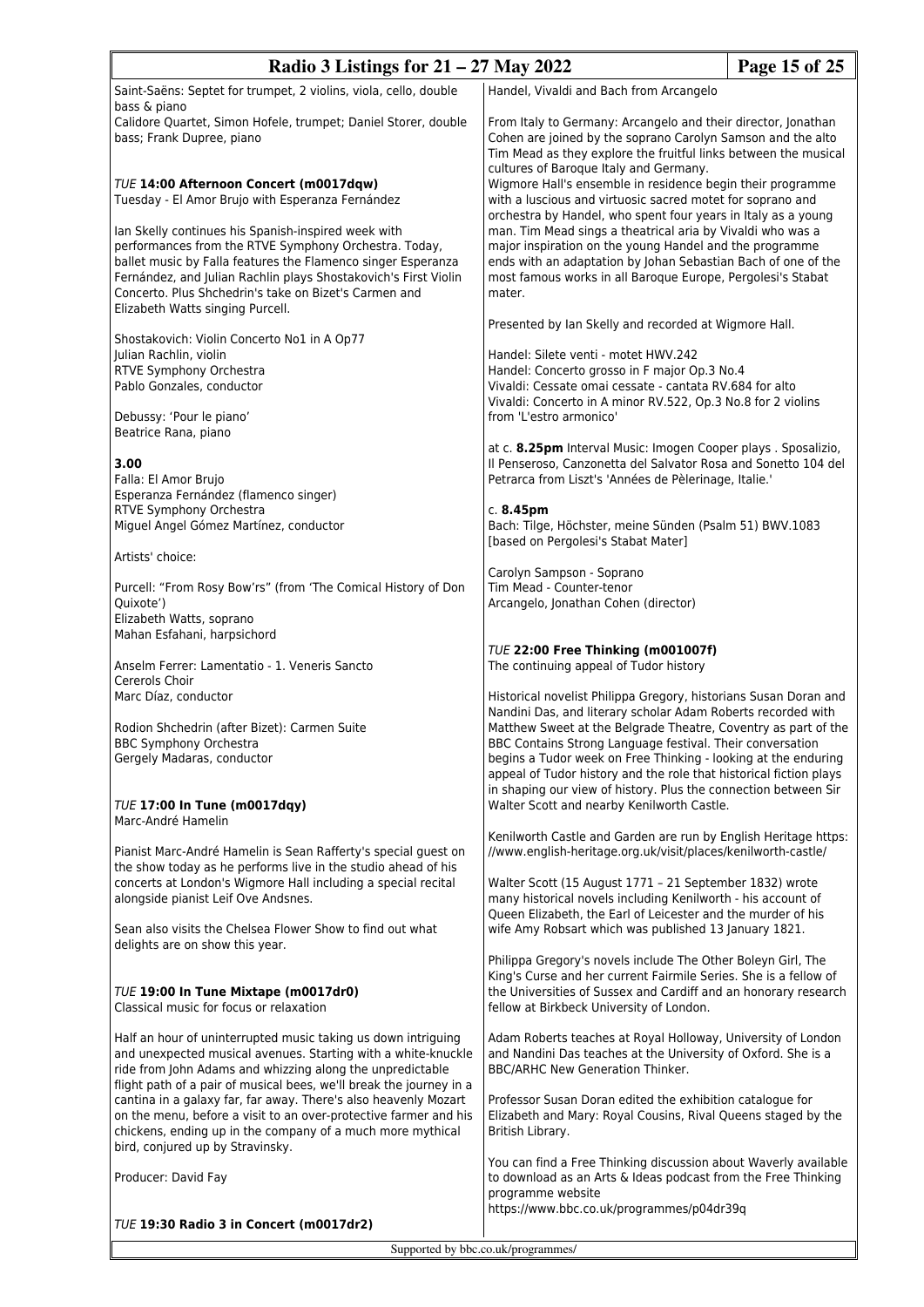|                                                                                                                                                                                                                                                                                                                                                                                                                                         | Page 16 of 25<br>Radio 3 Listings for $21 - 27$ May 2022                                                                                                                                                                                                                                                                                   |  |  |
|-----------------------------------------------------------------------------------------------------------------------------------------------------------------------------------------------------------------------------------------------------------------------------------------------------------------------------------------------------------------------------------------------------------------------------------------|--------------------------------------------------------------------------------------------------------------------------------------------------------------------------------------------------------------------------------------------------------------------------------------------------------------------------------------------|--|--|
| There is also a discussion about how we used to feel in the past                                                                                                                                                                                                                                                                                                                                                                        | Budapest Festival Orchestra, Iván Fischer (conductor)                                                                                                                                                                                                                                                                                      |  |  |
| and the idea of emotional history which hears from author and<br>historian Tracy Borman<br>https://www.bbc.co.uk/programmes/m0003zp2                                                                                                                                                                                                                                                                                                    | 12:38 AM<br>Jean Sibelius (1865-1957)<br>Violin Concerto in D minor, Op.47                                                                                                                                                                                                                                                                 |  |  |
| Producer: Torquil MacLeod                                                                                                                                                                                                                                                                                                                                                                                                               | Midori (violin), Budapest Festival Orchestra, Iván Fischer<br>(conductor)                                                                                                                                                                                                                                                                  |  |  |
| TUE 22:45 The Essay (m0017dr5)<br>Adrian Edmondson - Signs of Life (Series 2)                                                                                                                                                                                                                                                                                                                                                           | 01:12 AM<br>Ludwig van Beethoven (1770 - 1827)<br>Symphony no.4 in B flat major, Op.60                                                                                                                                                                                                                                                     |  |  |
| Money                                                                                                                                                                                                                                                                                                                                                                                                                                   | Budapest Festival Orchestra, Iván Fischer (conductor)                                                                                                                                                                                                                                                                                      |  |  |
| In this second series of essays Adrian Edmondson finds five<br>ways to consider moments of personal and career highs, lows<br>and the bits in-between.                                                                                                                                                                                                                                                                                  | 01:47 AM<br>Ludwig van Beethoven (1770 - 1827)<br>Quartet for strings (Op.130) in B flat major vers. standard<br>Vertavo String Quartet                                                                                                                                                                                                    |  |  |
| 2. Money:<br>In which we learn how the school boy Adrian Edmondson<br>tricked the bank, ran away from school and almost got expelled<br>- all for the love of a bass guitar:                                                                                                                                                                                                                                                            | 02:31 AM<br>Jean-Philippe Rameau (1683-1764)<br>L'Apotheose de la Danse - orchestral suite of dance music by<br>Rameau                                                                                                                                                                                                                     |  |  |
| "It's a brutal way to learn about economics - but possibly more<br>enlightening than doing PPE at Oxford."                                                                                                                                                                                                                                                                                                                              | Les Musiciens du Louvre, Marc Minkowski (conductor)                                                                                                                                                                                                                                                                                        |  |  |
| Adrian Edmondson studied drama at Manchester University<br>where he met his comedy partner Rik Mayall He and Rik were<br>part of the first wave of Alternative Comedy where their<br>glorious pursuit of laughter and anarchic performances<br>changed the comedic landscape forever. He starred as Vyvyan<br>in The Young Ones, the series that blasted its way onto our<br>screens tearing into our preconceptions of what television | 03:09 AM<br>Felix Mendelssohn (1809-1847)<br>Three Psalms (Op.78): Warum toben die Heiden [Why do the<br>nations conspire] [Ps.2]; Richte mich, Gott [Grant me justice,<br>God] [Ps.43]; Mein Gott, warum hast du mich verlassen [My<br>God, my God, why have you abandoned me?] [Ps.22]<br>Chamber Choir AVE, Andraž Hauptman (conductor) |  |  |
| comedy could be. It was followed by Bottom which ran for three<br>series on BBC television, had a spin-off film (Guest Hotel<br>Paradiso), and became a live show.                                                                                                                                                                                                                                                                      | 03:30 AM<br>Marcel Poot (1902-1988)<br>A Cheerful overture for orchestra<br>Belgian Radio and Television Philharmonic Orchestra, Alexander                                                                                                                                                                                                 |  |  |
| Adrian's career has since taken him into 'straight' acting as<br>well, at the RSC, BBC TV's War and Peace and EastEnders. He is<br>a writer of books for adults and children; and co-wrote the<br>television series Teenage Kicks. He has had an award-winning<br>music career with his band The Bad Shepherds which fused<br>punk and folk. And he is an award-winning music video<br>producer.                                        | Rahbari (conductor)<br>03:34 AM<br>Bohuslav Martinů (1890-1959)<br>Sonatina for clarinet & piano (1956)<br>Jozef Luptacik (clarinet), Pavol Kovac (piano)                                                                                                                                                                                  |  |  |
| Written and read by Adrian Edmondson<br>Produced by Caroline Raphael<br>Recorded by Shane O'Byrne at The Soundhouse<br>Edited by Nick Manasseh at The Yard<br>A Dora Production for BBC Radio 3                                                                                                                                                                                                                                         | 03:46 AM<br>Nikolai Rimsky-Korsakov (1844-1908)<br>Capriccio Espagnol Op 34<br>BBC Philharmonic, Yan Pascal Tortelier (conductor)<br>04:02 AM                                                                                                                                                                                              |  |  |
| TUE 23:00 Night Tracks (m0017dr8)                                                                                                                                                                                                                                                                                                                                                                                                       | Francisco Tárrega (1852-1909), Ruggiero Ricci (arranger)<br>Recuerdos de la Alhambra<br>Kerson Leong (violin)                                                                                                                                                                                                                              |  |  |
| Dissolve into sound                                                                                                                                                                                                                                                                                                                                                                                                                     | 04:07 AM                                                                                                                                                                                                                                                                                                                                   |  |  |
| Sara Mohr-Pietsch presents an adventurous, immersive<br>soundtrack for late-night listening, from classical to<br>contemporary and everything in between.                                                                                                                                                                                                                                                                               | Lars-Erik Larsson (1908-1986)<br>Pastoral Suite, Op 19 (1938)<br>CBC Vancouver Orchestra, Mario Bernardi (conductor)                                                                                                                                                                                                                       |  |  |
|                                                                                                                                                                                                                                                                                                                                                                                                                                         | 04:21 AM                                                                                                                                                                                                                                                                                                                                   |  |  |
| <b>WEDNESDAY 25 MAY 2022</b>                                                                                                                                                                                                                                                                                                                                                                                                            | Carlo Gesualdo (1566-1613), Peter Maxwell Davies (arranger)<br>2 Motets arr. for brass quintet: Peccantem me quotidiae (The<br>fear of death terrifies me); O vos omnes                                                                                                                                                                    |  |  |
| WED 00:30 Through the Night (m0017drb)<br>Iván Fischer at 70                                                                                                                                                                                                                                                                                                                                                                            | <b>Graham Ashton Brass Ensemble</b>                                                                                                                                                                                                                                                                                                        |  |  |
| Hungarian Radio celebrates the founder of the Budapest<br>Festival Orchestra, Iván Fischer, with a performance from its<br>archives. Midori performs Sibelius's Violin Concerto before the<br>orchestra takes centre stage in Beethoven's Fourth Symphony.<br>Presented by Catriona Young.                                                                                                                                              | 04:31 AM<br>Franz Schubert (1797-1828)<br>Overture in the Italian Style, D.590<br>Rundfunk-Sinfonieorchester Saarbrücken, Marcello Viotti<br>(conductor)                                                                                                                                                                                   |  |  |
| 12:31 AM<br>Sergey Rachmaninov (1873-1943)                                                                                                                                                                                                                                                                                                                                                                                              | 04:39 AM<br>Alessandro Scarlatti (1660-1725)<br>Toccata in D minor (Fuga)                                                                                                                                                                                                                                                                  |  |  |
| Vocalise, Op.34'14                                                                                                                                                                                                                                                                                                                                                                                                                      | Rinaldo Alessandrini (harpsichord)                                                                                                                                                                                                                                                                                                         |  |  |
| Supported by bbc.co.uk/programmes/                                                                                                                                                                                                                                                                                                                                                                                                      |                                                                                                                                                                                                                                                                                                                                            |  |  |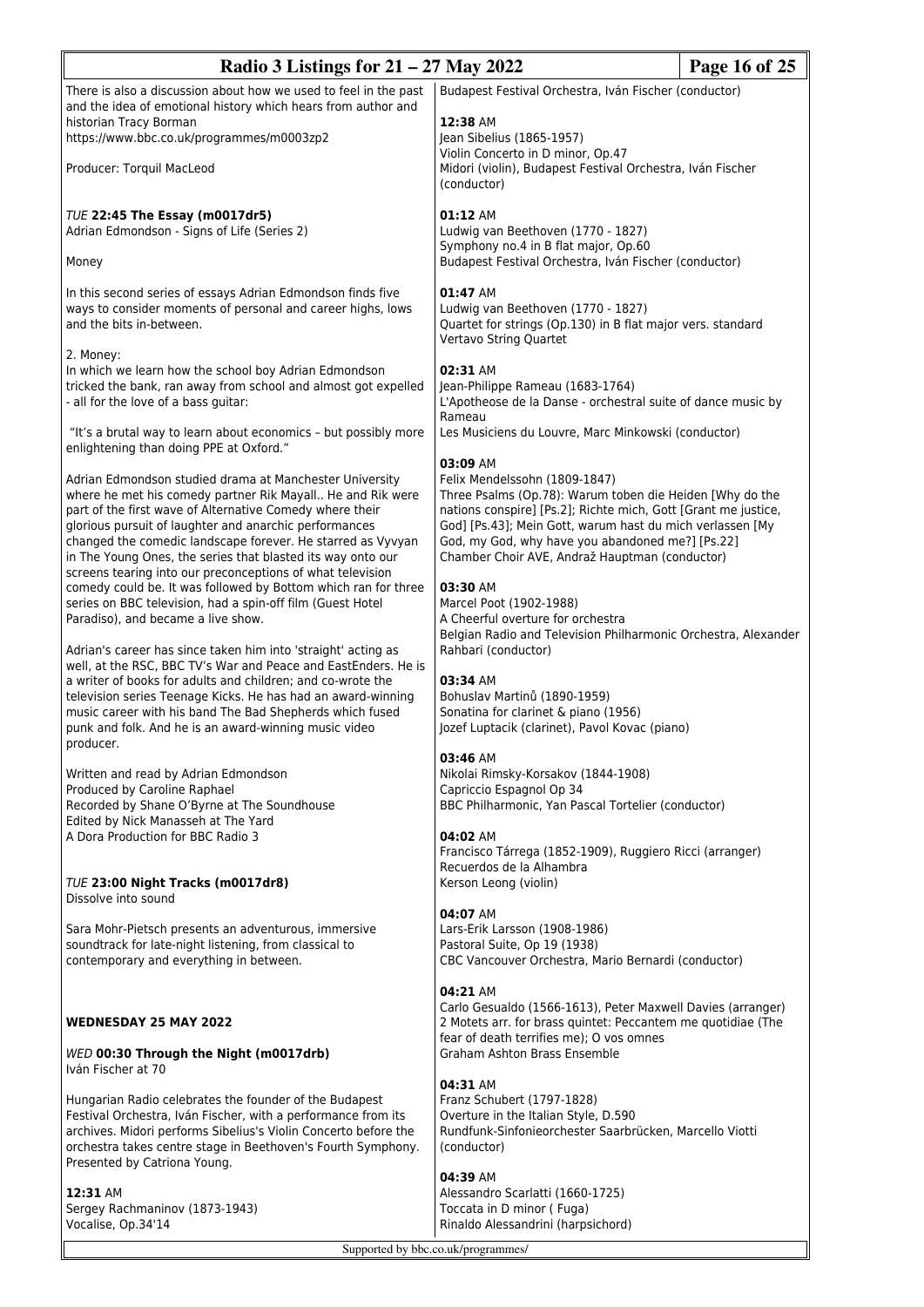| Radio 3 Listings for $21 - 27$ May 2022                                                                                                                                            |                                                                                                                                                                                              | Page 17 of 25 |
|------------------------------------------------------------------------------------------------------------------------------------------------------------------------------------|----------------------------------------------------------------------------------------------------------------------------------------------------------------------------------------------|---------------|
| 04:45 AM                                                                                                                                                                           | musical reflection.                                                                                                                                                                          |               |
| Camille Saint-Saëns (1835-1921)<br>Concerto for cello and orchestra No 1 in A minor Op 33<br>Shauna Rolston (cello), Calgary Philharmonic Orchestra, Mario<br>Bernardi (conductor) | WED 12:00 Composer of the Week (m0017ds7)<br>Vaughan Williams Today                                                                                                                          |               |
| 05:06 AM                                                                                                                                                                           | 1951-1954 - Celebrations                                                                                                                                                                     |               |
| Hildegard von Bingen (1098-1179)                                                                                                                                                   |                                                                                                                                                                                              |               |
| Instrumental piece<br>Sequentia, Ensemble for Medieval Music                                                                                                                       | After his wife's death, Vaughan Williams throws himself back<br>into life and celebrates his eightieth birthday! Donald Macleod<br>presents.                                                 |               |
| 05:12 AM                                                                                                                                                                           |                                                                                                                                                                                              |               |
| Samuel Barber (1910-1981)<br>Agnus Dei for chorus<br>BBC Singers, Stephen Cleobury (conductor)                                                                                     | This month, Donald Macleod takes a new look at one of Britain's<br>best loved composers, Ralph Vaughan Williams, as part of<br>Radio 3's 'Vaughan Williams Today' season - marking the 150th |               |
| 05:20 AM                                                                                                                                                                           | anniversary of the composer's birth. Over the course of four<br>weeks and twenty programmes, Donald will be delving into                                                                     |               |
| Giuseppe Verdi (1813-1901)                                                                                                                                                         | Vaughan Williams's life story and work in intriguing detail, and                                                                                                                             |               |
| Ballet music from Otello, Act III<br>Netherlands Radio Symphony Orchestra, Antoni Ros-Marbà                                                                                        | he'll also be talking to some of the leading authorities on<br>Vaughan Williams to share and explore fresh perspectives on a                                                                 |               |
| (conductor)                                                                                                                                                                        | variety of overlooked and less well known aspects of his life and                                                                                                                            |               |
|                                                                                                                                                                                    | work, forming a comprehensive and absorbing portrait of a                                                                                                                                    |               |
| 05:26 AM<br>Henry du Mont (1610-1684)                                                                                                                                              | composer whose body of work has had such an enduring                                                                                                                                         |               |
| Motet: O Salutaris Hostia                                                                                                                                                          | impact on British cultural life.                                                                                                                                                             |               |
| Studio 600, Aldona Szechak (director), Dorota Kozinska                                                                                                                             | In this, the final week of Composer of the Week's landmark                                                                                                                                   |               |
| (director)                                                                                                                                                                         | series, Donald will focus primarily on the years 1948-1958, the                                                                                                                              |               |
| 05:31 AM                                                                                                                                                                           | final decade of Vaughan Williams's life. The composer was, by<br>this point recognised as the Grand Old Man of English music,                                                                |               |
| Zoltán Kodály (1882 - 1967)                                                                                                                                                        | and for a younger generation of British composers had begun to                                                                                                                               |               |
| Hary Janos Suite, Op 35a                                                                                                                                                           | represent the establishment. He was also beginning to feel his                                                                                                                               |               |
| Hungarian Radio Orchestra, Tamás Vásáry (conductor)                                                                                                                                | age but was still managing to surprise critics with some of his<br>new works, and he showed little sign of slowing down,                                                                     |               |
| 05:54 AM                                                                                                                                                                           | continuing to lead a busy life, and launching into new                                                                                                                                       |               |
| Johann Christian Bach (1735-1782)                                                                                                                                                  | endeavours too: foreign travels which included a major tour of                                                                                                                               |               |
| Quintet in D major, Op.11, No.6 for flute, 2 violins, cello                                                                                                                        | the US, a major house move, and, following the death of                                                                                                                                      |               |
| Musica Petropolitana                                                                                                                                                               | Adeline, a second marriage. Donald will also be speaking to<br>Vaughan Williams experts Ceri Owen and Alain Frogley about                                                                    |               |
| 06:11 AM                                                                                                                                                                           | Adeline Fisher and Ursula Wood, Vaughan Williams's two wives,                                                                                                                                |               |
| Erik Satie (1866-1925)                                                                                                                                                             | and about Vaughan Williams' legacy, and the changing                                                                                                                                         |               |
| Trois morceaux en forme de poire                                                                                                                                                   | reception to his music since his death.                                                                                                                                                      |               |
| Pianoduo Kolacny (piano duo), Steven Kolacny (piano), Stijn<br>Kolacny (piano)                                                                                                     | Today, Donald explores how after his wife Adeline's death,                                                                                                                                   |               |
|                                                                                                                                                                                    | Vaughan Williams threw himself back into life: meeting                                                                                                                                       |               |
|                                                                                                                                                                                    | Churchill, contributing music for the coronation of Queen                                                                                                                                    |               |
| WED 06:30 Breakfast (m0017ds3)                                                                                                                                                     | Elizabeth II and travelling to the US to see the Grand Canyon.                                                                                                                               |               |
| Wednesday - Petroc's classical picks                                                                                                                                               | He also celebrates his eightieth birthday with a whole host of<br>parties, and moves back to the hubbub of London as a newly-                                                                |               |
| Petroc Trelawny presents Radio 3's classical breakfast show,<br>featuring listener requests.                                                                                       | wed, with his second wife, Ursula.                                                                                                                                                           |               |
|                                                                                                                                                                                    | Three Shakespeare Songs                                                                                                                                                                      |               |
| Email 3breakfast@bbc.co.uk                                                                                                                                                         | Tenebrae<br>Nigel Short, director                                                                                                                                                            |               |
| WED 09:00 Essential Classics (m0017ds5)                                                                                                                                            | Romance in D flat for harmonica & strings                                                                                                                                                    |               |
| Georgia Mann                                                                                                                                                                       | Larry Adler, harmonica                                                                                                                                                                       |               |
|                                                                                                                                                                                    | Eric Gritton, piano                                                                                                                                                                          |               |
| Georgia Mann plays the best in classical music, with familiar<br>favourites alongside new discoveries and musical surprises.                                                       | <b>BBC Symphony Orchestra</b><br>Sir Malcolm Sargent, conductor                                                                                                                              |               |
| 0915 Playlist starter - listen and send us your ideas for the next<br>step in our musical journey today.                                                                           | Old Hundredth<br>Gabrieli Roar                                                                                                                                                               |               |
|                                                                                                                                                                                    | Gabrieli Consort and Players                                                                                                                                                                 |               |
| 1010 Song of the Day - harnessing the magic of words, music<br>and the human voice.                                                                                                | Matthew Martin, Organ<br>Paul McCreesh, conductor                                                                                                                                            |               |
| 1030 Playlist reveal - a sequence of music suggested by you in<br>response to our starter today.                                                                                   | Silence and Music<br>Gabrieli Consort                                                                                                                                                        |               |
| 1100 Vaughan Williams Snapshot - the third of Kate Romano's                                                                                                                        | Paul McCreesh. conductor                                                                                                                                                                     |               |
| five sketches of Ralph Vaughan Williams, offering a sideways                                                                                                                       | Symphony 7 'Sinfonia Antartica' - III. Landscape - Lento                                                                                                                                     |               |
| glance at the great composer's life and music.                                                                                                                                     | Bergen Philharmonic<br>Sir Andrew Davis, conductor                                                                                                                                           |               |
| 1130 Slow Moment - time to take a break for a moment's                                                                                                                             |                                                                                                                                                                                              |               |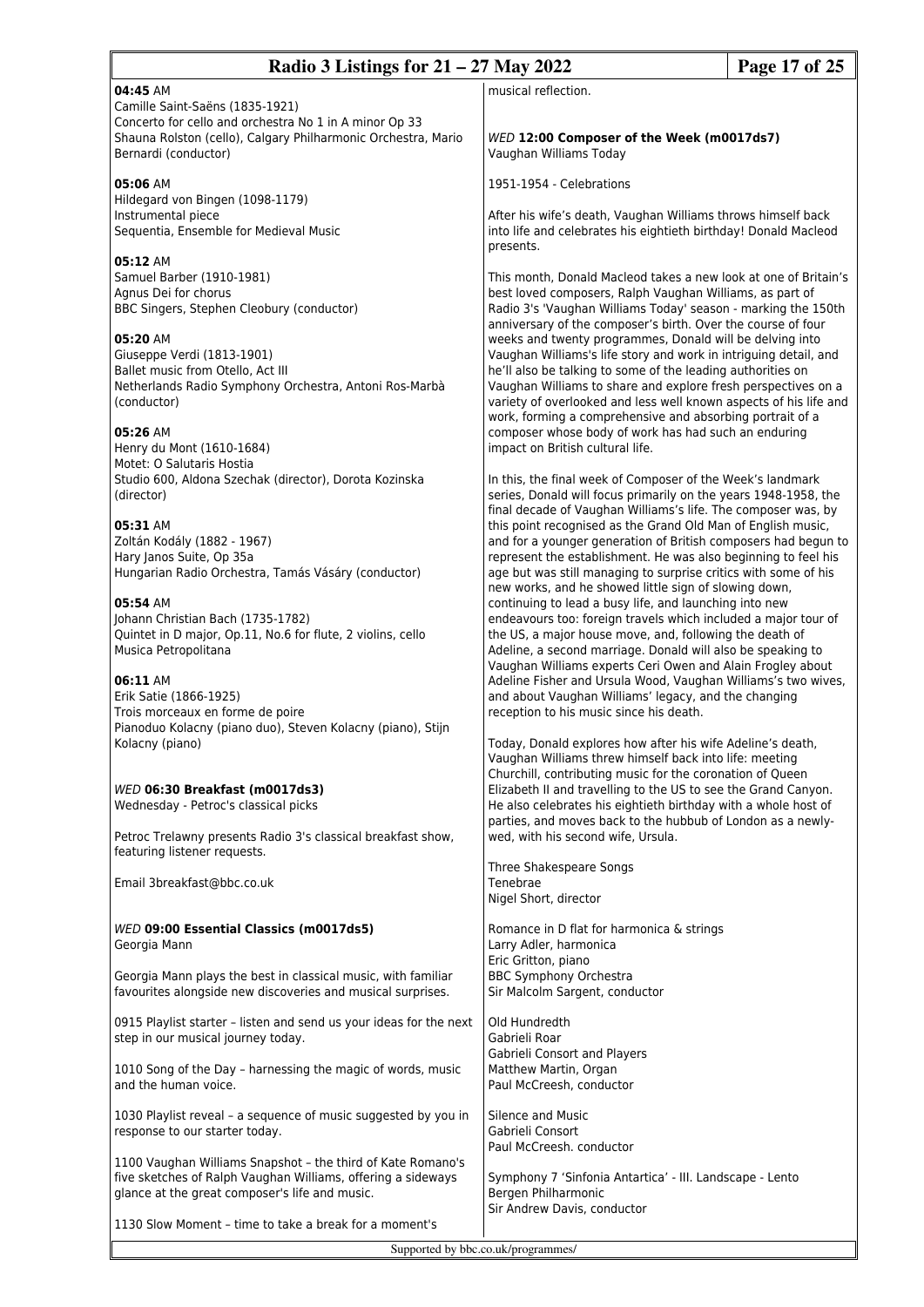| Radio 3 Listings for $21 - 27$ May 2022                                                                                                                                                                                                             |                                                                                                                                                                                                                                                                                                                                                                                                 | Page 18 of 25 |
|-----------------------------------------------------------------------------------------------------------------------------------------------------------------------------------------------------------------------------------------------------|-------------------------------------------------------------------------------------------------------------------------------------------------------------------------------------------------------------------------------------------------------------------------------------------------------------------------------------------------------------------------------------------------|---------------|
| Turtle dove; Dark-Eyed Sailor; John Dory<br>A. Stratton McAllister, baritone<br><b>Cornell University Chorus</b><br>Robert Hull, director<br>Producer: Sam Phillips                                                                                 | First Lesson: 2 Samuel 23 vv.1-5<br>Office Hymn: All praise to thee, for thou, O King divine<br>(Engelberg)<br>Canticles: Murrill in E.<br>Second Lesson: Colossians 2 v.20 - 3 v.4<br>Anthem: Let all the world (Leighton)                                                                                                                                                                     |               |
| WED 13:00 Radio 3 Lunchtime Concert (m000087r)<br>Cheltenham Music Festival 2018                                                                                                                                                                    | Prayer Anthem: King of glory, king of peace (Nils Greenhow)<br>Hymn: Crown him with many crowns (Diademata)<br>Andrew Earis (Director of Music)                                                                                                                                                                                                                                                 |               |
| Janáček, Charlier and Liszt                                                                                                                                                                                                                         | Polina Sosnina (Associate Organist)                                                                                                                                                                                                                                                                                                                                                             |               |
| Sarah Walker introduces further highlights from a series of<br>recitals given by Radio 3's New Generation Artists at 2018<br>Cheltenham Festival. The Calidore Quartet perform Janacek's<br>tragic narrative quartet based on a novella by Tolstoy, | WED 17:00 In Tune (m0017dsh)<br>Hannah Conway, Hugh Cutting, Roderick Williams, Alice<br>Zawadzki                                                                                                                                                                                                                                                                                               |               |
| trumpeter Simon Hofele plays a twentieth century classic for his<br>instrument and the Georgian pianist Mariam Batsashvili thrills<br>the audience in the Pittville Pump Room with Liszt's towering<br>masterpiece.                                 | Sean Rafferty is joined by performers from the Sound Voice<br>Project, featuring works performed by people who have<br>experienced voice loss alongside professional artists, part of<br>the Voices Unwrapped season at London's Kings Place.                                                                                                                                                   |               |
| Janacek: String quartet no. 1 "Kreutzersonate"<br>Calidore Ouartet                                                                                                                                                                                  | WED 19:00 In Tune Mixtape (m0017dsk)<br>Thirty minutes of classical Inspiration                                                                                                                                                                                                                                                                                                                 |               |
| Charlier: Deuxieme Solo de Concours<br>Simon Hofele, trumpet; Frank Dupree, piano                                                                                                                                                                   | An eclectic mix featuring classical favourites, lesser-known<br>gems and a few surprises                                                                                                                                                                                                                                                                                                        |               |
| Liszt: Piano Sonata in B minor S, 178<br>Mariam Batsashvili, piano                                                                                                                                                                                  | WED 19:30 Radio 3 in Concert (m0017dsm)<br>The Wooden Prince                                                                                                                                                                                                                                                                                                                                    |               |
| WED 14:00 Afternoon Concert (m0017dsc)<br>Wednesday - Shostakovich's Ninth Symphony in Spain                                                                                                                                                        | Recorded at City Halls, Glasgow on May 12th, 2022                                                                                                                                                                                                                                                                                                                                               |               |
| Ian Skelly introduces more music making from Spain, including<br>Shostakovich and Ravel from Madrid with the RTVE Symphony<br>Orchestra, Pablo González and pianist Yeol Eum Son; and from                                                          | Presented by Jamie MacDougall<br>Bartók: The Wooden Prince (complete ballet score)                                                                                                                                                                                                                                                                                                              |               |
| Barcelona, the Casals Quartet playing Haydn. Plus the BBC<br>National Orchestra of Wales playing Prokofiev.                                                                                                                                         | 8.20 Interval Music (recording)<br>Nancy Dalberg: String Quartet No.3                                                                                                                                                                                                                                                                                                                           |               |
| Including:                                                                                                                                                                                                                                          | Performed by the Nordic Quartet                                                                                                                                                                                                                                                                                                                                                                 |               |
| Prokofiev: Love For Three Oranges (Suite)<br><b>BBC National Orchestra of Wales</b><br>Thomas Søndergård, conductor                                                                                                                                 | 8.40 Part Two<br>Nielsen: Symphony No. 2 "The Four Temperaments"                                                                                                                                                                                                                                                                                                                                |               |
| Anselm Ferrer: Lamentatio - 2. Sabbato Sancto<br>Cererols Choir<br>Marc Díaz, conductor                                                                                                                                                             | Thomas Dausgaard (conductor)<br>BBC Scottish Symphony Orchestra                                                                                                                                                                                                                                                                                                                                 |               |
| Haydn: Quartet in D Op20/4<br>Casals Quartet                                                                                                                                                                                                        | WED 22:00 Free Thinking (m0017dsp)<br>The Tudor Mind                                                                                                                                                                                                                                                                                                                                            |               |
| 3.00<br>Shostakovich: Symphony No 9<br>RTVE Symphony Orchestra<br>Pablo González, conductor                                                                                                                                                         | Royal Trumpeter John Blanke's image is on show alongside<br>portraits of the Tudor monarchy in an exhibition opening at the<br>Walker Gallery in Liverpool. Blanke is the only black Tudor for<br>whom we have an identifiable picture, painted on horseback in<br>the royal retinue. New Generation Thinker Christina Faraday<br>has been looking at these and other Tudor artworks. She joins |               |
| Ravel: Piano Concerto in G<br>Yeal Eum Son, piano<br>RTVE Symphony Orchestra<br>Pablo González, conductor                                                                                                                                           | Helen Hackett, author of The Elizabethan Mind and music<br>historian Eleanor Chan for a discussion chaired by New<br>Generation Thinker John Gallagher. And what aspects of the<br>Tudor mind do we see at work in the next generation writing of<br>John Donne? Biographer Katherine Rundell has the answers.                                                                                  |               |
| WED 16:00 Choral Evensong (m0017dsf)<br>St Martin-in-the-Fields, London                                                                                                                                                                             | The Tudors: Passion, Power and Politics runs at Liverpool's<br>Walker Gallery 21 May 2022-29 Aug 2022.                                                                                                                                                                                                                                                                                          |               |
| Live from St Martin-in-the-Fields, London, on the Eve of the<br>Ascension.                                                                                                                                                                          | John Gallagher is Associate Professor of Early Modern History at<br>the University of Leeds and the author of Learning Languages in<br>Early Modern England.                                                                                                                                                                                                                                    |               |
| Introit: Alleluias (June Nixon)<br>Responses: Vicente Chavarría<br>Psalms 15, 24 (Greenhow, Barnby)                                                                                                                                                 | Christina Faraday is a Research Fellow at Gonville and Caius<br>College, Cambridge, where she is working on a project                                                                                                                                                                                                                                                                           |               |
| Supported by bbc.co.uk/programmes/                                                                                                                                                                                                                  |                                                                                                                                                                                                                                                                                                                                                                                                 |               |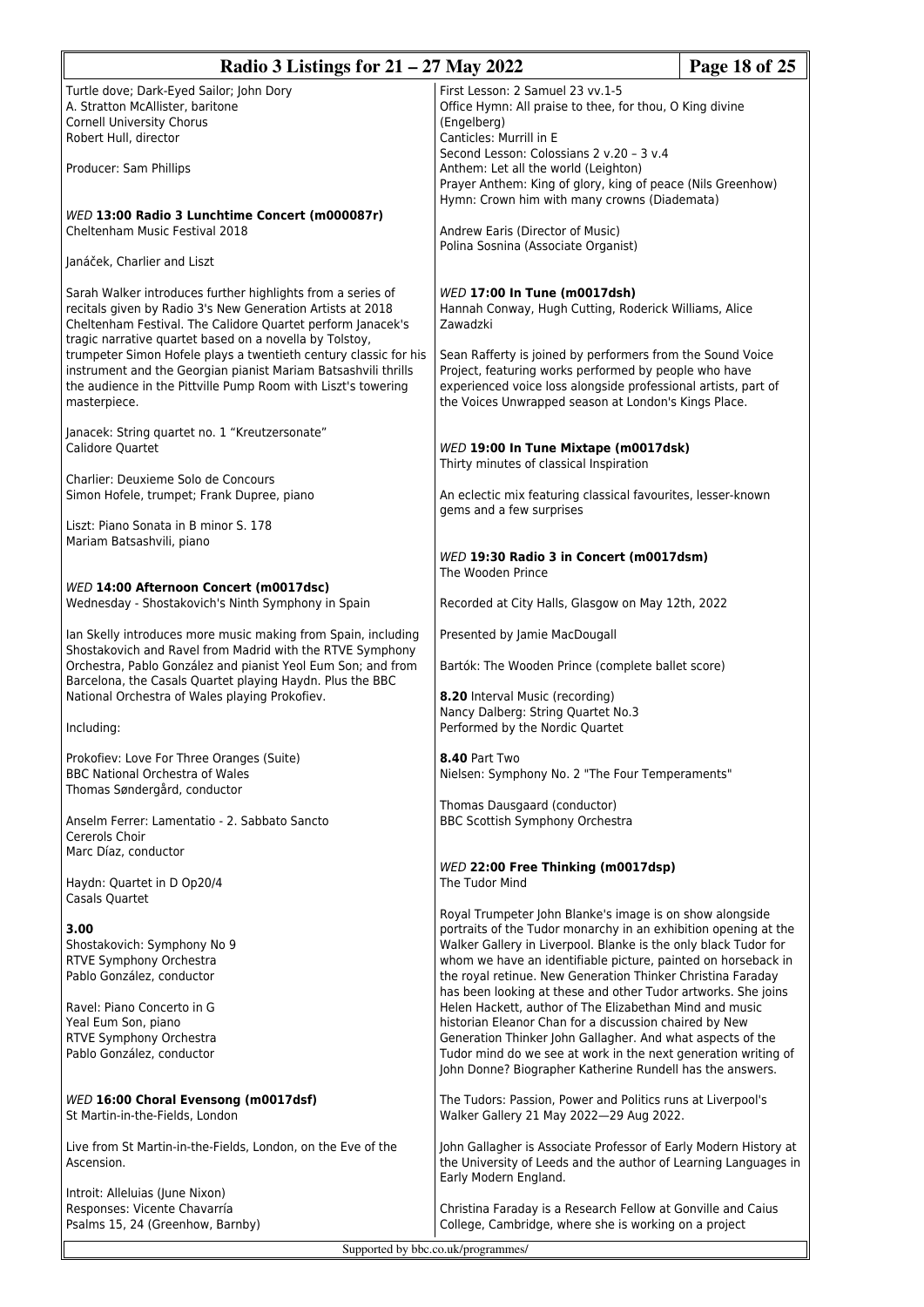| Radio 3 Listings for $21 - 27$ May 2022                                                                                                                                                                                                                                                                                          |                                                                                                                                                                                                                              | Page 19 of 25 |
|----------------------------------------------------------------------------------------------------------------------------------------------------------------------------------------------------------------------------------------------------------------------------------------------------------------------------------|------------------------------------------------------------------------------------------------------------------------------------------------------------------------------------------------------------------------------|---------------|
| exploring Elizabethan art and music.                                                                                                                                                                                                                                                                                             | soundtrack for late-night listening, from classical to                                                                                                                                                                       |               |
| Professor Helen Hackett teaches at University College London<br>and her book The Elizabethan Mind is out now.                                                                                                                                                                                                                    | contemporary and everything in between.                                                                                                                                                                                      |               |
| Katherine Rundell's biography of John Donne is called Super-<br>Infinite: The Transformations of John Donne.                                                                                                                                                                                                                     | <b>THURSDAY 26 MAY 2022</b>                                                                                                                                                                                                  |               |
| Eleanor Chan is a BBC/AHRC New Generation Thinker who<br>studies the links between music and art history. She's based at<br>the University of Manchester.                                                                                                                                                                        | THU 00:30 Through the Night (m0017dsw)<br>Collegium Vocale Gent<br>Philippe Herreweghe conducts Faure, Brahms and Stravinsky at<br>the 2021 Chopin and his Europe International Music Festival.                              |               |
| You can find a host of programmes about Vaughan Williams on<br>Radio 3 and BBC Sounds broadcasting this May. His Tudor<br>Portraits are being performed by the Britten Sinfonia and<br>Norwich Philharmonic Chorus at the Norfolk and Norwich<br>Festival on Sunday 29 MAY, 7.30PM at St Andrews and<br><b>Blackfriars Hall.</b> | Presented by Catriona Young.<br>12:31 AM<br>Gabriel Fauré (1845 - 1924)<br>Requiem, op. 48<br>Dorothée Mields (soprano), Krešimir Stražanac (baritone),<br>Collegium Vocale Ghent, Orchestre des Champs Elysees,             |               |
| Producer: Luke Mulhall                                                                                                                                                                                                                                                                                                           | Philippe Herreweghe (conductor)                                                                                                                                                                                              |               |
| WED 22:45 The Essay (m0017dsr)<br>Adrian Edmondson - Signs of Life (Series 2)<br><b>Nuts</b>                                                                                                                                                                                                                                     | 01:05 AM<br>Johannes Brahms (1833-1897)<br>Begräbnisgesang, op. 13<br>Collegium Vocale Ghent, Orchestre des Champs Elysees,<br>Philippe Herreweghe (conductor)                                                               |               |
| In this second series of essays Adrian Edmondson finds five<br>ways to consider moments of personal and career highs, lows<br>and the bits in-between.                                                                                                                                                                           | 01:12 AM<br>Igor Stravinsky (1882-1971)<br>Symphony of Psalms<br>Collegium Vocale Ghent, Orchestre des Champs Elysees,                                                                                                       |               |
| 3. Nuts:<br>In which Adrian Edmondson reflects on his own mental health<br>and how reading about the ancient philosophers changed his<br>life:                                                                                                                                                                                   | Philippe Herreweghe (conductor)<br>01:34 AM<br>Anton Bruckner (1824-1896)                                                                                                                                                    |               |
| "He nods, and says he's noticed that I am very much a 'glass<br>half empty' kind of person. He is very much 'glass half full.'<br>He says suicidal thoughts are not normal. This is a shock, and<br>it's when I start to get an inkling that I might be nuts."                                                                   | Symphony no.3 in D minor rev. composer and Schalk<br>Netherlands Radio Philharmonic Orchestra, Kurt Masur<br>(conductor)<br>02:31 AM                                                                                         |               |
| Adrian Edmondson studied drama at Manchester University<br>where he met his comedy partner Rik Mayall He and Rik were<br>part of the first wave of Alternative Comedy where their<br>glorious pursuit of laughter and anarchic performances                                                                                      | Wolfgang Amadeus Mozart (1756-1791)<br>Piano Sonata in A minor (K.310)<br>Gunilla Sussmann (piano)<br>02:49 AM                                                                                                               |               |
| changed the comedic landscape forever. He starred as Vyvyan<br>in The Young Ones, the series that blasted its way onto our<br>screens tearing into our preconceptions of what television<br>comedy could be. It was followed by Bottom which ran for three                                                                       | Béla Bartók (1881-1945)<br>Dance suite Sz 77<br>BBC National Orchestra of Wales, Thomas Søndergård<br>(conductor)                                                                                                            |               |
| series on BBC television, had a spin-off film (Guest Hotel<br>Paradiso), and became a live show.                                                                                                                                                                                                                                 | 03:07 AM<br>Erik Tulindberg (1761-1814)                                                                                                                                                                                      |               |
| Adrian's career has since taken him into 'straight' acting as<br>well, at the RSC, BBC TV's War and Peace and EastEnders. He is<br>a writer of books for adults and children; and co-wrote the                                                                                                                                   | String Quartet no 3 in C major<br>Ostrobothnian Quartet<br>03:28 AM                                                                                                                                                          |               |
| television series Teenage Kicks. He has had an award-winning<br>music career with his band The Bad Shepherds which fused<br>punk and folk. And he is an award-winning music video<br>producer.                                                                                                                                   | Jan Pieterszoon Sweelinck (1562-1621)<br>Psalm 23, from the Genevan Psalter<br>Leo van Doeselaar (organ)                                                                                                                     |               |
| Philosophy for Life: And other Dangerous Situations is written<br>by Jules Evans.                                                                                                                                                                                                                                                | 03:36 AM<br>Witold Lutosławski (1913-1994)<br>Dance preludes (Preludia taneczne) vers. for clarinet and piano                                                                                                                |               |
| Written and read by Adrian Edmondson<br>Produced by Caroline Raphael<br>Recorded by Shane O'Byrne at The Soundhouse                                                                                                                                                                                                              | Joaquín Valdepeñas (clarinet), Patricia Parr (piano)<br>03:46 AM                                                                                                                                                             |               |
| Edited by Nick Manasseh at The Yard<br>A Dora Production for BBC Radio 3                                                                                                                                                                                                                                                         | Alexander Zemlinsky (1871-1942)<br>Walzer-Gesänge, Op 6: Liebe Schwalbe (Little Swallow) Klagen<br>ist der Mond gekommen (Those eyes of thine) Fensterlein,<br>nachts bist du zu (Casement so humble and small) Ich geh' des |               |
| WED 23:00 Night Tracks (m0017dst)<br>The music garden                                                                                                                                                                                                                                                                            | Nachts (I wandered by night) Blaues Sternlein (Stars of Heaven)<br>Briefchen schrieb ich (My Love Letters)<br>Regula Mühlemann (soprano), Tatiana Korsunskaya (piano)                                                        |               |
| Sara Mohr-Pietsch presents an adventurous, immersive                                                                                                                                                                                                                                                                             |                                                                                                                                                                                                                              |               |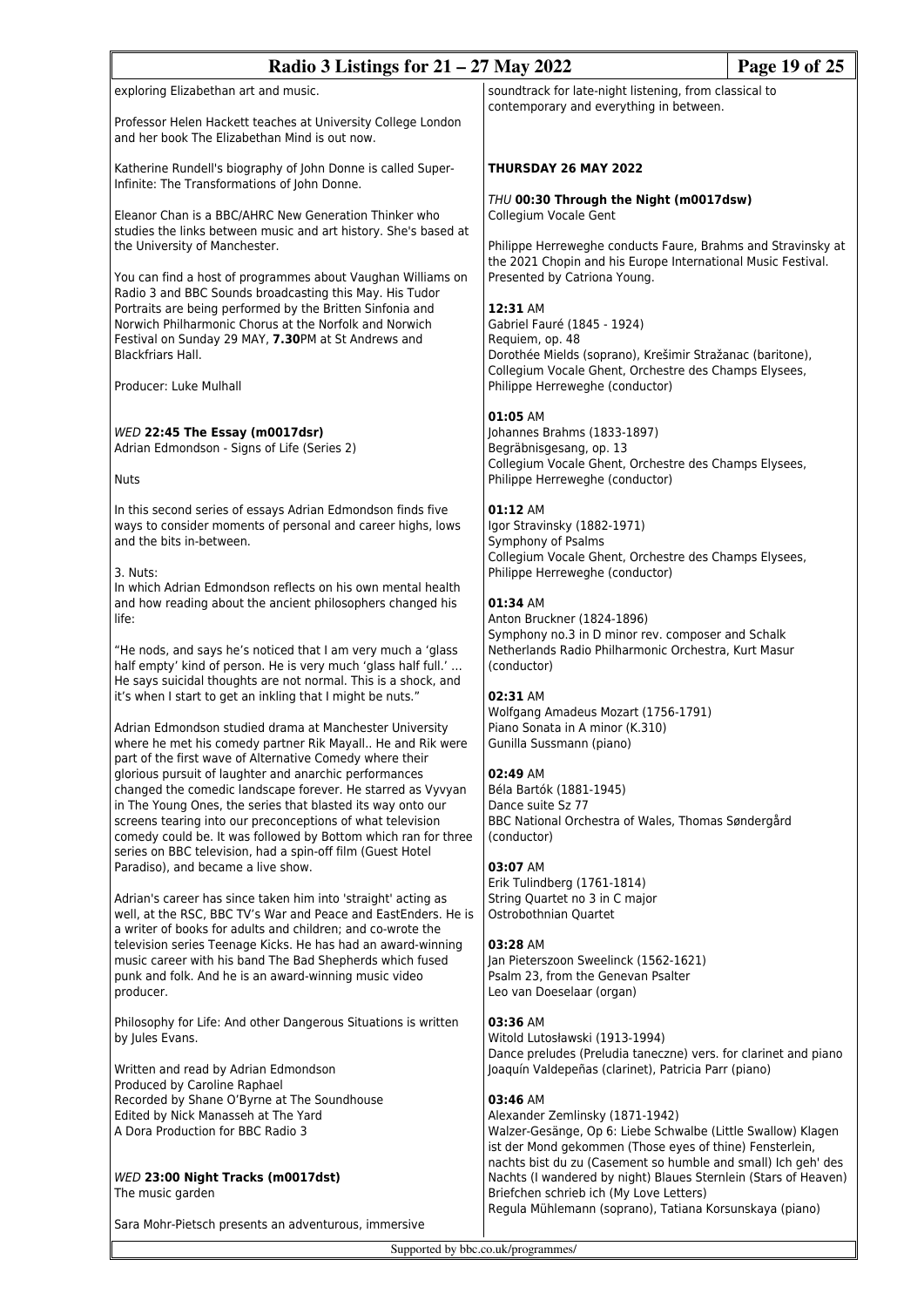| Radio 3 Listings for $21 - 27$ May 2022                                                                                                                                                                                                                                                                                                                                                                                                                                                                                                                          |                                                                                                                                                                                                                                                                                                                                                                                                                                                                                                                                                                                                                                                                                                                                                                                                                                                                                                                                                                                                                         | Page 20 of 25 |
|------------------------------------------------------------------------------------------------------------------------------------------------------------------------------------------------------------------------------------------------------------------------------------------------------------------------------------------------------------------------------------------------------------------------------------------------------------------------------------------------------------------------------------------------------------------|-------------------------------------------------------------------------------------------------------------------------------------------------------------------------------------------------------------------------------------------------------------------------------------------------------------------------------------------------------------------------------------------------------------------------------------------------------------------------------------------------------------------------------------------------------------------------------------------------------------------------------------------------------------------------------------------------------------------------------------------------------------------------------------------------------------------------------------------------------------------------------------------------------------------------------------------------------------------------------------------------------------------------|---------------|
| 03:55 AM<br>Josquin des Prez (c1440 - 1521)                                                                                                                                                                                                                                                                                                                                                                                                                                                                                                                      | THU 09:00 Essential Classics (m0017dtx)<br>Georgia Mann                                                                                                                                                                                                                                                                                                                                                                                                                                                                                                                                                                                                                                                                                                                                                                                                                                                                                                                                                                 |               |
| Qui habitat in adjutorio Altissimi, for 24 voices<br>BBC Singers, Stephen Cleobury (conductor)                                                                                                                                                                                                                                                                                                                                                                                                                                                                   | Georgia Mann plays the best in classical music, with discoveries<br>and surprises rubbing shoulders with familiar favourites.                                                                                                                                                                                                                                                                                                                                                                                                                                                                                                                                                                                                                                                                                                                                                                                                                                                                                           |               |
| 04:03 AM<br>Pieter van Maldere (1729-1768)<br>Sinfonia in G minor (Op.4 No.1)                                                                                                                                                                                                                                                                                                                                                                                                                                                                                    | 0915 Playlist starter - listen and send us your ideas for the next<br>step in our musical journey today.                                                                                                                                                                                                                                                                                                                                                                                                                                                                                                                                                                                                                                                                                                                                                                                                                                                                                                                |               |
| Academy of Ancient Music, Filip Bral (conductor)<br>04:21 AM                                                                                                                                                                                                                                                                                                                                                                                                                                                                                                     | 1010 Song of the Day - harnessing the magic of words, music<br>and the human voice.                                                                                                                                                                                                                                                                                                                                                                                                                                                                                                                                                                                                                                                                                                                                                                                                                                                                                                                                     |               |
| Jean-Baptiste Arban (1825-1889)<br>Le Carnaval de Venise<br>Vilém Hofbauer (trumpet), Miroslava Trnková (piano)                                                                                                                                                                                                                                                                                                                                                                                                                                                  | 1030 Playlist reveal - a sequence of music suggested by you in<br>response to our starter today.                                                                                                                                                                                                                                                                                                                                                                                                                                                                                                                                                                                                                                                                                                                                                                                                                                                                                                                        |               |
| 04:31 AM<br>François Couperin (1668-1733)                                                                                                                                                                                                                                                                                                                                                                                                                                                                                                                        | 1100 Vaughan Williams Snapshot - Kate Romano tells another<br>short story from the great composer's life.                                                                                                                                                                                                                                                                                                                                                                                                                                                                                                                                                                                                                                                                                                                                                                                                                                                                                                               |               |
| Treizieme concert a deux violes<br>Violes Esgales (duo)                                                                                                                                                                                                                                                                                                                                                                                                                                                                                                          | 1130 Slow Moment - time to take a break for a moment's<br>musical reflection.                                                                                                                                                                                                                                                                                                                                                                                                                                                                                                                                                                                                                                                                                                                                                                                                                                                                                                                                           |               |
| 04:41 AM<br>Anton Webern (1883-1945)<br>4 Songs, Op 13: Wiese im Park; Die Einsame; In der Fremde; Ein<br>Winterabend<br>Halina Lukomska (soprano), Concertgebouworkest, Bruno<br>Maderna (conductor)                                                                                                                                                                                                                                                                                                                                                            | THU 12:00 Composer of the Week (m0017dtz)<br>Vaughan Williams Today<br>1955-58 : The End                                                                                                                                                                                                                                                                                                                                                                                                                                                                                                                                                                                                                                                                                                                                                                                                                                                                                                                                |               |
| 04:50 AM<br>Boris Blacher (1903-1975)<br>Variations on a theme of Nicolo Paganini, Op 26<br>RTV Luxembourg Symphony Orchestra, Leopold Hager                                                                                                                                                                                                                                                                                                                                                                                                                     | Donald Macleod explores the final, happy years of Vaughan<br>Williams's life, combining foreign travel with a busy social life in<br>London and completing his final two symphonies.                                                                                                                                                                                                                                                                                                                                                                                                                                                                                                                                                                                                                                                                                                                                                                                                                                    |               |
| (conductor)<br>05:05 AM<br>Franz Liszt (1811-1886)<br>St Francois de Paule marchant sur les flots<br>Richard Raymond (piano)<br>05:13 AM<br>Ivelin Dimitrov (1931-2008), Ivan Danov (lyricist)<br>Songs at the Altar of Time<br>Polyphonia, Evgenia Tasseva (reciter), Ivelin Dimitrov<br>(conductor), Ivelina Ivancheva (piano)                                                                                                                                                                                                                                 | This month, Donald Macleod takes a new look at one of Britain's<br>best loved composers, Ralph Vaughan Williams, as part of<br>Radio 3's 'Vaughan Williams Today' season - marking the 150th<br>anniversary of the composer's birth. Over the course of four<br>weeks and twenty programmes, Donald will be delving into<br>Vaughan Williams' life story and work in intriguing detail, and<br>he'll also be talking to some of the leading authorities on<br>Vaughan Williams to share and explore fresh perspectives on a<br>variety of overlooked and less well known aspects of his life and<br>work, forming a comprehensive and absorbing portrait of a<br>composer whose body of work has had such an enduring<br>impact on British cultural life.                                                                                                                                                                                                                                                               |               |
| 05:24 AM<br>Arthur Sullivan (1842-1900)<br>In memoriam - overture in C major<br>BBC Philharmonic, Richard Hickox (conductor)<br>05:36 AM<br>Johann Ernst Bach (1722-1777)<br>Ode on 77th Psalm 'Das Vertrauen der Christen auf Gott'<br>Barbara Schlick (soprano), Martina Lins (soprano), Christoph<br>Pregardien (tenor), Stephen Varcoe (bass baritone), Rheinische<br>Kantorei, Das Kleine Konzert, Hermann Max (conductor)<br>05:53 AM<br>Ignaz Moscheles (1794-1870)<br>Grandes Variations sur la Marche favorite de l'Empereur<br>Tom Beghin (fortepiano) | In this, the final week of Composer of the Week's landmark<br>series, Donald will focus primarily on the years 1948-1958, the<br>final decade of Vaughan Williams's life. The composer was, by<br>this point recognised as the Grand Old Man of English music,<br>and for a younger generation of British composers had begun to<br>represent the establishment. He was also beginning to feel his<br>age but was still managing to surprise critics with some of his<br>new works, and he showed little sign of slowing down,<br>continuing to lead a busy life, and launching into new<br>endeavours too: foreign travels which included a major tour of<br>the US, a major house move, and, following the death of<br>Adeline, a second marriage. Donald will also be speaking to<br>Vaughan Williams experts Ceri Owen and Alain Frogley about<br>Adeline Fisher and Ursula Wood, Vaughan Williams's two wives,<br>and about Vaughan Williams's legacy, and the changing<br>reception to his music since his death. |               |
| 06:10 AM<br>Ottorino Respighi (1879-1936)<br>Ancient airs and dances for lute - suite no. 3 for strings<br>I Cameristi Italiani                                                                                                                                                                                                                                                                                                                                                                                                                                  | Today, Donald explores the final, happy years of the<br>composer's life, which saw him broaden his geographical<br>horizons with a series of foreign travels, receive a standing<br>ovation at the Royal Festival Hall for his eighty-fifth birthday,<br>and complete his Eighth and Ninth Symphonies. He also has an<br>interesting encounter with a gypsy traveller Juanita Berlin.                                                                                                                                                                                                                                                                                                                                                                                                                                                                                                                                                                                                                                   |               |
| THU 06:30 Breakfast (m0017dtv)<br>Thursday - Petroc's classical commute                                                                                                                                                                                                                                                                                                                                                                                                                                                                                          | Symphony no 8 in D minor - II. Scherzo alla marcia; III. Cavatina<br>London Philharmonic Orchestra                                                                                                                                                                                                                                                                                                                                                                                                                                                                                                                                                                                                                                                                                                                                                                                                                                                                                                                      |               |
| Petroc Trelawny presents Radio 3's classical breakfast show,<br>featuring listener requests.                                                                                                                                                                                                                                                                                                                                                                                                                                                                     | Vladimir Jurowski, conductor<br>Vision of Aeroplanes                                                                                                                                                                                                                                                                                                                                                                                                                                                                                                                                                                                                                                                                                                                                                                                                                                                                                                                                                                    |               |

Email 3breakfast@bbc.co.uk

Supported by bbc.co.uk/programmes/

Jeremiah Stephenson, organ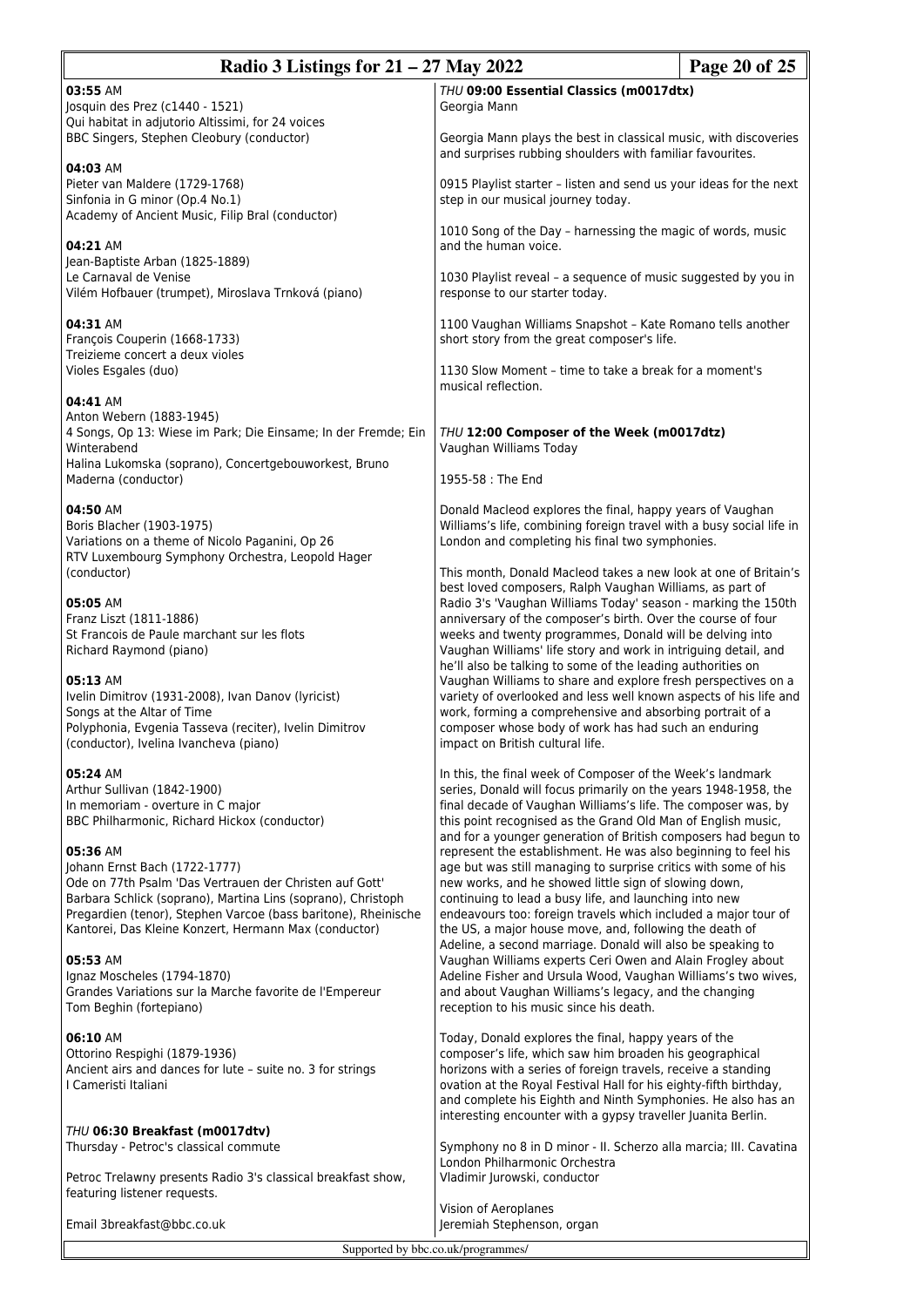| Radio 3 Listings for $21 - 27$ May 2022                                                                                       |                                                                                                                                     | Page 21 of 25 |
|-------------------------------------------------------------------------------------------------------------------------------|-------------------------------------------------------------------------------------------------------------------------------------|---------------|
| The Choir of St Michael's Cornhill<br>Jonathan Rennert, conductor                                                             | 2.45<br>LIVE FROM THE PHILHARMONIC STUDIO IN MEDIA CITY UK,                                                                         |               |
| Symphony no. 9 in E minor - IV. Andante tranquillo                                                                            | SALFORD:<br>Schumann: Overture, Die Braut von Messina                                                                               |               |
| London Philharmonic Orchestra                                                                                                 | Chopin: Piano Concerto No 2 in f minor                                                                                              |               |
| Bernard Haitink, conductor                                                                                                    | Alexander Gadjiev, piano                                                                                                            |               |
|                                                                                                                               | Julia Perry: Short Piece                                                                                                            |               |
| Prelude on Three Welsh Hymn Tunes<br><b>Band of the Grenadier Guards</b>                                                      | <b>BBC Philharmonic</b><br>Leslie Suganandarajah, conductor                                                                         |               |
|                                                                                                                               |                                                                                                                                     |               |
| Producer: Sam Phillips                                                                                                        | Artist choice: Alexander Gadjiev choses a selection of Chopin<br>Waltzes performed by Dinu Lipatti                                  |               |
| THU 13:00 Radio 3 Lunchtime Concert (m00008ft)<br><b>Cheltenham Music Festival 2018</b>                                       | Bach: Ricecar a 6 Musical Offering<br>Olivier Latry, organ                                                                          |               |
| Chopin, Antheil, Haydn, Strauss                                                                                               | Liszt: Prelude and Fugue on B-A-C-H<br>Olivier Latry, organ                                                                         |               |
| Sarah Walker introduces performances given by Radio 3's New                                                                   |                                                                                                                                     |               |
| Generation Artists in the historic setting of the Pittville Pump<br>Room at the 2018 Cheltenham Festival. Pianist Mariam      | Rodrigo: Concierto de Aranjuez<br>Sean Shibe (quitar)                                                                               |               |
| Batsashvili plays Chopin's moving First Ballade, a work that was                                                              | <b>BBC Scottish Symphony Orchestra</b>                                                                                              |               |
| immediately recognised by Schumann as being one that                                                                          | Andrew Manze, conductor                                                                                                             |               |
| revealed his true genius. The immensely appealing,                                                                            |                                                                                                                                     |               |
| kaleidoscopic brilliance of the American composer George<br>Antheil is showcased by the trumpeter Simon Hofele, and the       | THU 17:00 In Tune (m0017dv5)                                                                                                        |               |
| Calidore Quartet perform one of Haydn's less frequently                                                                       | Ivana Gavric, Guy Johnston, Melvyn Tan                                                                                              |               |
| performed quartets before being joined by Eivind Ringstad and                                                                 |                                                                                                                                     |               |
| Andrei Ionita for the shimmering Sextet from the opera<br>Capriccio by Richard Strauss.                                       | Sean Rafferty is joined in the studio by pianist Ivana Gavric who<br>will perform live ahead of her performance of Grieg's Piano    |               |
|                                                                                                                               | Concerto with the Philharmonia Orchestra at the Royal Festival                                                                      |               |
| Chopin: Ballade no 1 in G minor Op 23                                                                                         | Hall in London. Plus cellist Guy Johnston and pianist Melvyn Tan                                                                    |               |
| Mariam Batsashvili, piano                                                                                                     | perform live ahead of their concert at London's Wigmore Hall.                                                                       |               |
| George Antheil: Sonata for trumpet & piano                                                                                    |                                                                                                                                     |               |
| Simon Hofele, trumpet; Frank Dupree, piano                                                                                    | THU 19:00 In Tune Mixtape (m0017dv7)                                                                                                |               |
| Haydn: String Quartet in G major, Op 54 No 1                                                                                  | Switch up your listening with classical music                                                                                       |               |
| Calidore Quartet                                                                                                              | A journey across centuries and continents embracing a Scott                                                                         |               |
|                                                                                                                               | Joplin piano rag, the sounds of the West African kora, a piece by                                                                   |               |
| <b>Strauss: Sextet from Capriccio</b><br>Calidore Quartet; Eivind Ringstad, viola; Andrei Ionita, cello                       | Chinese composer Du Zhaozhi, as well as music by Bach, Haydn<br>and Jonny Greenwood.                                                |               |
|                                                                                                                               |                                                                                                                                     |               |
| THU 14:00 Afternoon Concert (m0017dv3)                                                                                        | THU 19:30 Radio 3 in Concert (m0017dv9)                                                                                             |               |
| Thursday - BBC Philharmonic LIVE                                                                                              | Running Riot with the National Youth Orchestra                                                                                      |               |
|                                                                                                                               |                                                                                                                                     |               |
| Ian Skelly is at Media City UK with the BBC Philharmonic for a<br>live concert of Schumann, Julia Perry and Chopin, featuring | 'Running riot', with the National Youth Orchestra of Great<br>Britain.                                                              |               |
| pianist Alexander Gadjiev. Also in the programme, another nod                                                                 |                                                                                                                                     |               |
| in the direction of Spain, as guitarist Sean Shibe plays Rodrigo                                                              | Presented by Martin Handley.                                                                                                        |               |
| and organist Olivier Latry performs on the organ of the Palau de<br>la Música Catalana in Barcelona.                          | Gabriela Ortiz: Téenek- Invenciones de Territorio                                                                                   |               |
|                                                                                                                               | Dinuk Wijeratne: Tabla Concerto                                                                                                     |               |
| Including:                                                                                                                    | Interval, featuring Members of the NYO                                                                                              |               |
| Bach/Widor: "Marche du veilleur de nuit" from 'Bach's                                                                         | Stravinsky: The Rite of Spring                                                                                                      |               |
| Memento'                                                                                                                      | Sandeep Das, tabla                                                                                                                  |               |
| Olivier Latry, organ                                                                                                          | National Youth Orchestra of Great Britain                                                                                           |               |
| Beethoven: Egmont Overture                                                                                                    | Carlos Miguel Prieto conductor                                                                                                      |               |
| <b>BBC Philharmonic</b>                                                                                                       | The National Youth Orchestra of Great Britain are celebrating                                                                       |               |
| Juan Jo Mena, conductor                                                                                                       | the theme of 'Open Up' - the idea being to open up new                                                                              |               |
| Rodrigo: 3 Songs for voice and guitar -                                                                                       | perspectives, form new relationships, and disperse<br>preconceptions about music and musicians. Tonight's theme is                  |               |
| "Pastocito Santo" (3 Villancicos No 1)                                                                                        | 'Running Riot', and Carlos Miguel Prieto conducts a programme                                                                       |               |
| "Coplilas de Belen" (3 Villancicos No 2)                                                                                      | that ends with Stravinsky's The Rite of Spring, the piece which                                                                     |               |
| "Adela" (12 Canciones espagnoles No 2)                                                                                        | came out of nowhere to catapult music into the 20th century,                                                                        |               |
| Alessandro Fisher, tenor<br>Thibaut Garcia, guitar                                                                            | not adhering to any tradition, and exploring the cycles of nature<br>that in the end connect everyone. The Rite takes up the second |               |
|                                                                                                                               | part of this concert, and before it comes music by two                                                                              |               |
| Shostakovich: String Quartet No 11 in f minor Op122<br>Casals Quartet                                                         | innovative composers working right now, Dinuk Wijeratne and<br>Gabriela Ortiz, who are exploring difference and diversity,          |               |
|                                                                                                                               | transcending barriers and finding human connection through                                                                          |               |
|                                                                                                                               |                                                                                                                                     |               |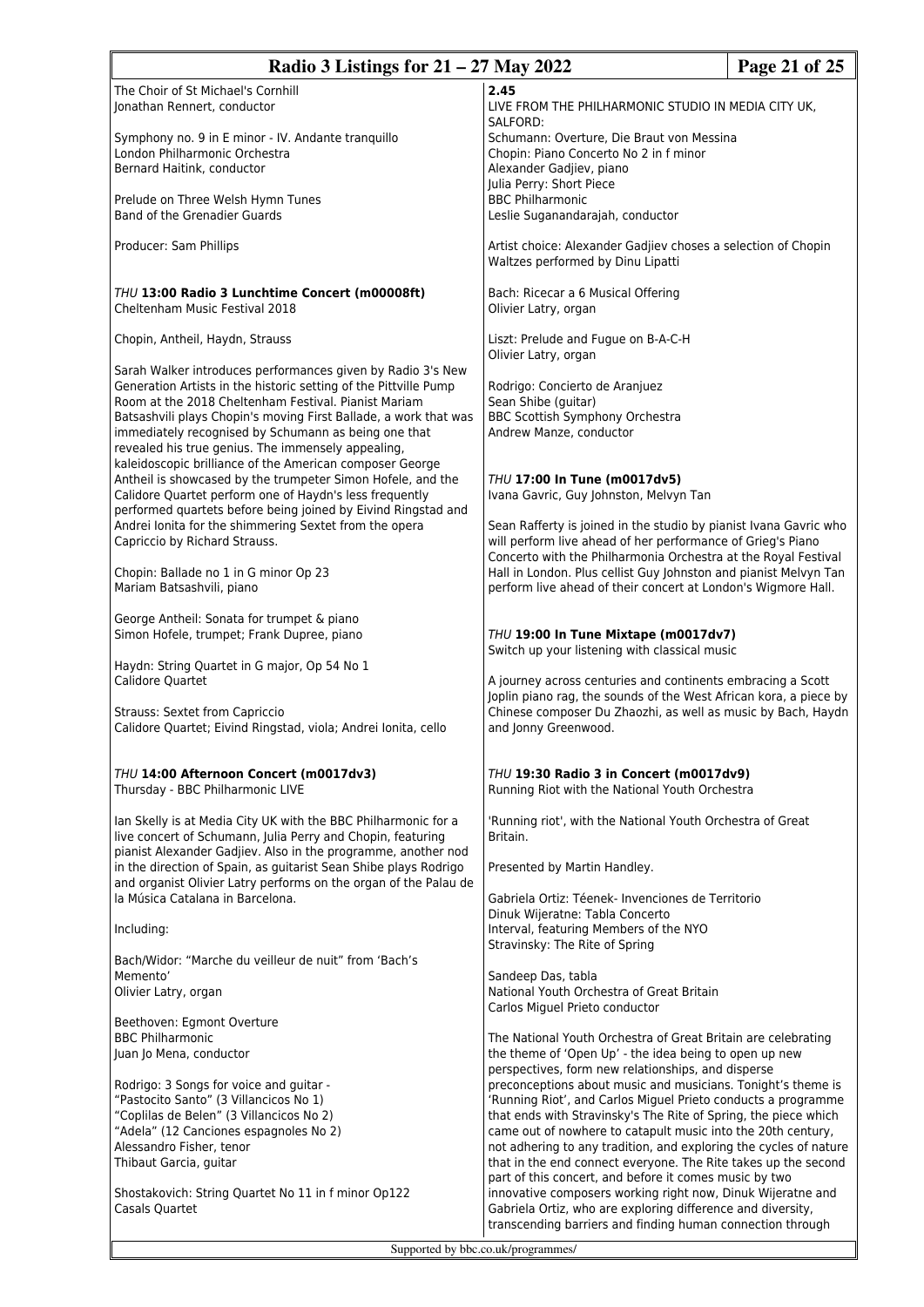| Radio 3 Listings for $21 - 27$ May 2022                                                                                                                                                                                                                                                                                                                                                                                                |                                                                                                                                                                                                                                                                                                                                                                                                                                                      | Page 22 of 25 |
|----------------------------------------------------------------------------------------------------------------------------------------------------------------------------------------------------------------------------------------------------------------------------------------------------------------------------------------------------------------------------------------------------------------------------------------|------------------------------------------------------------------------------------------------------------------------------------------------------------------------------------------------------------------------------------------------------------------------------------------------------------------------------------------------------------------------------------------------------------------------------------------------------|---------------|
| music. Sandeep Das will be the tabla soloist in Wijeratne's tabla<br>concerto, and he says it's 'simply the best Western Classical<br>piece written for my instrument.'<br>Concert recorded on 23rd April at the Royal Festival Hall,<br>London.                                                                                                                                                                                       | Written and read by Adrian Edmondson<br>Produced by Caroline Raphael<br>Recorded by Shane O'Byrne at The Soundhouse<br>Edited by Nick Manasseh at The Yard<br>A Dora Production for BBC Radio 3                                                                                                                                                                                                                                                      |               |
| THU 22:00 Free Thinking (m0017dvc)<br><b>Tudor families</b>                                                                                                                                                                                                                                                                                                                                                                            | THU 23:00 The Night Tracks Mix (m0017dvh)<br>Music for late-night listening<br>Sara Mohr-Pietsch with a magical sonic journey for late-night                                                                                                                                                                                                                                                                                                         |               |
| Henry VIII from a female perspective is on offer at the Globe<br>Theatre this summer in a new adaptation of the play written by<br>Shakespeare and John Fletcher. Globe writer in residence<br>Hannah Khalil joins New Generation Thinker Emma Whipday,                                                                                                                                                                                | listening. Subscribe to receive your weekly mix on BBC Sounds.<br>THU 23:30 Unclassified (m0017dvk)                                                                                                                                                                                                                                                                                                                                                  |               |
| who has written a postcard exploring Henry VIII as a step-family<br>story. And historian Joanne Paul has written about the Tudor<br>years from the perspective of the Dudley family. Catherine                                                                                                                                                                                                                                         | Folk-inspired escapism<br>Elizabeth Alker serves up an hour of musical escapism and folk-                                                                                                                                                                                                                                                                                                                                                            |               |
| Fletcher presents.<br>Joanne Paul's book The House of Dudley: A New History of<br>Tudor England is out now https://joannepaul.com/<br>Henry VIII runs at the Globe Theatre from 19th May - 21st                                                                                                                                                                                                                                        | inspired ambience as part of BBC Radio 3's celebrations to<br>mark 150 years of the composer and folk-song revivalist Ralph<br>Vaughan Williams. With folk songs reimagined on the double<br>bass, pastoral spring-themed traditional tunes and ambient                                                                                                                                                                                              |               |
| October 2022<br>Emma Whipday teaches at the University of Newcastle and is<br>the author of a play The Defamation of Cicely Lee inspired by<br>Shakespeare's Cymbeline http://www.emmawhipday.com/                                                                                                                                                                                                                                     | soundscapes to transport you to the countryside.<br>Produced by Katie Callin<br>A Reduced Listening production for BBC Radio 3                                                                                                                                                                                                                                                                                                                       |               |
| Producer: Torquil MacLeod                                                                                                                                                                                                                                                                                                                                                                                                              | <b>FRIDAY 27 MAY 2022</b>                                                                                                                                                                                                                                                                                                                                                                                                                            |               |
| You can find more conversations about Tudor England on the<br>Free Thinking programme website and an episode of Radio 3's<br>curated selection of readings and music inspired by Tudor times<br>being broadcast at 5.30pm available on BBC Sounds for 28                                                                                                                                                                               | FRI 00:30 Through the Night (m0017dvm)<br>Chamber Symphonies by Franz Schreker and Claude Debussy                                                                                                                                                                                                                                                                                                                                                    |               |
| days.                                                                                                                                                                                                                                                                                                                                                                                                                                  | Heinz Holliger conducts the Basel Chamber Orchestra.<br>Presented by Catriona Young.                                                                                                                                                                                                                                                                                                                                                                 |               |
| THU 22:45 The Essay (m0017dvf)<br>Adrian Edmondson - Signs of Life (Series 2)                                                                                                                                                                                                                                                                                                                                                          | 12:31 AM<br>Claude Debussy (1862-1918), Benno Sachs (arranger), Arnold<br>Schoenberg (arranger), Heinz Holliger (arranger)                                                                                                                                                                                                                                                                                                                           |               |
| Fandom                                                                                                                                                                                                                                                                                                                                                                                                                                 | Prélude à l'après-midi d'un faune<br>Basel Chamber Orchestra, Heinz Holliger (conductor)                                                                                                                                                                                                                                                                                                                                                             |               |
| In this second series of essays Adrian Edmondson finds five<br>ways to consider moments of personal and career highs, lows<br>and the bits in-between.                                                                                                                                                                                                                                                                                 | 12:43 AM<br>Johann Sebastian Bach (1685-1750), Anton Webern (arranger)<br>Fuga canonica, from 'The Musical Offering, BWV 1079'                                                                                                                                                                                                                                                                                                                       |               |
| 4. Fandom:<br>In which Adrian Edmondson ponders the nature of both being a<br>fan and being the object of others' recognition:                                                                                                                                                                                                                                                                                                         | Basel Chamber Orchestra, Heinz Holliger (conductor)<br>12:52 AM                                                                                                                                                                                                                                                                                                                                                                                      |               |
| "It isn't quite the Beatles at Paddington Station, I'm talking<br>around a dozen people, mostly girls, running towards me. But<br>they run pell-mell. And I have to tell you, it's not a nice feeling.                                                                                                                                                                                                                                 | Franz Schreker (1878-1934)<br>Chamber Symphony<br>Basel Chamber Orchestra, Heinz Holliger (conductor)                                                                                                                                                                                                                                                                                                                                                |               |
| It makes you quite panicky. I imagine it's how the fox feels. My<br>instinct, like his, is to run."                                                                                                                                                                                                                                                                                                                                    | 01:21 AM<br>Modest Mussorgsky (1839-1881)<br>Pictures at an Exhibition                                                                                                                                                                                                                                                                                                                                                                               |               |
| Adrian Edmondson studied drama at Manchester University<br>where he met his comedy partner Rik Mayall He and Rik were<br>part of the first wave of Alternative Comedy where their                                                                                                                                                                                                                                                      | Teo Gheorghiu (piano)<br>01:53 AM                                                                                                                                                                                                                                                                                                                                                                                                                    |               |
| glorious pursuit of laughter and anarchic performances<br>changed the comedic landscape forever. He starred as Vyvyan<br>in The Young Ones, the series that blasted its way onto our<br>screens tearing into our preconceptions of what television<br>comedy could be. It was followed by Bottom which ran for three<br>series on BBC television, had a spin off film (Guest Hotel                                                     | Heinrich Ignaz Franz von Biber (1644-1704)<br>Missa Sancti Henrici (1701)<br>James Griffett (tenor), Michael Schopper (bass), Regensburger<br>Domspatzen, Collegium Aureum, Herbert Metzger (organ),<br>Georg Ratzinger (leader)                                                                                                                                                                                                                     |               |
| Paradiso), and became a live show.<br>Adrian's career has since taken him into 'straight' acting as<br>well, at the RSC, BBC TV's War and Peace and EastEnders. He is<br>a writer of books for adults and children; and co-wrote the<br>television series Teenage Kicks. He has had an award-winning<br>music career with his band The Bad Shepherds which fused<br>punk and folk. And he is an award-winning music video<br>producer. | 02:31 AM<br>Jean-Philippe Rameau (1683-1764)<br>Dardanus (suites): Ouverture, Air gracieux, Tambourins I/II, Air<br>vif, Rigaudons I/II, Ritournelle vive, Air grave pour les<br>magiciens, Loure pour les Phrygiens, Air gai en rondeau pour<br>les memes, Menuets I/II, Tambourins I/II, Rondeau tendre:<br>Sommeil, Air tres vif, Air tendre: Calme des sens, Gavotte vive,<br>Chaconne<br>Tafelmusik Baroque Orchestra, Jeanne Lamon (conductor) |               |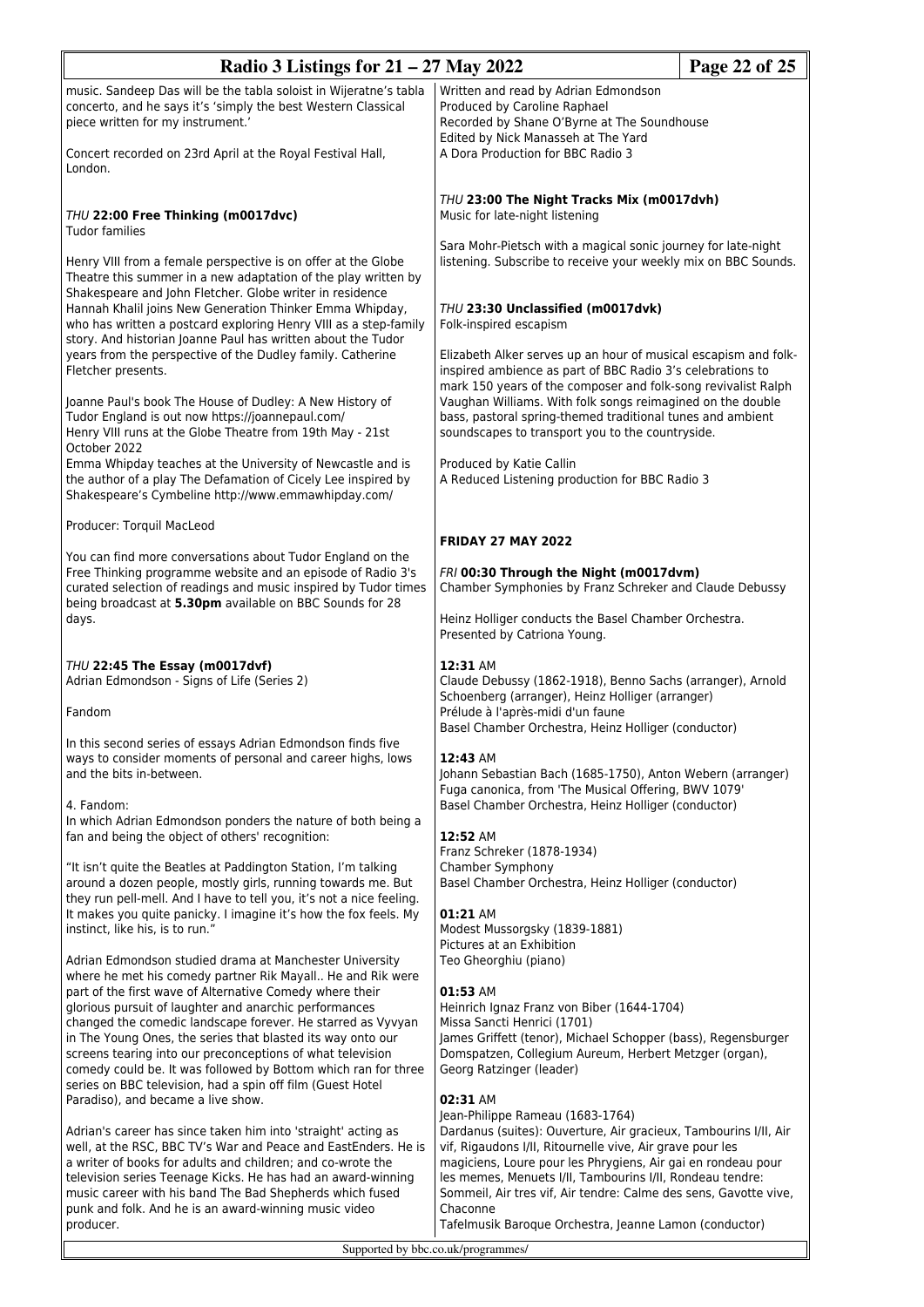| Radio 3 Listings for $21 - 27$ May 2022                                                                                                                                                                                                          |                                                                                                                                                                                                                                                                                                                                                                                                                                | Page 23 of 25 |
|--------------------------------------------------------------------------------------------------------------------------------------------------------------------------------------------------------------------------------------------------|--------------------------------------------------------------------------------------------------------------------------------------------------------------------------------------------------------------------------------------------------------------------------------------------------------------------------------------------------------------------------------------------------------------------------------|---------------|
| 03:08 AM<br>Charles Villiers Stanford (1852-1924)<br>Fantasia and Toccata in D minor<br>David Drury (organ)                                                                                                                                      | 05:20 AM<br>Domenico Auletta (1723-1753)<br>Concerto for harpsichord and strings in C major<br>Enrico Baiano (harpsichord), Cappella della Pietà de'Turchini,<br>Antonio Florio (conductor)                                                                                                                                                                                                                                    |               |
| 03:20 AM<br>Jan Engel (?-1788)<br>Symphony in G major<br>Polish Radio Symphony Orchestra, Andrzej Straszynski<br>(conductor)                                                                                                                     | 05:39 AM<br>Ramona Luengen (b.1960)<br>O Lacrimosa (1993)<br>Phoenix Chamber Choir, Ramona Luengen (conductor)                                                                                                                                                                                                                                                                                                                 |               |
| 03:38 AM<br>Anonymous<br>Folías de España (1764)<br>Enikö Ginzery (cimbalom)                                                                                                                                                                     | 05:52 AM<br>Aram Khachaturian (1903-1978)<br>Piano concerto in D flat major<br>Patrik Jablonski (piano), Polish Radio Orchestra, Warsaw,<br>Wojciech Rajski (conductor)                                                                                                                                                                                                                                                        |               |
| 03:45 AM<br>Isaac Albéniz (1860-1909)<br>Cordoba - from Cantos de Espana (Op.232 No.4)<br>Eolina Quartet                                                                                                                                         | FRI 06:30 Breakfast (m0017dsy)<br>Friday - Petroc's classical alternative                                                                                                                                                                                                                                                                                                                                                      |               |
| 03:51 AM<br>Jules August Demersseman (1833-1866)<br>Concert Fantasy for 2 flutes and piano (Op.36)<br>Matej Zupan (flute), Karolina Santl-Zupan (flute), Dijana Tanovic<br>(piano)                                                               | Petroc Trelawny presents Radio 3's classical breakfast show,<br>featuring listener requests and the Friday poem.<br>Email 3breakfast@bbc.co.uk                                                                                                                                                                                                                                                                                 |               |
| 04:03 AM<br>Hjalmar Borgstrøm (1864-1925)<br>Music to Johan Gabriel Borkman<br>Norwegian Radio Orchestra, Kjell Seim (conductor)                                                                                                                 | FRI 09:00 Essential Classics (m0017dt0)<br>Georgia Mann<br>Georgia Mann plays the best in classical music, with familiar                                                                                                                                                                                                                                                                                                       |               |
| 04:15 AM<br>Juan de Navas (1650-1719)<br>Ay, divino amor<br>Accentus Austria, Thomas Wimmer (director), Olga Pitarch<br>(soprano)                                                                                                                | favourites alongside new discoveries and musical surprises.<br>0915 Playlist starter - listen and send us your ideas for the next<br>step in our musical journey today.<br>1010 Song of the Day - harnessing the magic of words, music                                                                                                                                                                                         |               |
| 04:21 AM<br>Moritz Moszkowski (1854-1924)<br>Valse for piano in E major, Op 34 No 1                                                                                                                                                              | and the human voice.<br>1030 Playlist reveal - a sequence of music suggested by you in<br>response to our starter today.                                                                                                                                                                                                                                                                                                       |               |
| Dennis Hennig (piano)<br>04:31 AM<br>Pietro Marc'Antonio Cesti (1623-1669)<br>Filosofia's Aria 'Sciolta il crin' from the prologue of 'Orontea'<br>Andrea Bierbaum (alto), Cettina Cadelo (soprano), Concerto<br>Vocale, Rene Jacobs (conductor) | 1100 Vaughan Williams Snapshot - the last in our series this<br>week of Kate Romano's short vignettes which offer a sideways<br>glance at the great composer's life and music.<br>1130 Slow Moment - time to take a break for a moment's<br>musical reflection.                                                                                                                                                                |               |
| 04:40 AM<br>Claude Debussy (1862-1918)<br>Gigues - from Images for Orchestra<br>BBC Philharmonic, Juanjo Mena (conductor)                                                                                                                        | FRI 12:00 Composer of the Week (m0017dt2)<br>Vaughan Williams Today                                                                                                                                                                                                                                                                                                                                                            |               |
| 04:48 AM<br>William Walton (1902-1983)<br>3 Pieces for organ (from the film Richard III)                                                                                                                                                         | Legacy, with Alain Frogley<br>Donald Macleod and Alain Frogley explore the changing<br>attitudes to Vaughan Williams's music since his death.                                                                                                                                                                                                                                                                                  |               |
| lan Sadler (organ)<br>04:54 AM<br>Orlando Gibbons (1583-1625), William Walton (1902-1983)<br>Drop, Drop, Slow Tears<br>Gabrieli Consort, Paul McCreesh (director)                                                                                | This month, Donald Macleod takes a new look at one of Britain's<br>best loved composers, Ralph Vaughan Williams, as part of<br>Radio 3's 'Vaughan Williams Today' season - marking the 150th<br>anniversary of the composer's birth. Over the course of four<br>weeks and twenty programmes, Donald will be delving into                                                                                                       |               |
| 05:00 AM<br>François Francoeur (le cadet) (1698-1787), Arnold Trowell<br>(arranger)<br>Sonata in E major (arr. Trowell for cello and piano)<br>Monica Leskhovar (cello), Ivana Schwartz (piano)                                                  | Vaughan Williams's life story and work in intriguing detail, and<br>he'll also be talking to some of the leading authorities on<br>Vaughan Williams to share and explore fresh perspectives on a<br>variety of overlooked and less well known aspects of his life and<br>work, forming a comprehensive and absorbing portrait of a<br>composer whose body of work has had such an enduring<br>impact on British cultural life. |               |
| 05:11 AM<br>John Corigliano (b.1938)<br>Elegy for orchestra (1965)<br>CBC Vancouver Orchestra, Mario Bernardi (conductor)                                                                                                                        | In this, the final week of Composer of the Week's landmark<br>series, Donald will focus primarily on the years 1948-1958, the<br>final decade of Vaughan Williams's life. The composer was, by                                                                                                                                                                                                                                 |               |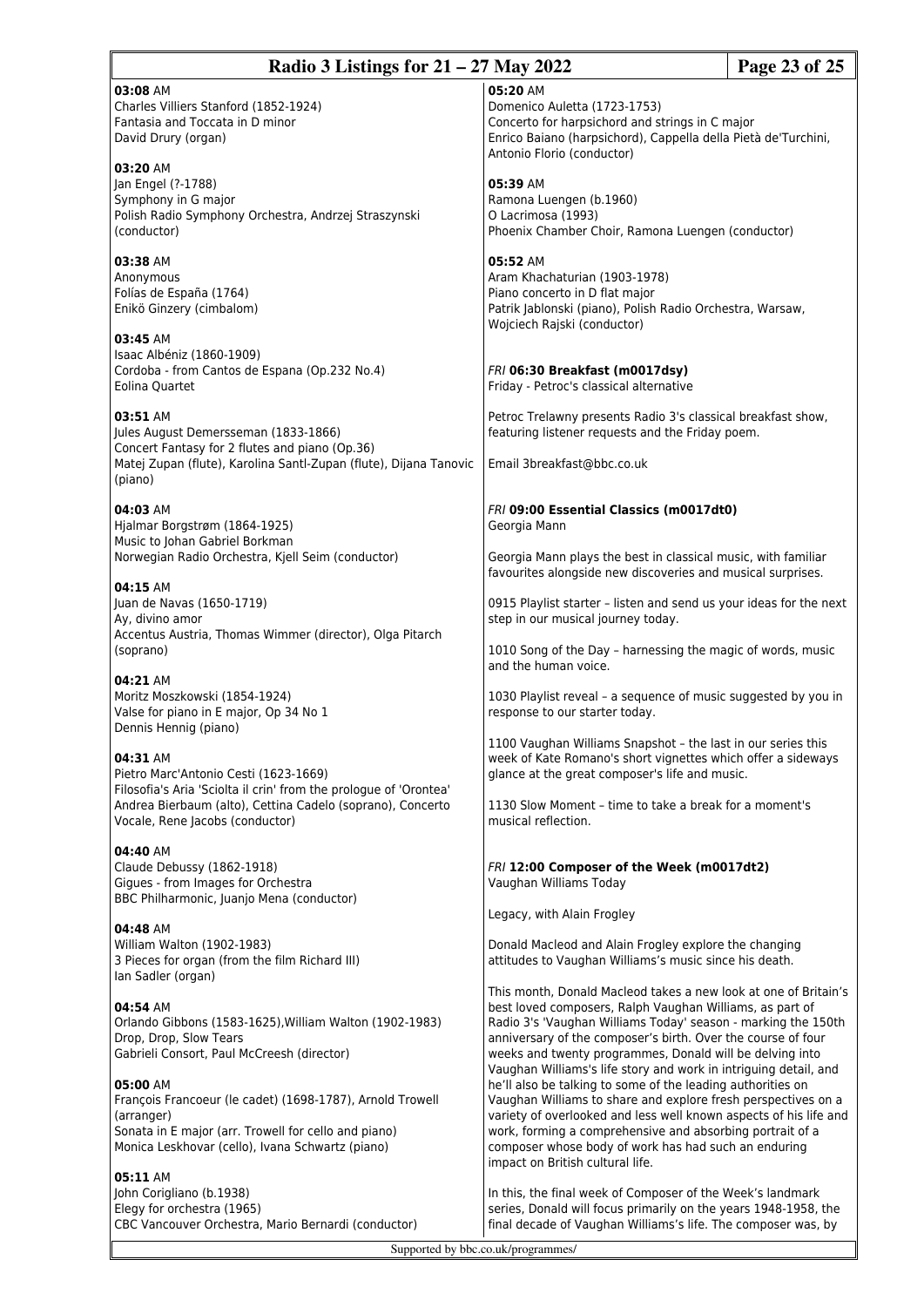| Radio 3 Listings for $21 - 27$ May 2022                                                                                                                                                                                                                                                                                                                                                                                                                  |                                                                                                                                                                                                                                                                                                                        | Page 24 of 25 |
|----------------------------------------------------------------------------------------------------------------------------------------------------------------------------------------------------------------------------------------------------------------------------------------------------------------------------------------------------------------------------------------------------------------------------------------------------------|------------------------------------------------------------------------------------------------------------------------------------------------------------------------------------------------------------------------------------------------------------------------------------------------------------------------|---------------|
| this point recognised as the Grand Old Man of English music,<br>and for a younger generation of British composers had begun to<br>represent the establishment. He was also beginning to feel his<br>age but was still managing to surprise critics with some of his<br>new works, and he showed little sign of slowing down,<br>continuing to lead a busy life, and launching into new<br>endeavours too: foreign travels which included a major tour of | Woyrsch. Also, more from organist Olivier Latry in Barcelona,<br>Steven Osborne plays Rachmaninov's Corelli Variations, Radio 3<br>New Generation Artists Katharina Konradi and Catriona Morison<br>sing duets from Schumann's Spanish Songbooks, and music<br>from Jordi Savall.<br>Including:                        |               |
| the US, a major house move, and, following the death of<br>Adeline, a second marriage. Donald will also be speaking to<br>Vaughan Williams experts Ceri Owen and Alain Frogley about<br>Adeline Fisher and Ursula Wood, Vaughan Williams's two wives,<br>and about Vaughan Williams's legacy.                                                                                                                                                            | Ravel: 'Alborada del Gracioso' from 'Miroirs'<br><b>BBC Philharmonic</b><br>Juanjo Mena, conductor                                                                                                                                                                                                                     |               |
| In the last programme of this four-week series, Donald is joined<br>by Vaughan Williams expert Professor Alain Frogley to explore<br>the changing attitudes to Vaughan Williams's music, tracking<br>the reception of his work from the time of the composer's death<br>in 1958, to the present day.                                                                                                                                                     | Rachmaninov: Corelli Variations<br>Steven Osborne, piano<br>Anon: Folias Criollas<br>Antonio de Cabazon: Pavana con sua glosa<br>Hesperion XXI, Jordi Savall                                                                                                                                                           |               |
| Symphony no. 9 - II. Andante Sostenuto<br>London Philharmonic<br>Adrian Boult, conductor                                                                                                                                                                                                                                                                                                                                                                 | Liszt: Weinen Klagen Sorgen Zagen<br>Olivier Latry, organ<br>(The organ of Palau de la Música Catalana, Barcelona)                                                                                                                                                                                                     |               |
| The Lover's Ghost<br>Cambridge Singers<br>John Rutter, director                                                                                                                                                                                                                                                                                                                                                                                          | 3.00<br>Woyrsch: Symphony No 1<br>RTEV Symphony Orchestra<br>Miguel Ángel Gómez Martínez, conductor                                                                                                                                                                                                                    |               |
| Suite from 49th Parallel (excerpt)<br><b>BBC Philharmonic</b><br>Rumon Gamba, conductor                                                                                                                                                                                                                                                                                                                                                                  | Schumann: "Erste Begebnung" Op74<br>Schumann: "Botschaft" Op74<br>Schumann: "Bedeckt mich mir Blumen" Op138/4                                                                                                                                                                                                          |               |
| Nocturne: Whispers of Heavenly Death<br>Roderick Williams, baritone<br><b>BBC Symphony Orchestra</b><br>Martyn Brabbins, conductor                                                                                                                                                                                                                                                                                                                       | Katharina Konradi, soprano<br>Catriona Morison, mezzo-soprano<br>Joseph Middleton, piano                                                                                                                                                                                                                               |               |
| A London Symphony (1913 version) - IV. Finale (excerpt)<br>London Symphony Orchestral<br>Richard Hickox, conductor                                                                                                                                                                                                                                                                                                                                       | Ravel: Rapsodie Espagnol<br><b>BBC Philharmonic</b><br>Juanjo Mena, conductor                                                                                                                                                                                                                                          |               |
| Producer: Sam Phillips                                                                                                                                                                                                                                                                                                                                                                                                                                   | FRI 16:30 The Listening Service (m0017dq4)<br>[Repeat of broadcast at 17:00 on Sunday]                                                                                                                                                                                                                                 |               |
| FRI 13:00 Radio 3 Lunchtime Concert (m00008nd)<br><b>Cheltenham Music Festival 2018</b>                                                                                                                                                                                                                                                                                                                                                                  | FRI 17:00 In Tune (m0017dt8)<br>Brodsky Quartet, Joe Stilgoe                                                                                                                                                                                                                                                           |               |
| Liszt and Tchaikovsky's Souvenir de Florence<br>Sarah Walker introduces highlights from a series of recitals<br>given by Radio 3's New Generation Artists in the elegant<br>surroundings of the Pittville Pump Room at the 2018<br>Cheltenham Festival. Pianist Mariam Batsashvili performs Liszt's<br>virtuosic homage to Mozart's operas "Don Giovanni" and "The                                                                                       | Sean Rafferty is joined by the Brodsky Quartet who celebrate<br>their fiftieth anniversary this year. They perform live in the In<br>Tune studio ahead of their concert at the Sheldonian Theatre in<br>Oxford. Sean is also joined by pianist and singer Joe Stilgoe,<br>performing songs from his new album Theatre. |               |
| Marriage of Figaro" and the Calidore Quartet are joined for the<br>last time by Eivind Ringstad and Andrei Ionita for a work which<br>draws on Tchaikovsky's Russian roots and the fruits of a<br>prolonged stay in Florence.                                                                                                                                                                                                                            | FRI 19:00 In Tune Mixtape (m0017dtb)<br>The eclectic classical mix                                                                                                                                                                                                                                                     |               |
| Liszt: Fantasy on Themes from Mozart's "The Marriage of<br>Figaro" and "Don Giovanni" S 697<br>Mariam Batsashvili, piano                                                                                                                                                                                                                                                                                                                                 | An eclectic mix featuring classical favourites, lesser-known<br>gems and a few surprises                                                                                                                                                                                                                               |               |
| Tchaikovsky: Souvenir de Florence<br>Calidore Quartet, Eivind Ringstad, viola, Andrei Ionita, cello                                                                                                                                                                                                                                                                                                                                                      | FRI 19:30 Radio 3 in Concert (m0017dtd)<br>Stephen Hough plays Rachmaninov with the BBC SO                                                                                                                                                                                                                             |               |
| Producer: Johannah Smith                                                                                                                                                                                                                                                                                                                                                                                                                                 | The BBC Symphony Orchestra, conducted by Alpesh Chauhan,<br>join pianist Stephen Hough in Rachmaninov, plus a Richard<br>Baker premiere and Bruckner's transcendental Ninth<br>Symphony.                                                                                                                               |               |
| FRI 14:00 Afternoon Concert (m0017dt6)<br>Friday - Woyrsch's First Symphony                                                                                                                                                                                                                                                                                                                                                                              | Live from the Barbican London<br>Presented by Martin Handley                                                                                                                                                                                                                                                           |               |
| Ian Skelly wraps up his week of music making from and about<br>Spain with the RTVE Symphony Orchestra and Miguel Ángel<br>Gómez Martínez conducting a rarely heard symphony by Felix                                                                                                                                                                                                                                                                     | Richard Baker: The Price of Curiosity (BBC Commission: world<br>premiere)                                                                                                                                                                                                                                              |               |